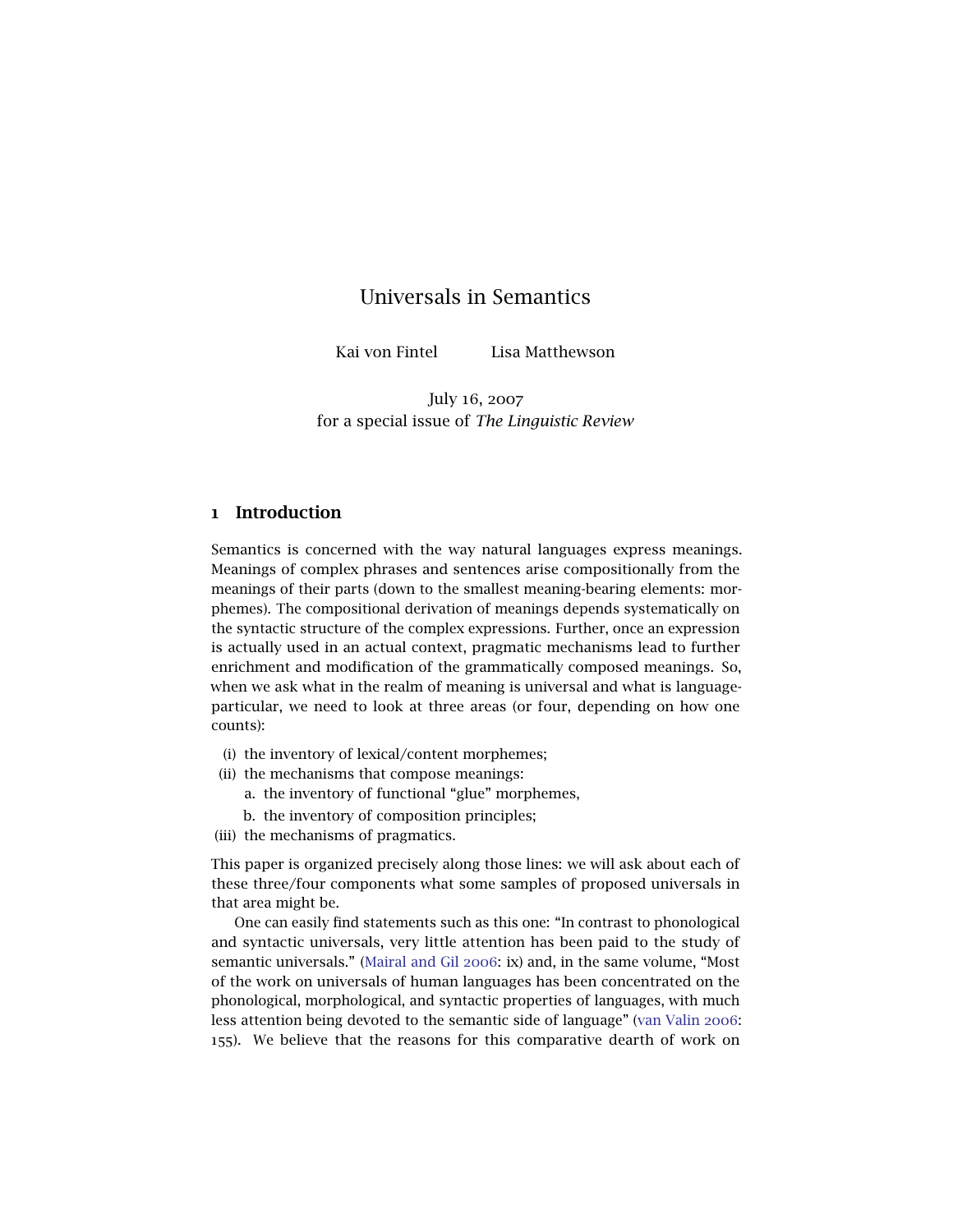semantic universals are mostly mundane: semantics in a theoretical and formal vein is a particularly young and understaffed discipline, which has only quite recently started to seriously look at cross-linguistic variation and uniformity.<sup>1</sup> We are unaware of any surveys on universals in semantics, a gap which we hope to start filling here — our apologies for the resulting length of this article.

Before we delve into the composition of meaning, we will address some overarching issues.

## 1.1 Sapir/Whorf and Linguistic Relativity

Common culture (what one might call "folk linguistics" or "folk anthropology") frequently assumes that languages not only differ widely in their semantics but that these differences are correlated with deep differences in the "world view" of the speakers of different languages.<sup>2</sup>

Languages do look quite different from each other on the surface, which makes the leap from noticing that superficial variety to presupposing an *underlying* variety, even at the level of meanings, rather tempting. This mentality is nicely characterized by [Bloom and Keil](#page-48-0) ([2001](#page-48-0): 364–365):

[O]n a subjective level, languages are extremely different from one another. A monolingual speaker of English, for instance, will hear Chinese or Turkish as gibberish — as odd and unfamiliar noise. The phenomenally alien nature of other languages might lead to the impression that there must be profound differences at deeper cognitive levels as well. English and other languages seem so massively different; surely those differences must lead to commensurate differences in other areas of cognition. This impression is magnified

<sup>1</sup> Serious questions of semantics were considered pretty much intractable in early formal linguistics and their treatment was to be delayed until there was a suitable analytical framework in place, which was not expected to happen any time soon, or ever. It wasn't until semantic methods from formal logic began to be applied to natural language in the 1960s that the discipline of formal semantics coalesced. See [Partee](#page-59-0) ([2005](#page-59-0)) for a personal perspective on this history. Perhaps not unexpectedly, the new methods were first applied to well-studied languages such as English and German. Pioneering contributions to cross-linguistic semantics are the 1995 volume on crosslinguistic quantification [\(Bach et al.](#page-47-0) [1995](#page-47-0)b) arising out of an NSF-funded collaborative research project and Maria Bittner's work (see for example [Bittner](#page-48-1) [1994](#page-48-1)). The developments since then are thankfully too numerous to list here.

<sup>2</sup> A random example from the letters to the editor page of the *Boston Globe* (June 17, 2007), written by an American of Hmong descent, about the ravages of the Indo-China wars on the Hmong homeland:

My people are as nonpolitical as they come. We did not even have a word for "war" until the secret war came to our villages. The concept of two enemies so ravenous for land that they would destroy the earth to claim a space was so remote, so strange, that to this day, our term for "war" exists only as a metaphor. We call it the "time of tigers wrestling".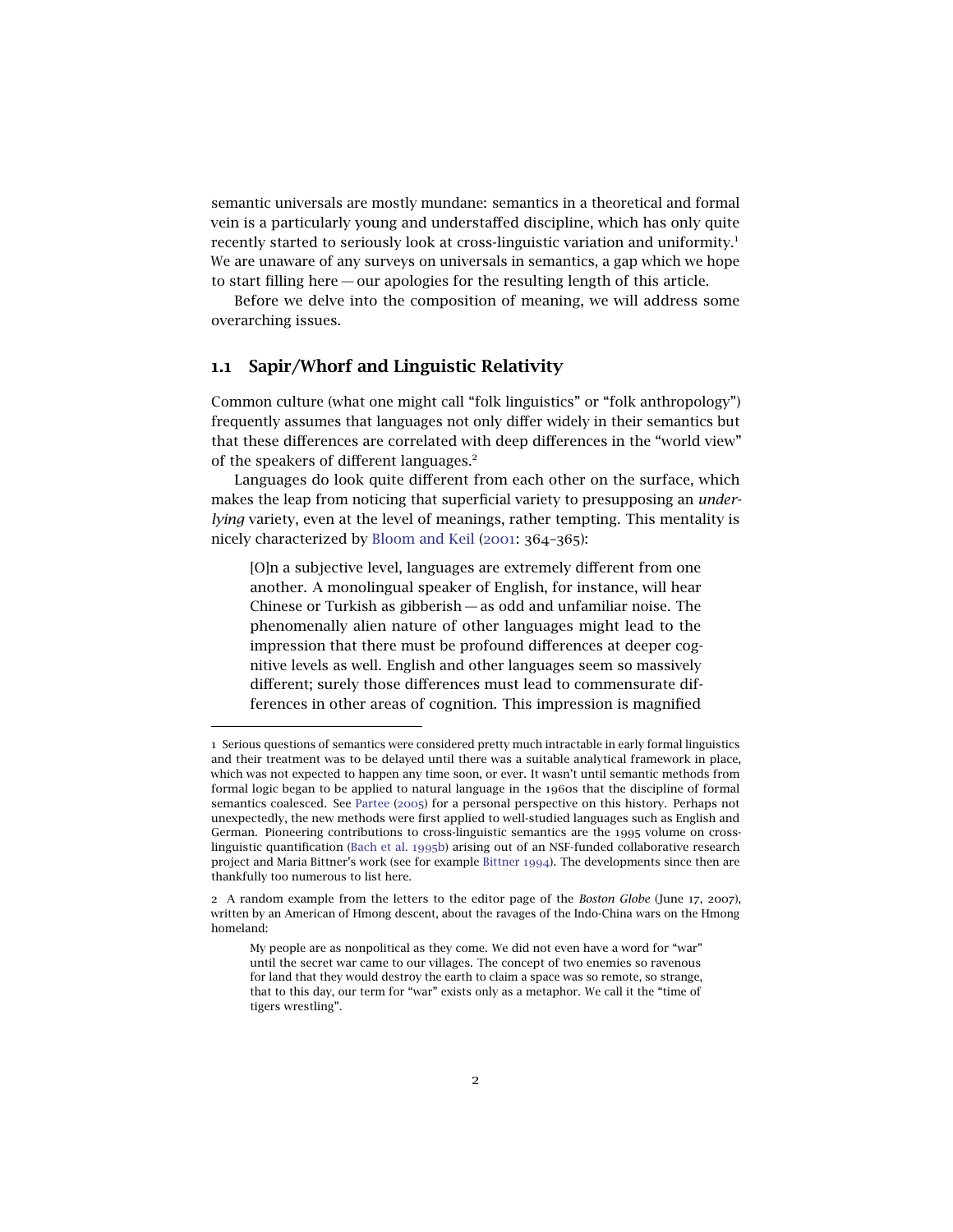by cultural differences that so often correlate with linguistic differences.

Reinforcing the leap from superficial variety to presupposing underlying incommensurability may be a psychobiological tendency to assume that *other* people and cultures, since they are not like *us*, must be fundamentally different, not just superficially so. The denial of human universals, unsurprisingly, has a long intellectual history (see [Brown](#page-49-0) ([1991](#page-49-0)) for crucial discussion).

Infamously, "Eskimo" speakers are supposed to have at their disposal many different words for snow, which is taken to *reflect* the fact the "solid phase of water" [\(Poser](#page-60-0) [2004](#page-60-0)) is of paramount importance for their culture.<sup>3</sup> Other times, the direction of causation might be said to go in the other direction; deep distinctions in the grammar of a language might *influence* the way speakers of that language look at and think about the world— an idea that is often called the Sapir/Whorf hypothesis, or, less tied to those particular scholars, the hypothesis of Linguistic Relativity (the term given to the idea by Whorf himself).

If Linguistic Relativity is correct, linguists in search of semantic universals may be doomed to failure, tilting against windmills. We do not however believe that the thesis is correct to a degree that would make cross-linguistic semantics impossible. We concur with Bloom and Keil when they say

We think the intuition here is wrong in two ways: Languages do not really differ as much as people think they do. Our "folk linguistics" is wrong in this regard. And correlation is not causation; the fact that people who speak different languages tend to belong to different cultures does not entail that language has a profound influence on thought. So although there is a strong impression that the language one speaks must influence how one thinks, we think that this impression is more seductive than it is instructive. [\(Bloom](#page-48-0) [and Keil](#page-48-0) [2001](#page-48-0): 365)

As we will outline below, the truth as usual is probably somewhere in the middle and only extensive research will establish how much of Linguistic Relativity is correct.<sup>4</sup>

<sup>3</sup> Of course, the empirical facts are not as clear-cut as the myth has it and the fact that the myth lives on without any significant grounding in empirical facts is puzzling and disturbing. See [Martin](#page-57-1) ([1986](#page-57-1)) and [Pullum](#page-60-1) ([1989](#page-60-1)) for discussion.

<sup>4</sup> For some of the recent research into Linguistic Relativity, see [Gentner and Goldin-Meadow](#page-51-0) ([2003](#page-51-0)); [Gumperz and Levinson](#page-52-0) ([1996](#page-52-0)); [Li and Gleitman](#page-57-2) ([2002](#page-57-2)); [Masharov and Fischer](#page-57-3) ([2006](#page-57-3)), and many others.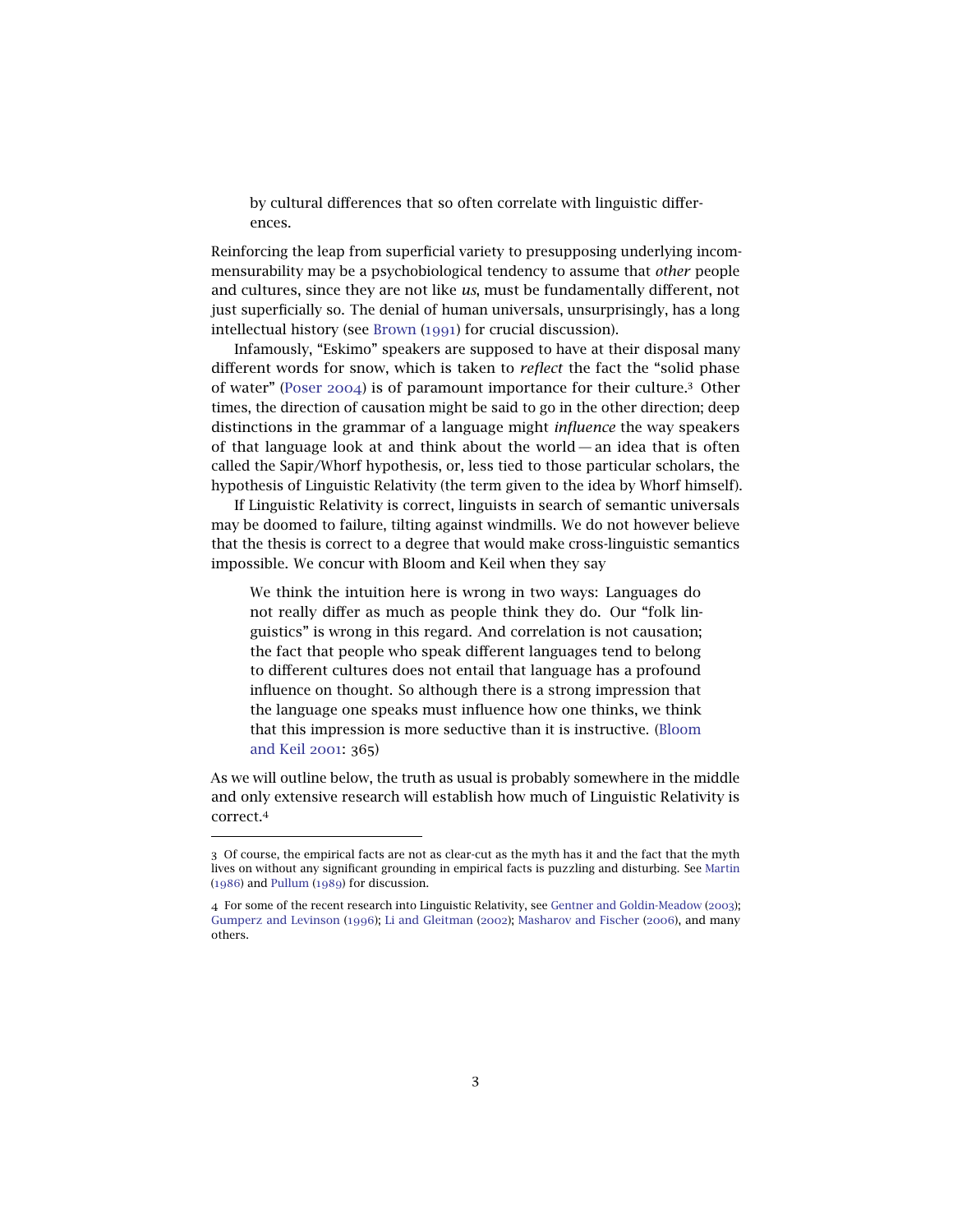## <span id="page-3-0"></span>1.2 Effability and Translatability

There are many ways in which the thing I am trying in vain to say may be tried in vain to be said.

Samuel Beckett

At the other end of the spectrum is the strong effability thesis proposed by [Katz](#page-55-0) ([1976](#page-55-0): 37):

(1) Strong Effability Hypothesis Every proposition is the sense of some sentence in each natural language.

Effability, if true, would be the most basic semantic universal. It would assert that all natural languages have the same expressive power and that furthermore, that expressive power is complete in the sense of being able to express any proposition whatsoever. Note that [Katz](#page-55-0) ([1976](#page-55-0): 36) further suggests that effability— rather than anything syntactic such as recursion or constituent structure— is the unique feature which distinguishes human languages from animal communication systems.

In principle, we would like to concentrate on a weaker thesis which leaves it open whether there are propositions that cannot be expressed in any language, either because they can't even be *thought* or *grasped* by humans or because they cannot be captured in natural language. What we would like to consider is therefore the Translatability Thesis:

(2) For any pair of natural languages and for any sentence *S* in one and any sense  $\sigma$  of  $S$ , there is at least one sentence  $S'$  in the other language such that  $\sigma$  is a sense of *S'*. [\(Katz](#page-55-0) [1976](#page-55-0): 39)

In other words, any meaning that can be expressed in any given language can also be expressed in any other language. In practice, we have found that the distinction between the full effability thesis and the weaker translatibility thesis is often not made.

The effability idea has been around since at least [Sapir](#page-60-2) ([1949](#page-60-2): 153-155):

The outstanding fact about any language is its formal completeness . . . No matter what any speaker of it may desire to communicate, the language is prepared to do his work . . . . Formal completeness has nothing to do with the richness or the poverty of the vocabulary .... The unsophisticated natives, having no occasion to speculate on the nature of causation, have probably no word that adequately translates our philosophic term "causation," but this shortcoming is purely and simply a matter of vocabulary and of no interest whatever from the standpoint of linguistic form .... As a matter of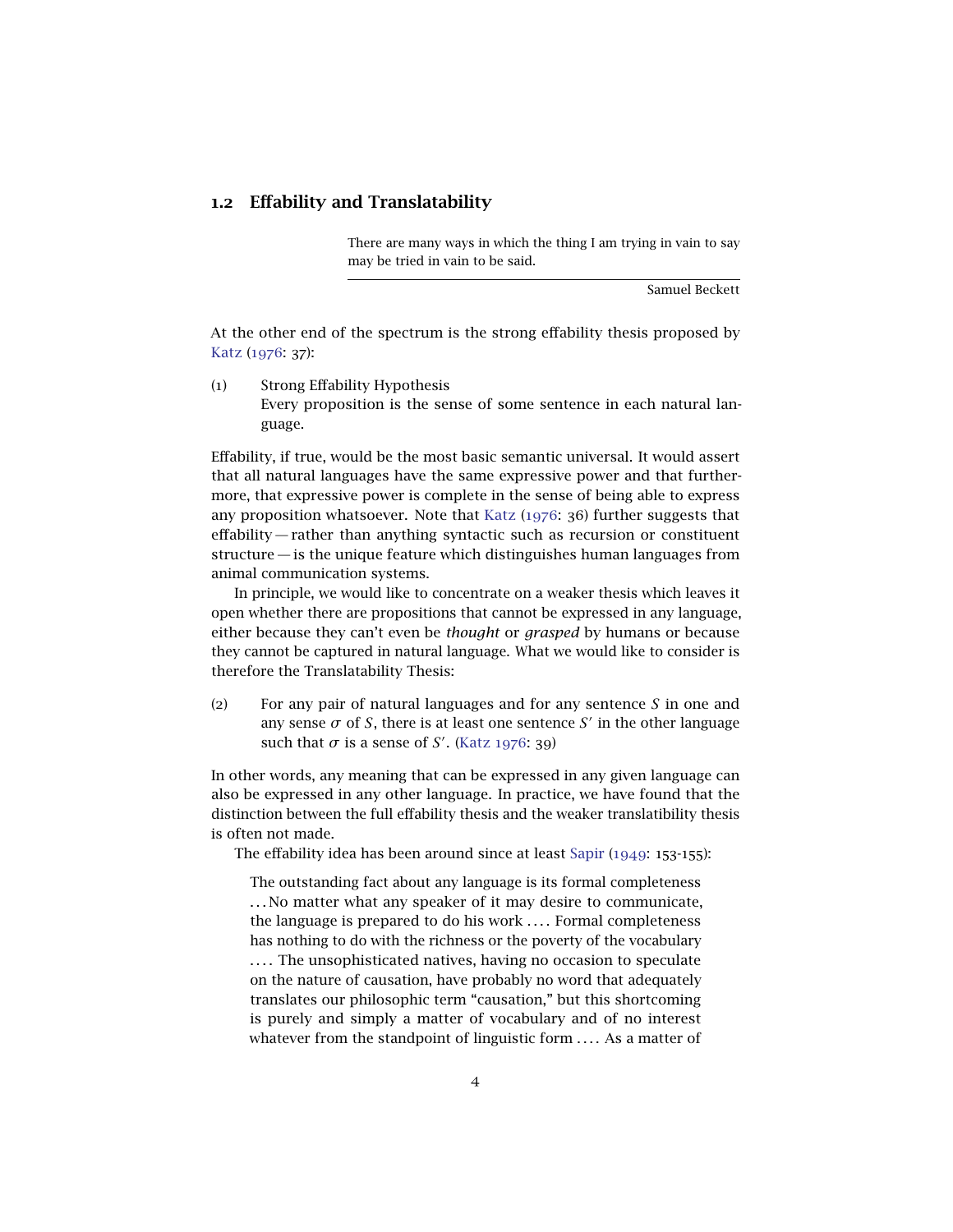fact, the causative relation . . . is expressed only fragmentarily in our modern European languages ... [but] in Nootka ... there is no verb or verb form which has not its precise causative counterpart.

Effability is also widely assumed by modern semanticists; for example, [van](#page-48-2) [Benthem](#page-48-2) ([1991](#page-48-2): 25) suggests that all languages are "expressive", meaning that "every useful meaning can be verbalized."<sup>5</sup>

(2) is empirically testable: if there is any proposition that can be expressed in one language but not in another, translatability — and therefore also effability— is false [\(Katz](#page-55-0) [1976](#page-55-0): 39). One potential challenge to (2) discussed by Katz is Quine's example of a putative "jungle language" into which one would not be able to translate the English sentence *neutrinos lack mass* [\(Quine](#page-60-3) [1960](#page-60-3): 76). (Note that Quine does not provide any evidence that there is a language into which one cannot translate *neutrinos lack mass*; he merely claims that if anyone tried this, "we would expect him to coin words or distort the usage of old ones" [\(Quine](#page-60-3) [1960](#page-60-3): 76, cited in [Katz](#page-55-0) [1976](#page-55-0): 41).) Katz's response to this example is that the failure of translation would result merely from a temporary vocabulary gap, rather than a fundamental deficiency of the language. Indeed, Quine's imagined result of the translation attempt supports this idea, since effability merely requires translatability— it makes no claims about the naturalness of the translation or the number of coinages which might be required to achieve it.

A real-life jungle experiment is that of [Everett](#page-50-0) ([2005](#page-50-0)), who argues that Pirahã (Muran) lacks (among other things) numerals or a concept of counting, quantifiers, and all color terms. However, even if Pirahã lacks all these elements — and see [Nevins et al.](#page-59-1) ([2007](#page-59-1)) for a reply to Everett— , it does not necessarily follow that the same concepts cannot be expressed in Pirahã as in English. For example, to illustrate that Pirahã lacks a word corresponding to *most*, Everett offers a Pirahã sentence which he translates as "We ate most of the fish" and glosses literally as "My bigness ate [at] a bigness of fish, nevertheless there was a smallness we did not eat" [\(Everett](#page-50-0) [2005](#page-50-0): 624). It is not obvious that the same proposition is not being expressed here, and it is at least possible that

<sup>5</sup> There are weaker versions of effability that would run the risk of allowing non-universality, such as when [Li and Gleitman](#page-57-2) ([2002](#page-57-2): 291) write: "All languages have the formal and expressive power to communicate the ideas, beliefs, and desires of their users. From this vast range of possibilities, human communities select what they want to say and how they want to say it. This stance is at its core the same one that explains why the Elizabethans habitually used terms for falconry and we do not, and why English speaking vacationers at Aspen and Vail find it natural to develop terms like sugar, powder, and granule to amplify their heretofore impoverished means for discussing the state of the snow on the slopes. In the end, its the thought that counts." In other words, effability — while a universal property of natural languages— might be formulated in a language-relative way: each language provides the expressive power needed by its speakers, which allows the possibility that different language communities have different needs and thus different languages have different sets of meanings that they can express. We may detect the same weak thesis in the quote from Sapir in the text above. NB: Again, the solid phase of water is mentioned, albeit not referring to Eskimos but to Rocky Mountain skiers.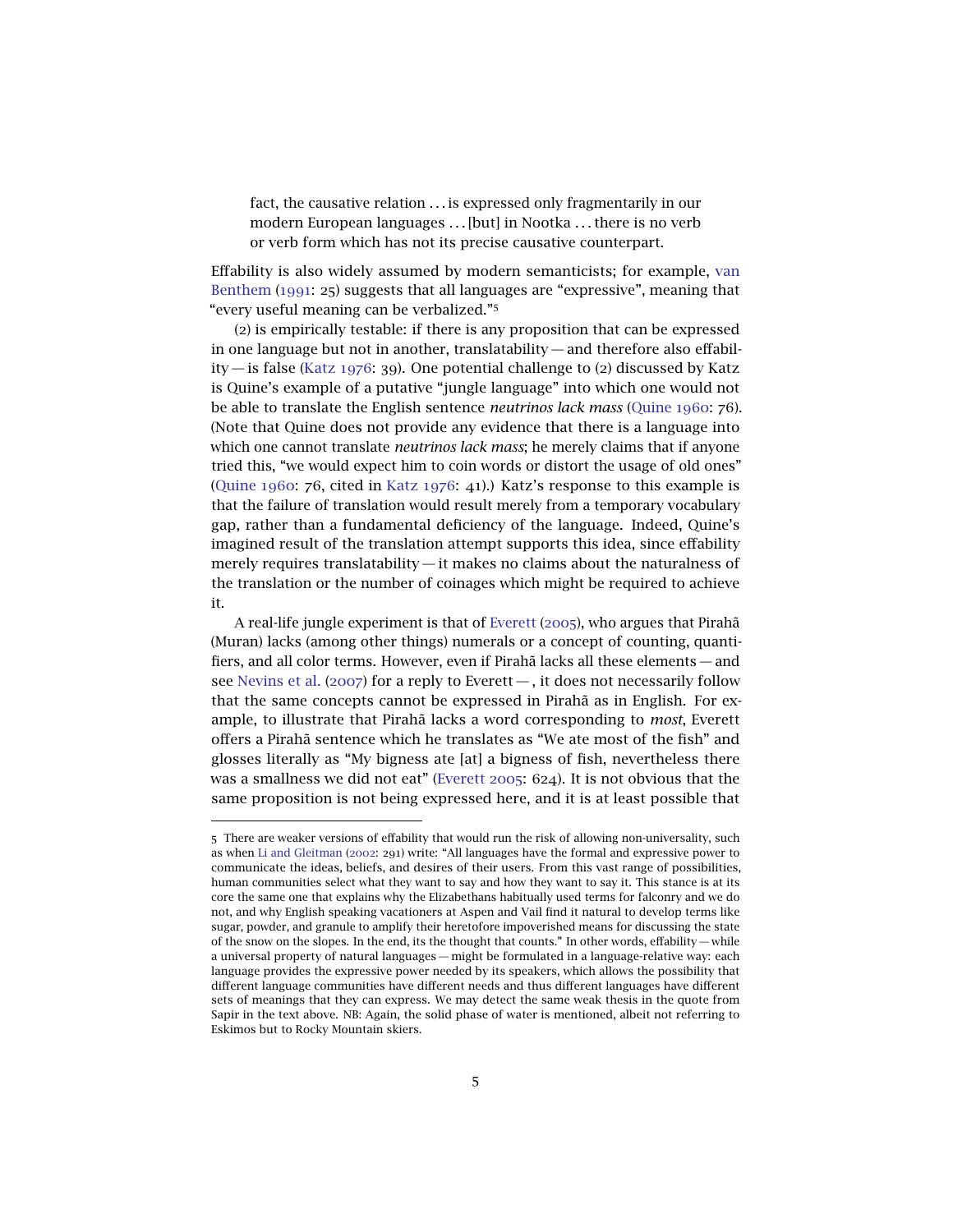translatability obtains in spite of all the proposed gaps in the Pirahã lexicon and syntax.

It should be clear at this point that cross-linguistic uniformity of meaning cannot be found at any kind of structural level (logical form), since what corresponds to a quantificational determiner like *most* in one language might be a rather complex expression in another language. So, it's crucial that by "proposition" we mean not any kind of representation that reflects the syntactic structure of the expression used to convey the proposition; instead, we are assuming a purely denotational view of proposition as in possible worlds semantics. The theme of "what language X expresses simply is also expressible in language Y but at the price of some complexity" will recur throughout this article.

So, so far we have taken the view that necessary coinage of new vocabulary items and possibly complex rephrasing are not principled problems for the thesis of translatability. But there are other problems that do raise the possibility that languages sometimes cannot quite convey the same meanings, at least when one considers subtle aspects of meaning.

Challenges to translatability are of course legion in the theory and practice of actual translators; [Bar-On](#page-47-1) ([1993](#page-47-1)) has some illuminating discussion and examples. Let us grab one such example from the cabinet of semantic curiosities.<sup>6</sup> Burushaski, a language spoken in Pakistan, has two relational nouns to denote siblings, much like English *sister* and *brother*, except that the morpheme *cho* means "sibling of the same gender" (as the internal argument of the nominal) and *yas* means "sibling of the opposite gender" (from that of the internal argument). So, a male speaker would call his brother *a-cho* "my same sex sibling" and his sister *a-yas* "my opposite sex sibling", while a female speaker would use *a-cho* to refer to her sister and *a-yas* to her brother. Now, whether John calls Peter *my brother* or *my same-sex sibling* doesn't seem to make a difference at the level of denotational semantics. But as soon as we consider situations where the sex of the speaker is uncertain, the two phrases give rise to different propositions. As [Yancey](#page-63-0) ([2000](#page-63-0): 10) puts it: "a Burushaski text in which the gender of the speaker has purposefully not been mentioned until the end, at which point the reader discovers that the speaker and her *a-cho* are both female, would not be readily translatable into languages which would force a gender specification. In English one could say sibling, but this would most likely tip off the reader to the surprise at the end".

A different type of challenge to effability is that of [Keenan](#page-55-1) ([1974](#page-55-1)a), who explicitly argues that not all languages are equivalent in expressive power. Keenan argues that if two sentences have the same meaning— if they are translations of each other— then they must make the same assertions and the same presuppositions [\(Keenan](#page-55-1) [1974](#page-55-1)a: 193). He then argues that languages "differ systematically with respect to presupposition structures" (194). Keenan's

<sup>6</sup> See [Bar-On](#page-47-1) ([1993](#page-47-1)), [Catford](#page-49-1) ([1965](#page-49-1)), and [Yancey](#page-63-0) ([2000](#page-63-0)).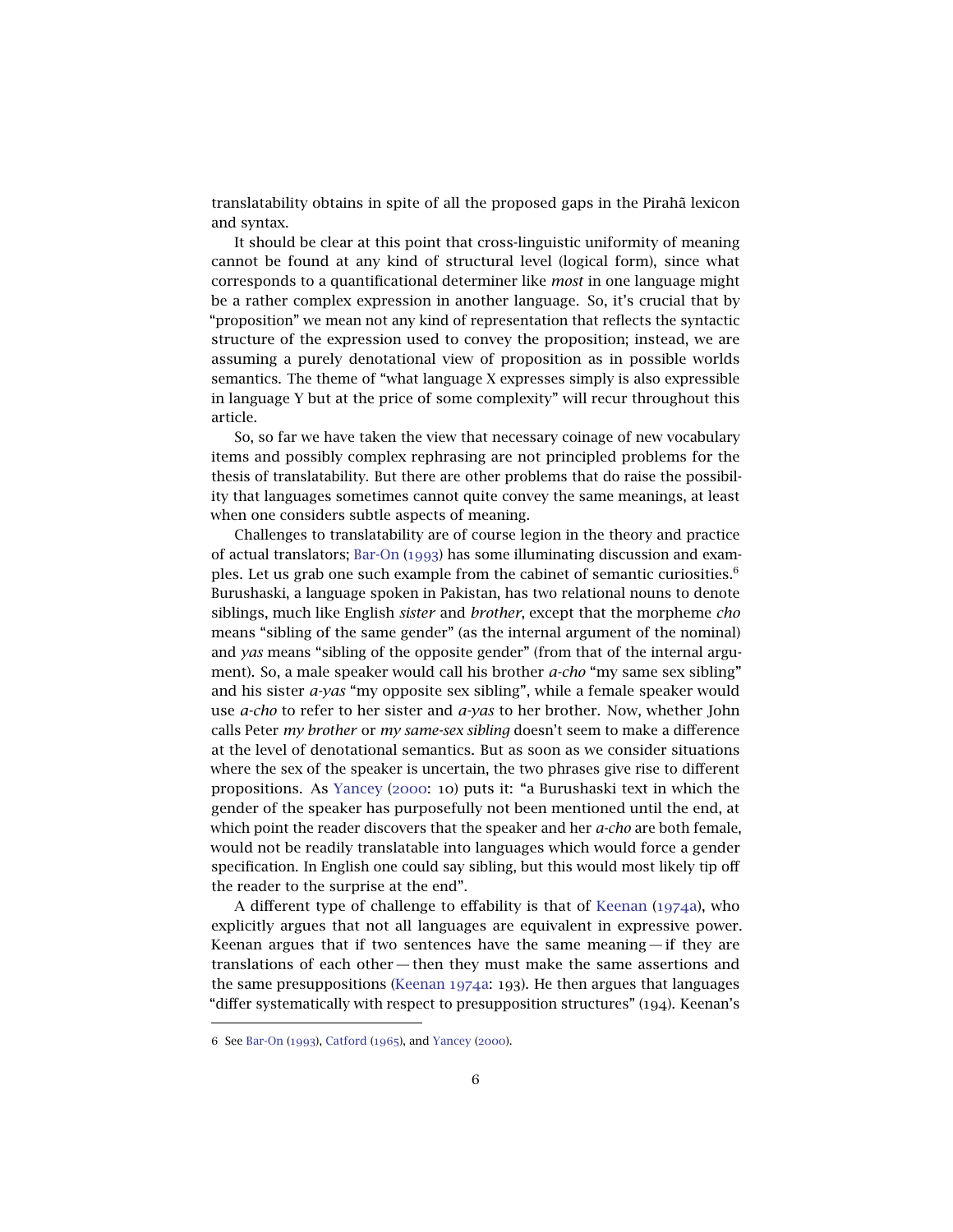examples concern differences in relativization possibilities between Hebrew and English. He compares [\(Keenan](#page-55-1) [1974](#page-55-1)a: 195) the Hebrew sentence in (3) with its ungrammatical English equivalent in (4a), and an alternative sentence which is not an exact translation of it in  $(4b)$ ;  $(4b)$  does not share the same presuppositions as (3).

- <span id="page-6-0"></span>(3) *Zot* That is the woman that I *ha– isha she– ami makir et ha– ish she– natan la et ha*know the man that gave to her the *sefer* book
- (4) a. #This is the woman that I know the man that gave a book.
	- b. I know a man that gave some woman a book and this is that woman.

In reply, [Katz](#page-55-0) ([1976](#page-55-0)) offers the following translations of (3) which preserve its presuppositions:

- (5) a. This is the woman such that she was given a book by the man I know.
	- b. This is the woman who received a book from the man I know.
	- c. This is the woman who was given a book by the man I know.

In spite of Katz's apparently successful translations of ([3](#page-6-0)), <sup>7</sup> Keenan has raised a serious challenge to effability. If translations are required to preserve presupposition/assertion structure, it is not obvious that effability can be upheld. For example, if, as is often assumed, pronominal features involve presuppositions [\(Heim and Kratzer](#page-53-0) [1998](#page-53-0), though see [Kratzer](#page-56-0) [2006](#page-56-0) for a different view), languages which encode different distinctions in their pronoun systems may not be able to express the same propositions while keeping all presuppositions constant. We will even discuss below a challenge to the idea that English-style presuppositions are present in every language (see section [4](#page-36-0).1).

A position that we suspect is quite widespread among linguists is sketched by [Bach](#page-47-2) ([2005](#page-47-2)). It is a combination of three assumptions: (i) a universal effability/translatability claim to the effect that any meaning expressible in any language is also expressible in all other languages, that is, a claim of equivalent expressive power; (ii) a suspicion that the grammars of particular languages highlight different aspects of reality in ways that might influence certain aspects of the world view of speakers; (iii) an acknowledgment that different ways of expressing the same meaning may differ in almost imponderable ways that are impossible to translate. Bach cites a pertinent remark by Roman Jacobson: "... the true difference between languages is not in what may or may not be expressed but in what must or must not be conveyed by the speakers" [\(Jakobson](#page-54-0)

<sup>7</sup> We actually don't think Katz's translations circumvent Keenan's point: Keenan's example presupposes that there is a (unique) man that gave the book to the woman. Katz's examples have a different presupposition: that I know a (unique) man.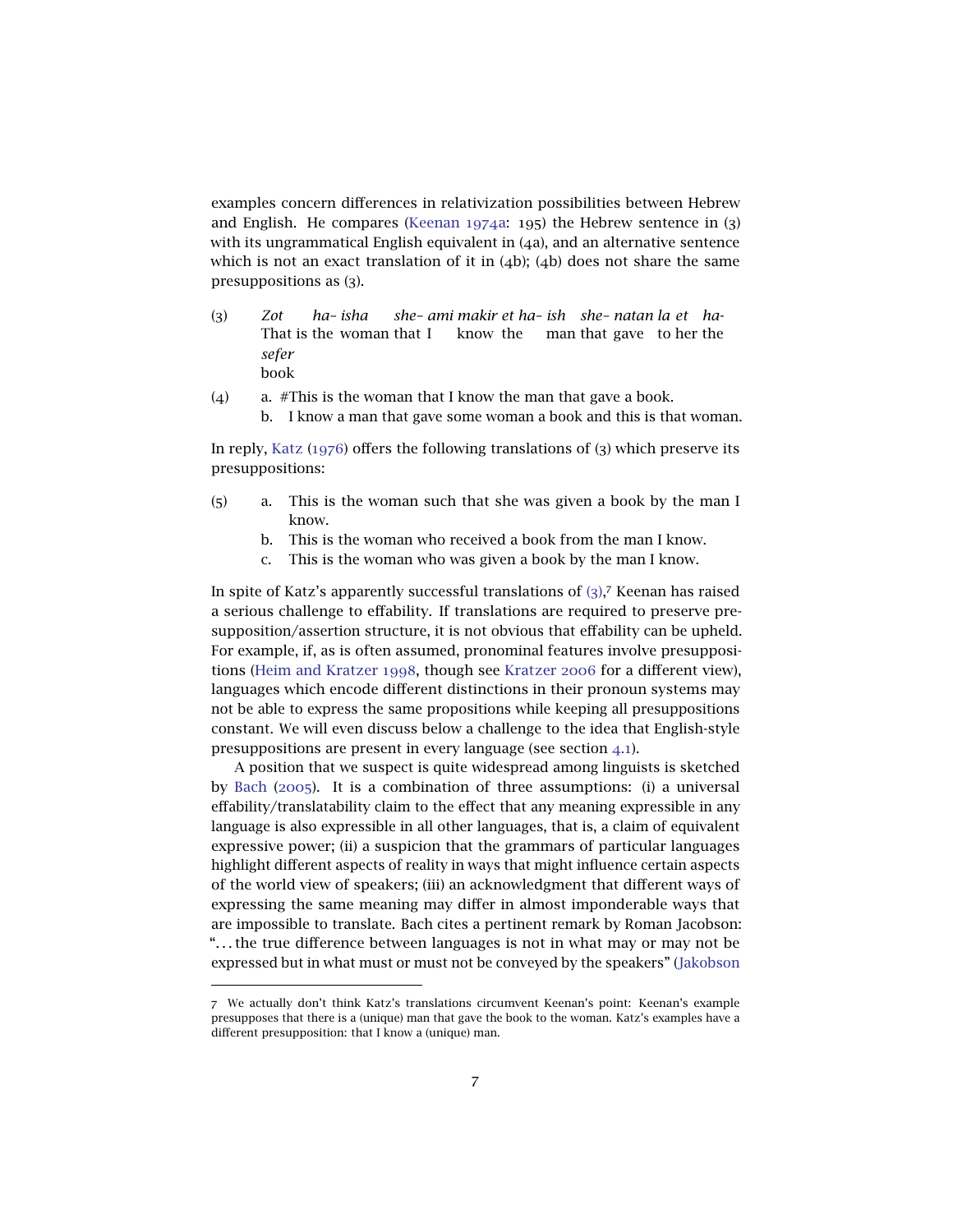[1959](#page-54-0)). We will see that this is indeed pretty much what one finds.

Even if we anticipate finding a checkered result on universality and variation in semantics, we think that sound methodology in semantic work on any given feature of grammar has to start from a null hypothesis of universality and proceed to rigorous testing of that hypothesis by looking at that feature in as many diverse languages as possible. This method is explained further by [Matthewson](#page-58-0) ([2007](#page-58-0)a). Note that this methodology is not the same as assuming that all languages work like English. [Matthewson](#page-57-4) ([2001](#page-57-4)), for example, has tried to show that the way quantification works in St'át'imcets (Lillooet Salish) may well be the guide to the proper treatment of quantification in English (arguing against long-held anglocentric assumptions about the structure of quantified noun phrases). Similarly, Bittner proposes a universal system of temporal anaphora which "instead of attempting to extend an English-based theory to a typologically distant language  $[...]$  proceeds in the opposite direction — extending a Kalaallisut-based theory to English" [\(Bittner](#page-48-3) [2007](#page-48-3)a: 36).

## 1.3 Sources of Universality and Variation

In what follows, we will rarely comment on possible sources of a claimed universal. We believe that the state of the art in semantic universals is largely too immature to allow explorations of their sources. But perhaps, a few words on this topic are in order. We assume that the part of the human genetic endowment that has any relevance to semantics is constant throughout the species.<sup>8</sup> Any differences in the semantics of different languages would therefore have to be traced back to accidents of history, environment, and culture. How much in the way of semantic universals we expect to find then correlates with our expectations about how strongly the genetic component, the shared physical environment, the shared biology, shared cultural traits constrain the structure of individual languages. There can be widely varying positions on this question. As we said, methodologically we recommend that universality be the null hypothesis, only rejected case by case after extensive cross-linguistic checking.

Once a universal has been discovered and confirmed, the question arises as to its source. Is the feature universal because it is genetically hardwired or because languages couldn't fulfill their function otherwise?<sup>9</sup> The argumentation in the UG-centric literature often runs as follows: for the universally attested feature under investigation there is no plausible functional explanation, there-

<sup>8</sup> While this has been the working assumption of work in linguistics, it is not entirely implausible that it is wrong in its strongest sense. See for example the recent work by [Dediu and Ladd](#page-50-1) ([2007](#page-50-1)) raising the possibility that there is a genetic correlation with whether a language has tones or not.

<sup>9</sup> We assume that in the absence of genetic uniformity and uniform functional demands, languages would have innovated variations on the feature, so that simple shared ancestry is not usually a plausible explanation.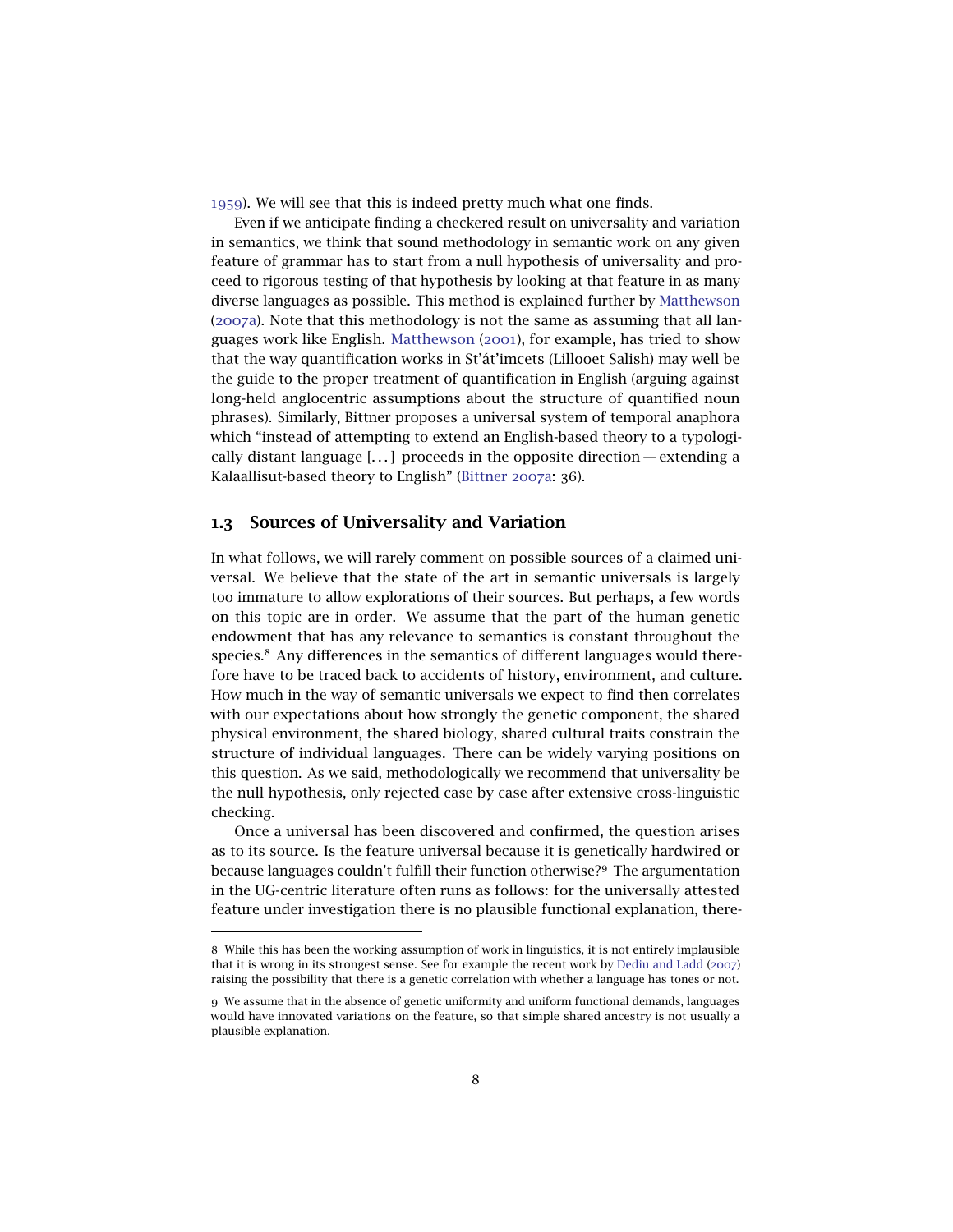fore the feature must be part of the genetically hardwired UG. Note that the existence of a plausible functional explanation would not conversely be an argument that the feature is not hardwired: hardwiring it may have functional advantages (faster learning, for example) on top of the functional need to have the feature in the first place.<sup>10</sup>

## 2 Lexical Universals

As advertised in the beginning, we will organize our survey of universals in semantics around the major components of complex meanings. First up is the lexicon of content morphemes (in distinction to functional/grammatical morphemes, which will be discussed in [3](#page-16-0).1). Content morphemes are the predicates (nouns, verbs, adjectives, at least) that help language talk about the world. What universals do we find in the content lexicon?

The lay person, of course, expects major variation. We already mentioned the Great Eskimo Vocabulary Hoax. The idea that different languages have differential access to different parts of reality truly is a widespread meme. The schema "language *X* has no word for *Y*" holds endless fascination for many people.

In the same vein, perhaps everyone remembers from their first linguistics course the claim that languages put arbitrary labels on reality and that they can differ quite a bit on how they do that. One textbook example is from the Danish structural linguist [Hjelmslev](#page-53-1) ([1943](#page-53-1): 50, English added), as depicted in Figure [1](#page-8-0).

| English | German | Danish | French |
|---------|--------|--------|--------|
| tree    | Baum   | træ    | arbre  |
| wood    | Holz   |        | bois   |
|         |        | skov   |        |
| woods   | Wald   |        |        |
| forest  |        |        | forêt  |

<span id="page-8-0"></span>Figure 1: Hjelmslev's depiction of the tree/wood/woods semantic field

So, is there any hope for universals in the content lexicon? There are two questions we'll address: (i) are there meanings which are universally expressed as lexical items? (ii) for the remaining meanings (the ones that are not universally attested), are there constraints on what can be expressed as a lexical item?

<sup>10</sup> Even if a general purpose learning algorithm could be shown to be able to acquire the feature in question, that wouldn't mean that this is what happens in human language acquisition. It would still be logically possible that the feature is genetically hardwired. But we certainly lack any kind of experimental methodology to find out whether there are such features of UG.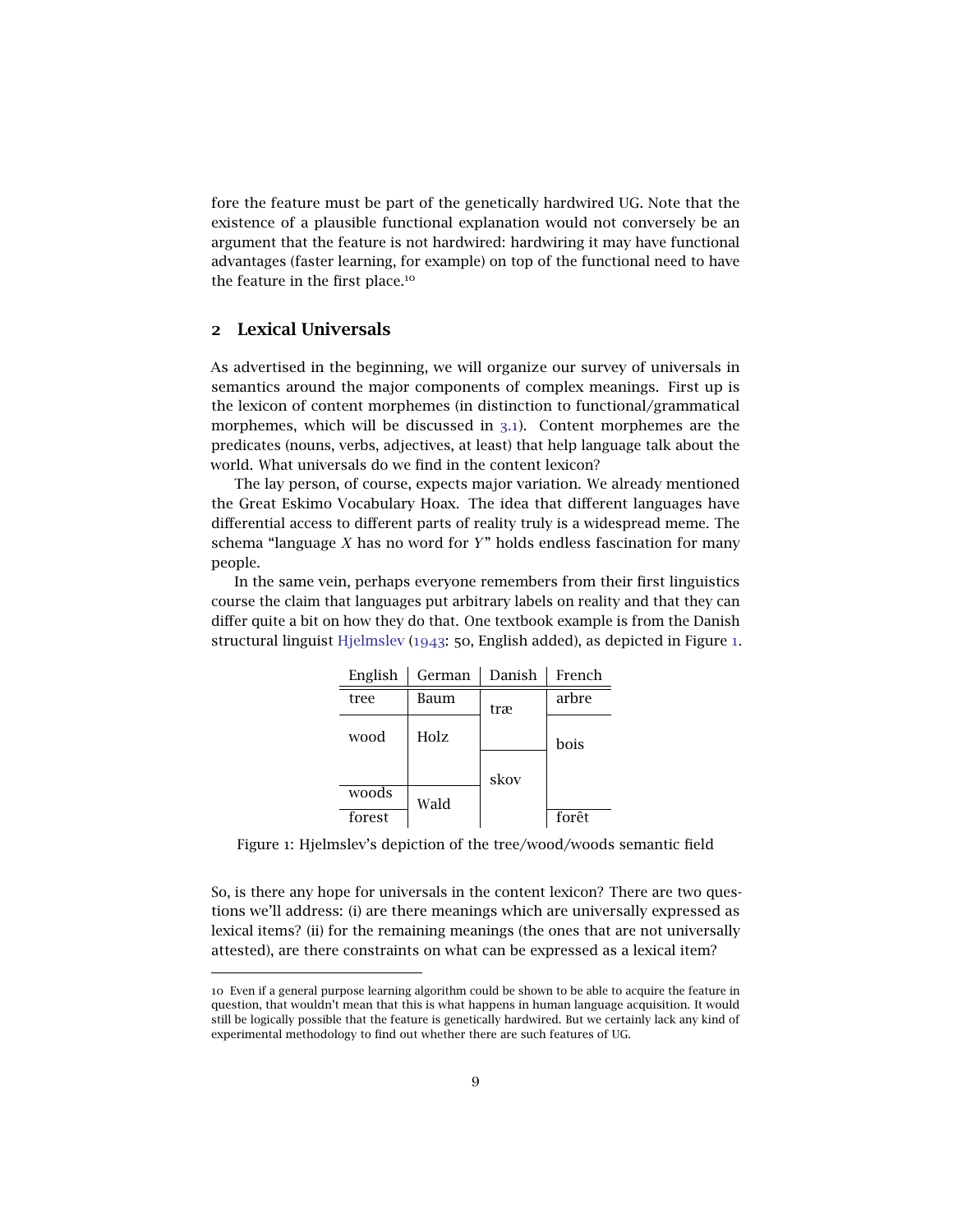## 2.1 Universal Lexical Meanings?

There are several lists of proposed universally attested lexical items, for example:

- Swadesh lists, prepared not as claims for universal lexical status, but as reliable tools for wide-scale lexico-statistical and glotto-chronological investigations (see for example [Swadesh](#page-62-1) [1952](#page-62-1));
- from a textbook [\(Immler](#page-54-1) [1974](#page-54-1): 41, quoted from [Immler](#page-54-2) [1991](#page-54-2): 39): rustle, soil, [many animals], [many plants], [parts of the body], sleep, big, small, heavy, light, fast, slow, sick, talk, call, ask, believe, decide, birth, wave, up, down; hunger, life, death, danger, fear, want/will, power/authority, be allowed, be obliged, mother, man, woman, caress, high, deep, warm, cold, air, water, rain/snow, wind, sun, pain, pleasure, we, they, group, drink, shelter, make love;
- the list of "semantic primes" proposed by [Wierzbicka](#page-62-2) ([1996](#page-62-2)) and other researchers working in the Natural Semantic Meta-Language (nsm) approach.

Immler claims about such lists "we are immediately convinced of the validity of these universals, not only so: we are sure of them— and this without having verified them by empirically looking at all the languages of the world" [\(Immler](#page-54-2) [1991](#page-54-2): 39).

We cannot share Immler's confidence. On the contrary, many of the words in these lists are probably not universal. First, as argued by [Goddard](#page-52-1) ([2001](#page-52-1)), a claim about a universal lexical item is interesting only insofar as the correspondences in meaning of that lexical item across languages are reasonably precise. Goddard notes, for instance, that the claim that all languages have words for "black" and "white" [\(Berlin and Kay](#page-48-4) [1969](#page-48-4)) is only approximately true, since in languages with only those two color terms, the terms do not mean the same thing as they do in English. $11$ 

If we adopt the criterion of reasonably strict meaning correspondence, we can falsify several of the proposed universal items on Immler's list using

<sup>11</sup> For those of us who are still obsessed with water, note the following passage from [Goddard](#page-52-1) ([2001](#page-52-1): 20):

Surprising as it may seem to English speakers, 'water' is probably not a universal lexical unit. Japanese has two words (*mizu* and *yu*) for 'water', with *yu* (often with an honorific prefix *o–*) being reserved for hot water [\(Suzuki](#page-62-3) [1978](#page-62-3): 51–52). *Mizu* cannot be used about hot water. Furthermore, combining the adjective *atsui* 'hot' with *mizu* sounds unnatural— Suzuki calls it "self-contradictory"— though there is no such restriction in relation to other liquids, e.g., *atsui miruku* 'hot milk' (cf. [Wierzbicka](#page-62-2) [1996](#page-62-2): 229). These facts imply that *mizu* and *yu* both have a reference to temperature built into their meanings.

We have our suspicions that there is a possible pragmatic explanation in which *yu* means 'hot water' while *mizu* means just 'water' but because of the available option of *yu* implicates 'cold water'. We can't pursue this here.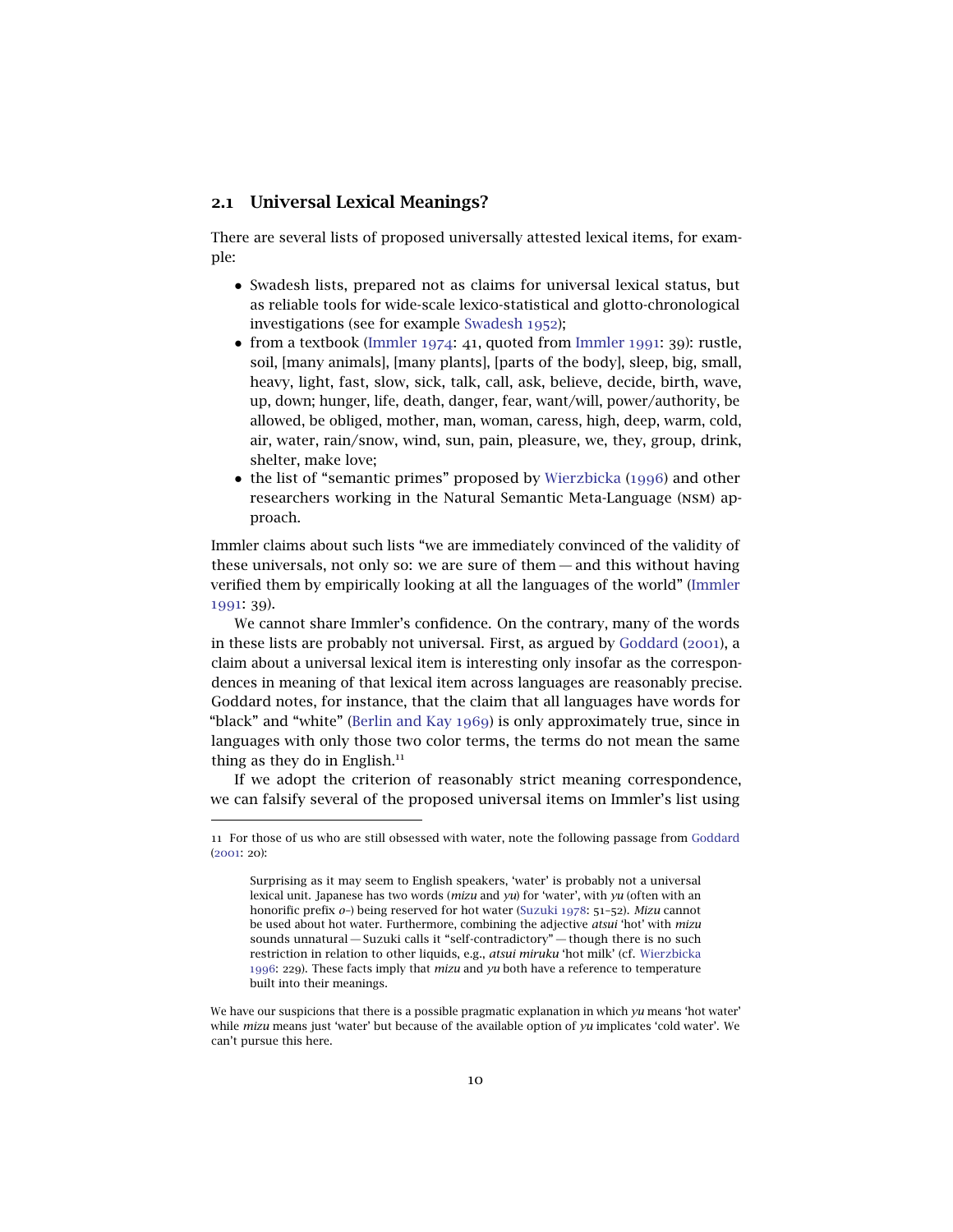St'át'imcets. There is no single word for "cold" in St'át'imcets, as illustrated in (6).<sup>12</sup> (The two forms in (6a) are dialectal variants.)

| (6) | a. |                | <i>lháxil / ts'úlhum</i> "cold (a person's feeling)" |
|-----|----|----------------|------------------------------------------------------|
|     |    | b. <i>xelh</i> | "cold (weather, the air)"                            |
|     |    | c. $ts'ip'$    | "cold (an object, to the touch)"                     |

Similarly, in St'át'imcets, there is no word for "group", nor for "decide", nor for "pleasure".

Perhaps the most careful studies of possible lexical universals have been conducted by proponents of nsm; for an overview see Goddard's article ([2001](#page-52-1)). Here's the (short) list of items that survived Goddard's scrutiny<sup>13</sup>:

(7) man, woman, child, mother, head, eye, ear, nose, hand, day, kill, make, people, good, bad, big, small, think, know, want, see, hear, say, do, happen, live, die, here, above, below, inside, a long time

There are some others on his list but those are functional items, including pronouns, and we will deal with universals in that domain in Section [3](#page-16-0).1.

While it appears that some small list of lexical items might survive close scrutiny, we do not think that there is much of interest here: languages do differ almost without limit as to which meanings they choose to lexicalize.<sup>14</sup> As [Levinson](#page-57-5) ([2003](#page-57-5): 32) puts it, "[t]here are vanishingly few universal notions, if any, that every language denotes with a simple expression".<sup>15</sup>

## 2.2 Constraints on the Lexicon?

If languages differ so wildly in how they lexicalize even arguably universal domains of meaning (weather, personal relationships, etc.), are there *any* constraints on what lexical items there can be in a natural language? The most radical claim would be that languages are indeed completely constrained: they can only choose to lexicalize concepts that are part of an innate repository of possible concepts, even concepts like *doorknob*, *carburetor*, *bureaucrat*, etc. This claim is primarily associated with Jerry Fodor (see [Laurence and Margolis](#page-56-1)

<sup>12</sup> Throughout this article, St'át'imcets data are presented in the official orthography of the language, developed by Jan van Eijk; see [van Eijk and Williams](#page-50-2) ([1981](#page-50-2)).

<sup>13</sup> We do not actually agree with some of Goddard's discussion but this is not the place to lay out our worries about his methodology.

<sup>14</sup> We should note that we do not at all endorse the nsm claim that there are primitive semantic elements from which all others are created by combination. See the replies by [Barker](#page-48-5) ([2003](#page-48-5)), [Geurts](#page-52-2) ([2003](#page-52-2)), and [Matthewson](#page-57-6) ([2003](#page-57-6)) to a target by [Durst](#page-50-3) ([2003](#page-50-3)).

<sup>15</sup> Note that [Levinson](#page-57-5) ([2003](#page-57-5): 35) claims (without referring to specific evidence) that "not all languages have a word (or other expression) for 'red' or 'father' or 'in' or 'come' or even 'if'." The claim that *if* is not universal is contrary to what [Goddard](#page-52-1) ([2001](#page-52-1)) concluded, so there clearly is work to be done to figure out whether *any* lexical items are universal.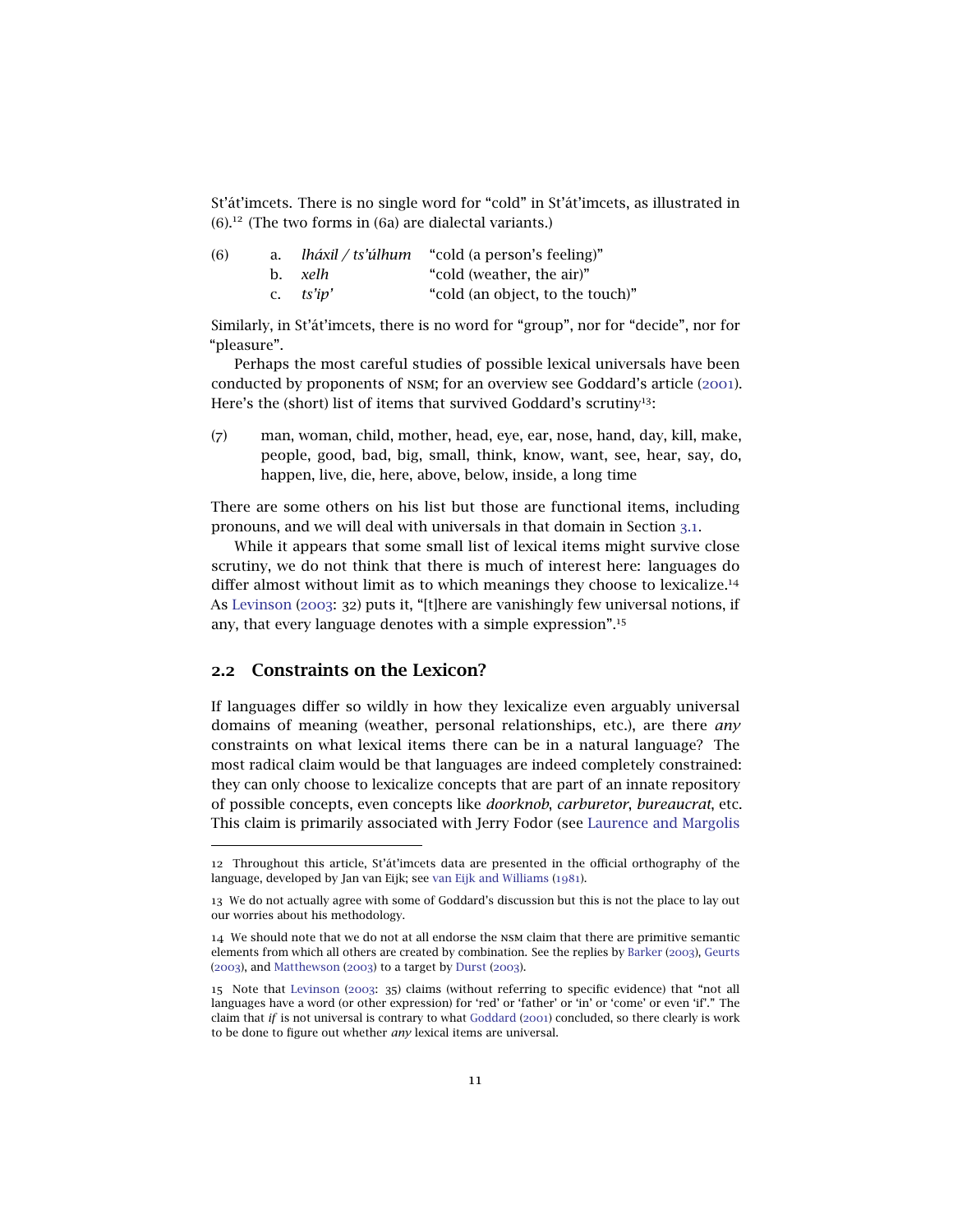[2002](#page-56-1) for a critical discussion; see also [Chomsky](#page-49-2) [1997](#page-49-2): 29). Most claims for universal constraints on the lexicon are, however, considerably more tame. We will discuss first some universals about the make-up of the lexicon and then we will address the question of whether semantics determines what lexical category (noun, verb, adjective, . . . ) a lexical item has to belong to.

#### 2.2.1 Constraints on Possible Lexical Items

Of the 142 semantic universals listed in the Universals Archive at the Universität Konstanz [\(http://typo.uni-konstanz.de/archive/intro/\)](http://typo.uni-konstanz.de/archive/intro/), most are some kind of constraint on the lexicon.<sup>16</sup> Here is a sampling of proposed lexical universals.

#### (8) The color term hierarchy [\(Berlin and Kay](#page-48-4) [1969](#page-48-4))

All languages contain terms for white and black, and there is an implicational hierarchy such that if a language possesses a term in the hierarchy, it also possesses all terms to the left of it:

$$
\text{white & black < red < } \left\{ \begin{array}{l} \text{green} \\ \text{yellow} \end{array} \right\} < blue < brown < \left\{ \begin{array}{l} \text{purple} \\ \text{pink} \\ \text{orange} \\ \text{grey} \end{array} \right\}
$$

See [Levinson](#page-56-2) ([2001](#page-56-2)) for arguments against the color term hierarchy and against all conclusions about universality which can be drawn from it. Levinson claims that it is not even true that "all languages have terms which exhaustively partition and describe the perceptible color space" ([2001](#page-56-2): 8). See [Kay](#page-55-2) ([2005](#page-55-2)) for a relevant reply.

- (9) If a language has pejorative pronominal affixes, it also has honorific ones [Head](#page-53-2) ([1978](#page-53-2)).
- (10) No language contrasts a "round" classifier with a "polyhedral" classifier, unless the latter is the classifier for buildings, or some similar material classifier [\(Allan](#page-47-3) [1977](#page-47-3): 300).

Apart from these kinds of universals about the inventory of lexical items, there are other possible universals about the lexicon. We will ask the following questions: Are there universal semantic determinants of the category membership of predicates ([2](#page-12-0).2.2)? We will also discuss the potential universality of

<sup>16</sup> Out of the 142 semantic universals in the archive, 46 are statistical; a randomly chosen example is given in (i):

<sup>(</sup>i) If a causative morpheme in any language can express permissiveness, it can *usually* also express factitivity [\(Nedjalkov and Sil'nickij](#page-58-1) [1969](#page-58-1); [Vardul'](#page-62-4) [1969](#page-62-4)).

We will not pay much attention to statistical universals here, since they are by definition not really universals in themselves, even though they may of course be epiphenomena arising out of deeper universal features.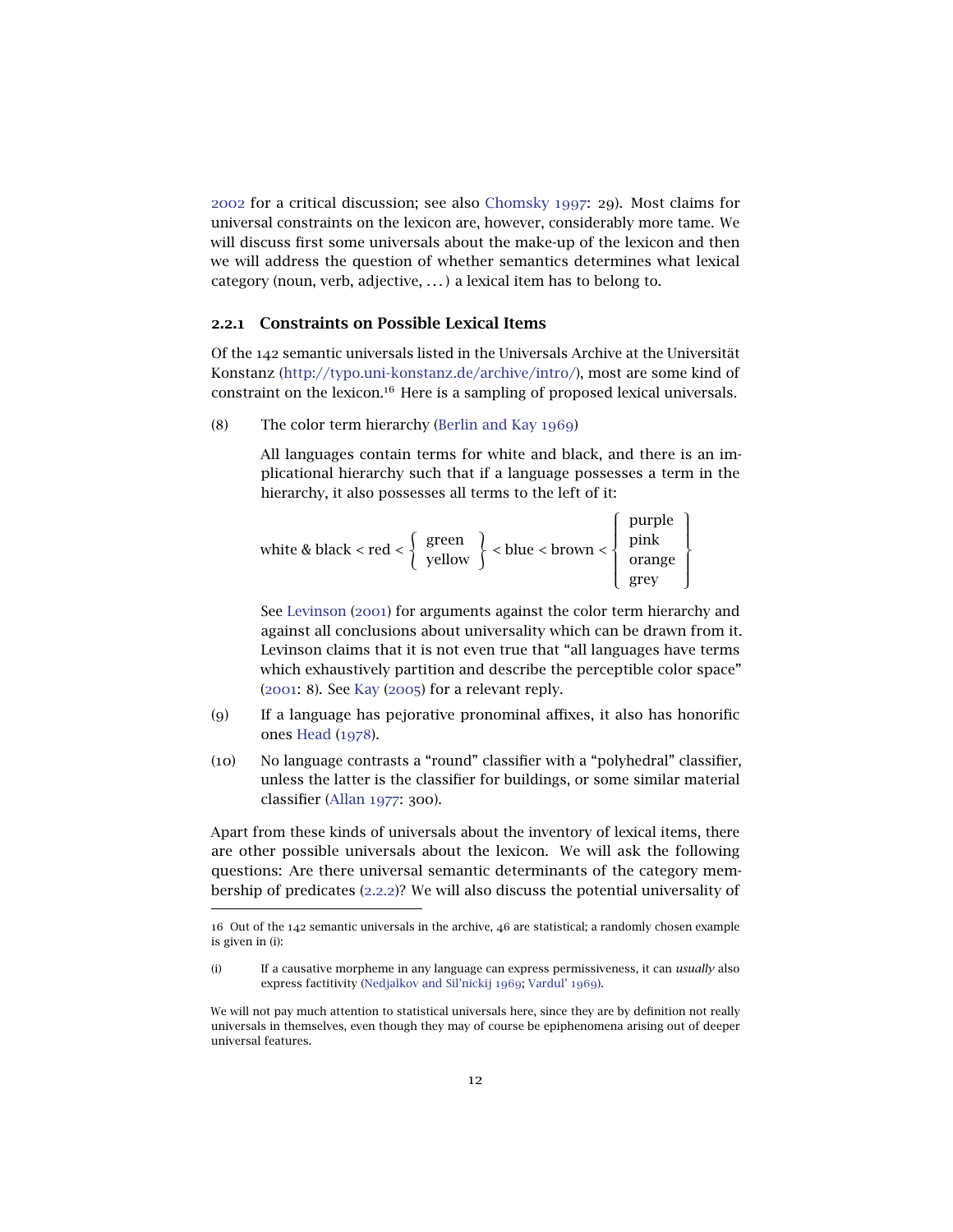the Vendler classes ([2](#page-12-1).2.3). And are there constraints on the semantic type of predicates (2.2.[4](#page-14-0))?

#### <span id="page-12-0"></span>2.2.2 Semantic Determinants of Category Membership?

Our question in this sub-section is whether semantics can predict which predicates will end up in which lexical category (N, V or A) cross-linguistically. The answer to the question appears to be "no". Although there have been many attempts to define the core semantics of the lexical categories N, V, and A, the proposed criteria are not exceptionless.<sup>17</sup> For example, it is often claimed that gradability is a characteristic of adjectives, yet not all adjectives are gradable [\(Baker](#page-47-4) [2003](#page-47-4): 213). Examples also abound of predicates with similar or identical semantics which belong to different categories in different languages. [Baker](#page-47-4) ([2003](#page-47-4): 291) offers, among others, the examples of English *intelligent*, an adjective, vs. Chichewa *nzeru*, a noun, and of English *know*, a verb, vs. Warlpiri *pina*, a noun (taken from [Bittner and Hale](#page-48-6) [1995](#page-48-6): 83). St'át'imcets differs systematically from English in lacking all abstract nouns, and also lacks any nouns which correspond to English agentive *–er* forms; these must be rendered by relative clauses containing verbal predicates.

Even [Baker](#page-47-4) ([2003](#page-47-4)), who offers a universal semantic definition of nouns (as the only elements which have a condition on identity), proposes that the reason all languages have the categories N, V and A has to do with general cognition and with language acquisition. He thus agrees (as do we) with [Grimshaw](#page-52-3) ([1981](#page-52-3)) that the Language Acquisition Device allows for "semantic bootstrapping". This means that children utilize semantico-cognitive categories to help them begin assigning syntactic categories to words. After that, however, the process is completed by means of purely syntactic and morphological evidence.

We conclude that semantic characterizations of the categories N, V and A are able to predict only general cross-linguistic tendencies, and we therefore do not see that there are clear semantic universals to be found in this area. Rather, the evidence seems to support Grimshaw's ([1981](#page-52-3)) claim that although certain cognitive categories have a Canonical Structural Realization, "[s]yntactic categorization is autonomous, since syntactic category membership is not reducible to meaning."

#### <span id="page-12-1"></span>2.2.3 Vendler Classes

Languages often or always sub-divide the class of verbs into lexical aspectual classes or Aktionsarten. In this sub-section we briefly discuss a proposal by

<sup>17</sup> For relevant discussion, see [Geach](#page-51-1) [1962](#page-51-1), [Kamp](#page-54-3) [1975](#page-54-3), [Lyons](#page-57-7) [1977](#page-57-7), [Wierzbicka](#page-62-5) [1988](#page-62-5), [Croft](#page-50-4) [1991](#page-50-4), [Hamann](#page-52-4) [1991](#page-52-4), [Bhat](#page-48-7) [1994](#page-48-7), [Hopper and Thompson](#page-54-4) [1994](#page-54-4), [Larson and Segal](#page-56-3) [1995](#page-56-3), [Baker](#page-47-4) [2003](#page-47-4), [Bittner](#page-48-8) [2003](#page-48-8), [2007](#page-48-9)b, [Wunderlich](#page-63-1) [2004](#page-63-1), [Bittner and Trondheim](#page-48-10) [to appear,](#page-48-10) among many others. Note that the issue of whether the categorial labels are part of the lexical entry or are imposed at a different level (cf. [Marantz](#page-57-8) [1997](#page-57-8), [Borer](#page-49-3) [2005](#page-49-3), etc.) is not relevant here; the arguments apply in either case.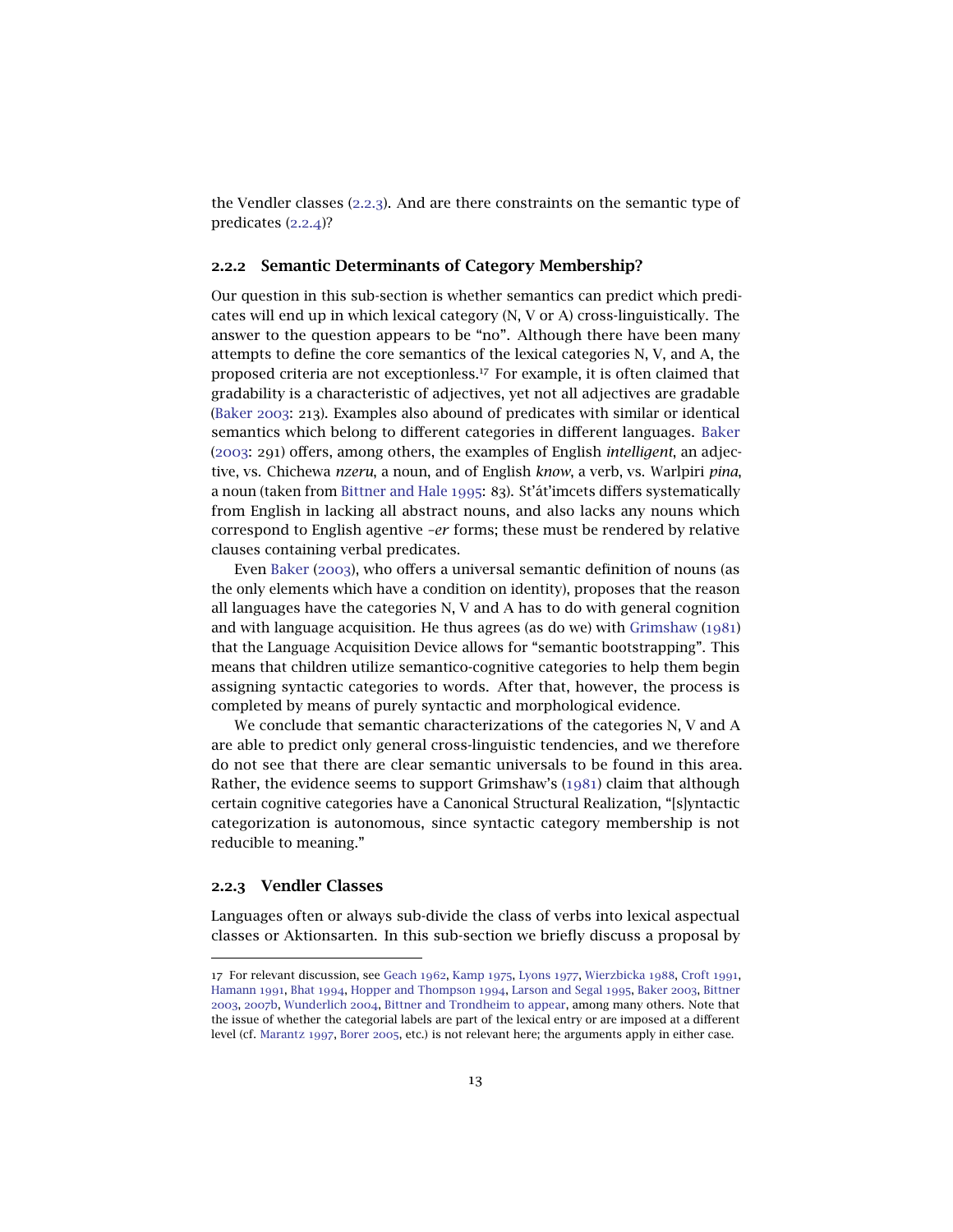#### [van Valin](#page-62-0) ([2006](#page-62-0): 177) that

the basic insight of [Vendler](#page-62-6) ([1967](#page-62-6)), which was formulated solely on the basis of data from English, is in fact a linguistic universal: the Aktionsart distinctions derived from his basic four categories are among the most important organizing principles of verbal systems in human languages.

Although the Aktionsarten are semantically characterizable, van Valin does not propose that any two verbs in different languages which are translation equivalents will necessarily belong to the same class. Also note that van Valin does not adopt only Vendler's original four classes (achievement, accomplishment, activity, state), but adds additional distinctions. For example, he distinguishes "accomplishments" (*The snow melted*) from "causative accomplishments" (*The soldiers marched to the park*).

As evidence for the universality of the Vendler classes, van Valin presents cases where languages make the relations between different aspectual classes morphologically explicit. For example, some languages morphologically express the relation between states and causative change-of-states, and in some languages, accomplishments are derived from states by means of affixation.

While these results do suggest that languages tend to divide verbal predicates into broadly similar aspectual sub-classes, it seems to us that there is another question to be asked, namely whether the semantics of the sub-classes is really cross-linguistically uniform. To put it another way: are the Vendler classes (or van Valin's extended version of them) semantic primitives? Or might languages differ in the way smaller building blocks are combined, giving rise to Aktionsarten whose semantics differ from language to language?

Van Valin does not address this question, seemingly assuming cross-linguistic uniformity, although he does mention a difference between English and Mparntwe Arrernte with respect to the semantics of change-of-state verbs. In English, *to cool something* means that the relevant object does get cool; in Mparntwe Arrernte, "cold + PROC" merely expresses a process, with no necessary implication of an endpoint and result state [\(van Valin](#page-62-0) [2006](#page-62-0): 165).

More generally, there is evidence that languages do not all possess the same Aktionsarten. For example, all the Salish languages for which relevant research has been done possess a class of verbs which correspond in their lexical content to English accomplishments, but which do not entail culmination of the event in the perfective aspect (see [Davis](#page-50-5) [1978](#page-50-5) and [Watanabe](#page-62-7) [2003](#page-62-7) for Sliammon, [Bar-el](#page-47-5) [2005](#page-47-5) for Squamish, [Bar-el et al.](#page-47-6) [2005](#page-47-6) for Squamish and St'át'imcets, and [Kiyota](#page-55-3) [2007](#page-55-3) for Straits). [Travis](#page-62-8) ([2005](#page-62-8)) reports the same fact for Malagasy and cites other researchers for Chinese, Japanese, and Tagalog. So, this may in fact be a much more widely distributed phenomenon than an anglo-centric perspective would lead one to expect.

This type of evidence suggests that what is universal may not be the classes themselves, but rather the smaller building blocks from which event structures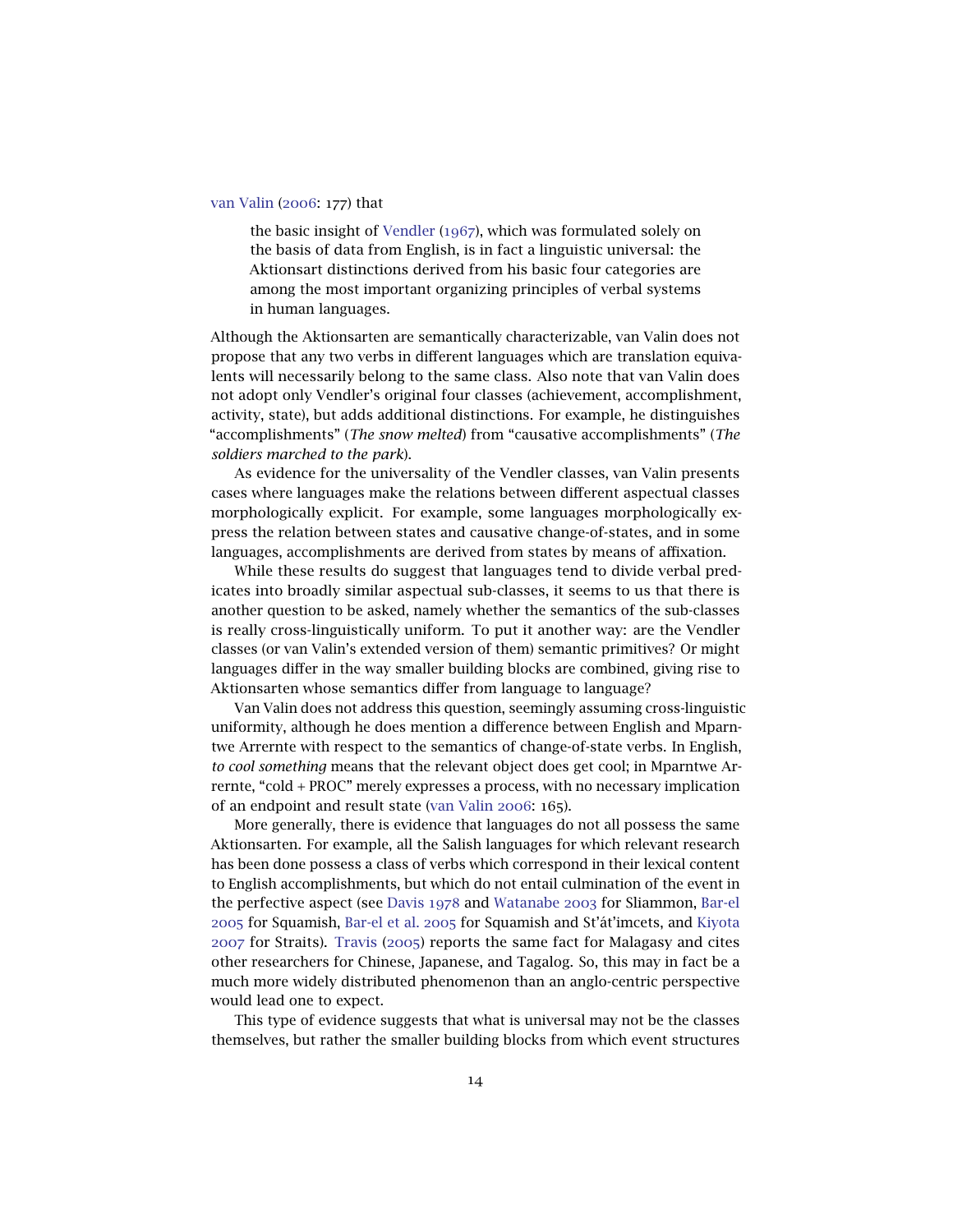are composed. Languages could then choose whether or not their class of states is aspectually homogeneous, as in English, or involves an initial change-of-state, as in Squamish and Straits. Such an idea is actually supported by one example cited by van Valin. He argues ([2006](#page-62-0): 174) that Basque has an overt version of Dowty's DO predicate. DO is often assumed to be present in the denotations of activities and accomplishments, but importantly, does not itself pick out one single aspectual class. DO, then, could be one of the smaller building blocks which all languages make use of in constructing their Aktionsarten.

### <span id="page-14-0"></span>2.2.4 Semantic Types of Predicates

[Montague](#page-58-2) ([1973](#page-58-2)) assumes a strict uniform correspondence between syntactic and semantic types. For example, noun phrases (DPs in current terminology) always correspond to generalized quantifiers (GQs, type  $\langle \langle e, t \rangle, t \rangle$ ) in PTQ. However, subsequent researchers have weakened these syntax-semantic correspondences, and/or proposed cross-linguistic variation in the available semantic types for various syntactic categories. One of the most debated areas is that of nominals: Ns, NPs and DPs.

[Partee](#page-59-2) ([2000](#page-59-2)) claims that every language has Ns and NPs of type  $\langle e, t \rangle$ , and that common noun phrases are always of type  $\langle e, t \rangle$ . Similarly, [Longobardi](#page-57-9) ([1994](#page-57-9)) claims that NP is uniformly of type  $\langle e, t \rangle$ . On the other hand, [Krifka](#page-56-4) ([1995](#page-56-4)) proposes that all simple nouns across languages, mass or count, are of type *e*, denoting a kind. Following Krifka, [Kratzer](#page-56-5) ([2007](#page-56-5)) assumes that all simple predicates are cumulative [\(Krifka](#page-56-6) [1998](#page-56-6)); this has the consequence that nouns cannot be simple predicates. Instead, they begin with referential denotations and combine with an incorporated, multiply ambiguous, non-overt classifier. Finally, [Chierchia](#page-49-4) ([1998](#page-49-4)) argues that the denotations of Ns and NPs vary crosslinguistically: a language may allow these to be mapped into predicates, into arguments (i.e., kinds), or into both — constituting a "semantic parameter".

This list of contradictory analyses reveals that there is no consensus about a universal mapping of the categories N or NP to a single semantic type. On the other hand, the range of meanings proposed for these categories is still highly restricted — they denote either predicates or kinds. This reflects the distinction between basic expressions and functional expressions to be introduced in section [3](#page-16-1).1.1, with the former having low types and the latter high.

Closely tied to the question of possible semantic types is the issue of the availability of operations which shift types. [Partee](#page-59-3) ([1987](#page-59-3)) argues that potential DP meanings are of type  $\langle \langle e, t \rangle, t \rangle$ , *e* or  $\langle e, t \rangle$ , and proposes a set of type-shifting operations for getting from one DP/NP-meaning to another:

(11)

\na. lift:

\n
$$
j \rightarrow \lambda P[P(j)]
$$
\nb. nom:

\n
$$
P \rightarrow \cap P
$$
\nc. iota:

\n
$$
P \rightarrow \gamma x[P(x)]
$$
\nd. A:

\n
$$
\lambda Q \lambda P \exists x [Q(x) \land P(x)]
$$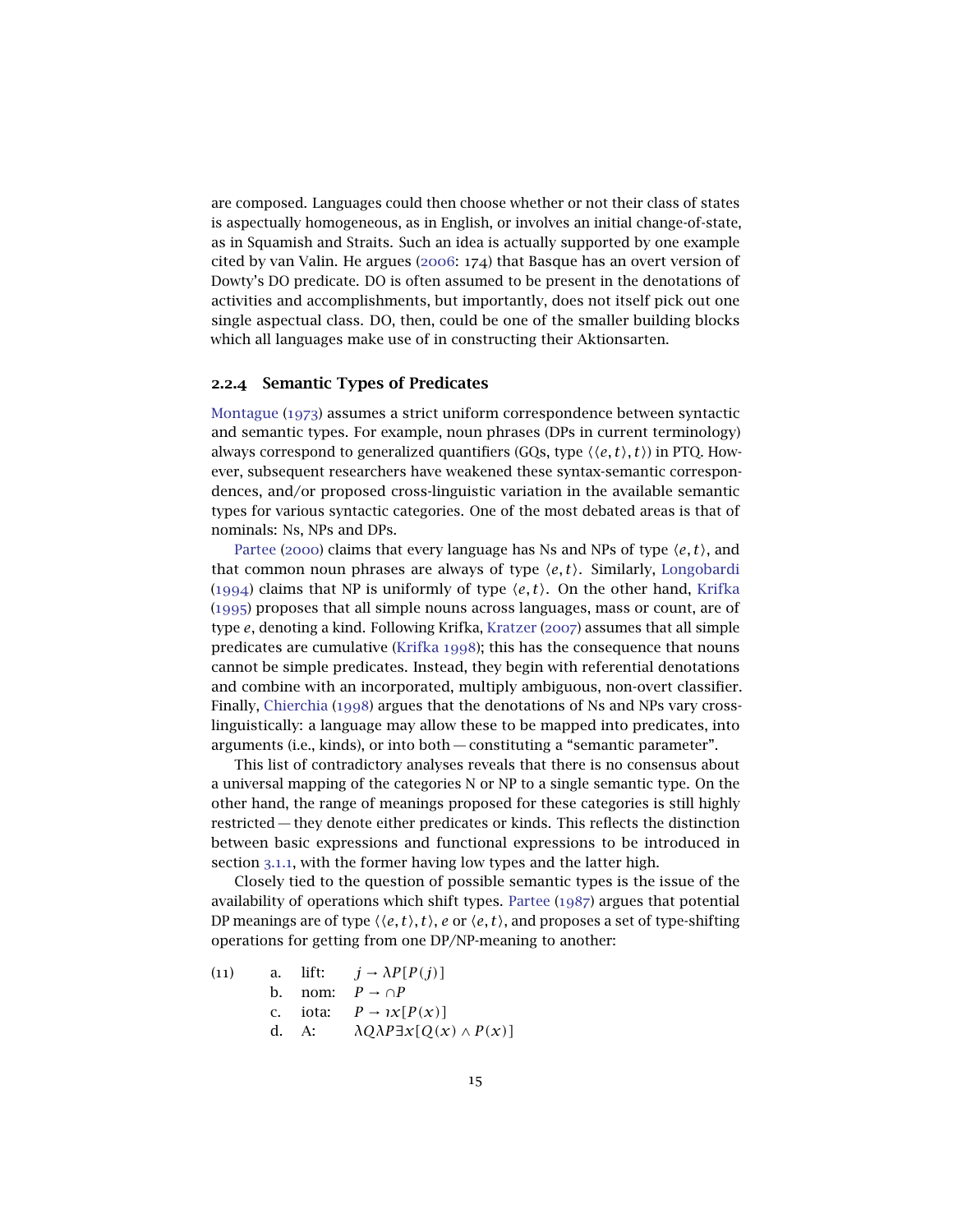[Partee](#page-59-3) ([1987](#page-59-3)) does not explicitly say that her proposals are intended to be universals, although subsequent authors have often assumed that that is how they were meant. For example, [Chierchia](#page-49-4) ([1998](#page-49-4): 358) writes that ["Partee](#page-59-3) ([1987](#page-59-3)) has shown that there is a restricted number of type shifting devices that appear to be used in the languages of the world", yet on the other hand according to [Partee](#page-59-4) ([1998](#page-59-4): 369), "the principal motivation of [Partee](#page-59-5) ([1986](#page-59-5), [1987](#page-59-3)) was to identify the types of English NPs and the principles governing the type-shifting possibilities within the family of NP interpretations."

There are two ways in which we could make Partee's ([1987](#page-59-3)) proposals into a universal claim: first, we could assume (with Chierchia) that *lift*, *nom*, etc. are the only available type-shifting operations in the nominal domain. This is a standard restrictiveness assumption: if these type shifts are what is required for one language, we suppose no others are necessary. Second, we could separately claim that all languages must possess these operations. This latter assumption is adopted for example by [Giannakidou](#page-52-5) ([2004](#page-52-5)), and it leads her to argue that St'át'imcets (contra the analysis of [Matthewson](#page-57-4) [2001](#page-57-4)) must possess predicative DPs.

As with Ns and NPs, the conclusion is that the field does not currently agree on any universal uniform semantic type for DPs. As we will see in Section [3](#page-22-0).1.3, the field does not even agree that all languages possess GQs. The best candidate for a universal in this area may be Partee's ([2000](#page-59-2)) claim that "[i]f a language has DPs at all, it has DPs of type *e*."

\* \* \*

We have seen that in the first component of meaning, the lexicon of content morphemes, there is some universality at the level of constraints on possible lexical items, while virtually no individual lexical items are universally attested. It appears to be true that languages make idiosyncratic decisions on which predicates to elevate to the status of being denoted by a designated simple lexical item. Now, let's look at how we go from lexical predicates to full-fledged propositional meanings.

## 3 Putting Meanings Together

If all we could do is string together content morphemes, we would not be able to express propositions, let alone propositions of any kind of interesting complexity. What is needed is "semantic glue", which comes in two forms: (i) functional/grammatical morphemes, (ii) principles of semantic composition. What we explore in this section is whether there are universals about semantic glue.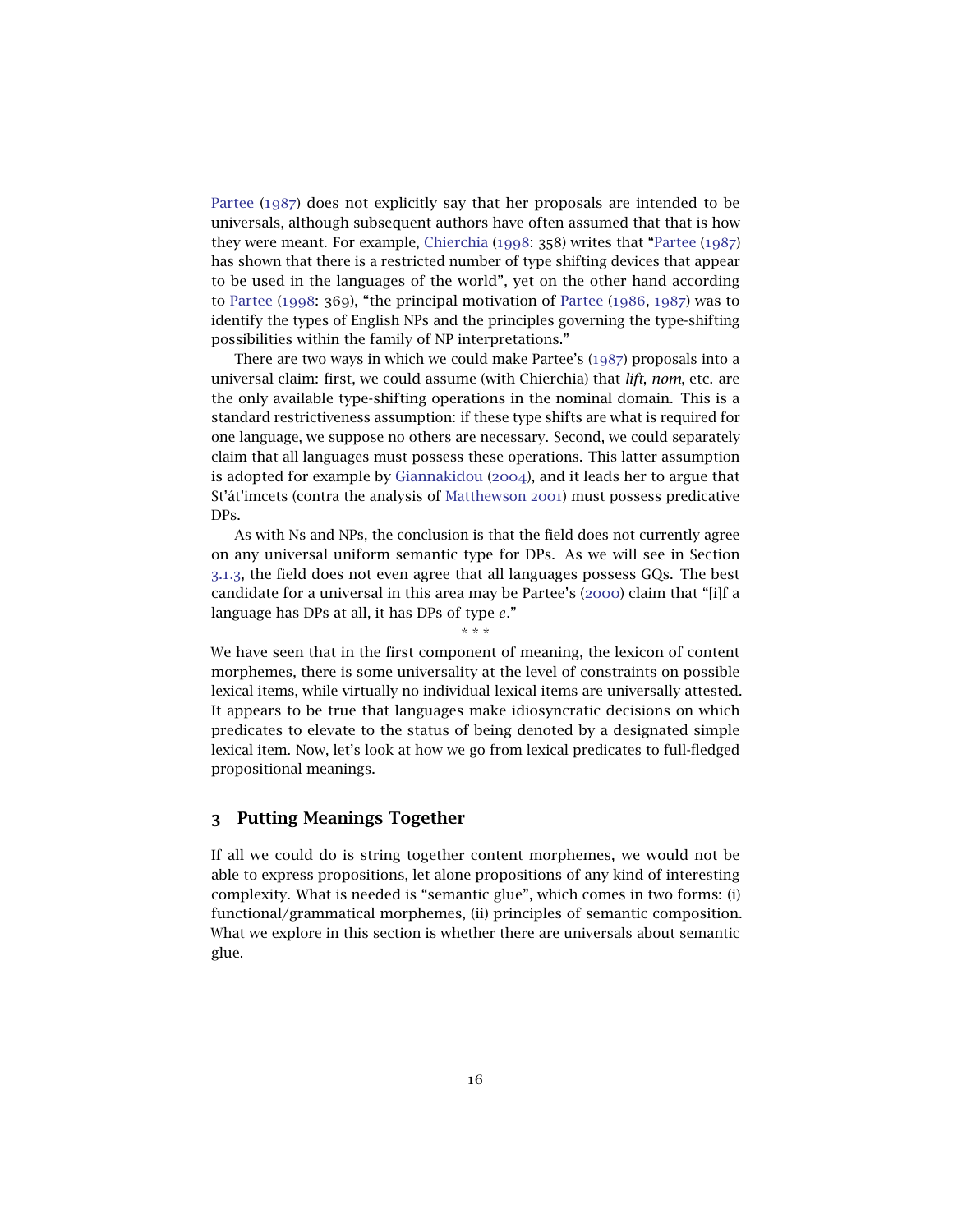## <span id="page-16-0"></span>3.1 Functional Morphemes

## <span id="page-16-1"></span>3.1.1 Introduction

Consider<sup>18</sup> a hypothetical example:

(12) cat purr

The common noun *cat* denotes a predicate of type  $\langle e, t \rangle$ , in other words a set of entities, the set of cats. The intransitive verb *purr* also denotes a predicate of type  $\langle e, t \rangle$ , the set of purring objects. Or perhaps it denotes a two-place predicate relating situations and entities. In any case, the types of the two words will not combine by the simplest way of combining meanings, namely function application. Something needs to mediate between the two basic types. What is needed is a functional meaning, a higher type meaning that takes the two low-level types and results in a normal sentence meaning. The simplest meaning we can imagine would be one that says that there is a situation in which there is something which is both a cat and a purring object. But there are other possibilities: we could add both a determiner meaning to the common noun and an inflectional meaning to the verb. So, semantically we need functional meanings as a kind of glue holding together the low-type meanings of content morphemes. From the point of view of generative syntax also, a sentence like (12) without functional categories is not a well-formed sentence. Functional categories are needed to complete the small clause structure in (12) and yield a fully formed sentence.

The distinction between functional morphemes and content morphemes is of course well-established in many linguistic frameworks. One of the crucial properties of functional morphemes is that, in any given language, their inventory is limited, as opposed to the open-ended lexicon of content items. A list of some important kinds of functional morphemes may give an idea of what we are dealing with:

(13) Noun Class – Gender – Number – Determiner – Quantifier – Case -Verb Class – Voice – Aspect – Tense – Modality – Negation – Complementizer – Conjunction – *Wh*-Elements – Topic/Focus – Degree Words – Comparative – Superlative

From looking at the list in (13), it seems that one could essentially write a whole grammar of a language by describing just the functional morphemes in that language. This intuition is often framed as a principle of natural language: crosslinguistic variation in the grammar is confined to the properties of functional morphemes [\(Borer](#page-49-5) [1983](#page-49-5); [Chomsky](#page-49-6) [1991](#page-49-6); [Fukui](#page-51-2) [1986](#page-51-2)).

One might ask why a semantics article (on universals or any other topic) has anything to say about functional morphemes. After all, aren't functional

<sup>18</sup> Some of the introductory material in this section is recycled from [von Fintel](#page-51-3) ([1995](#page-51-3)).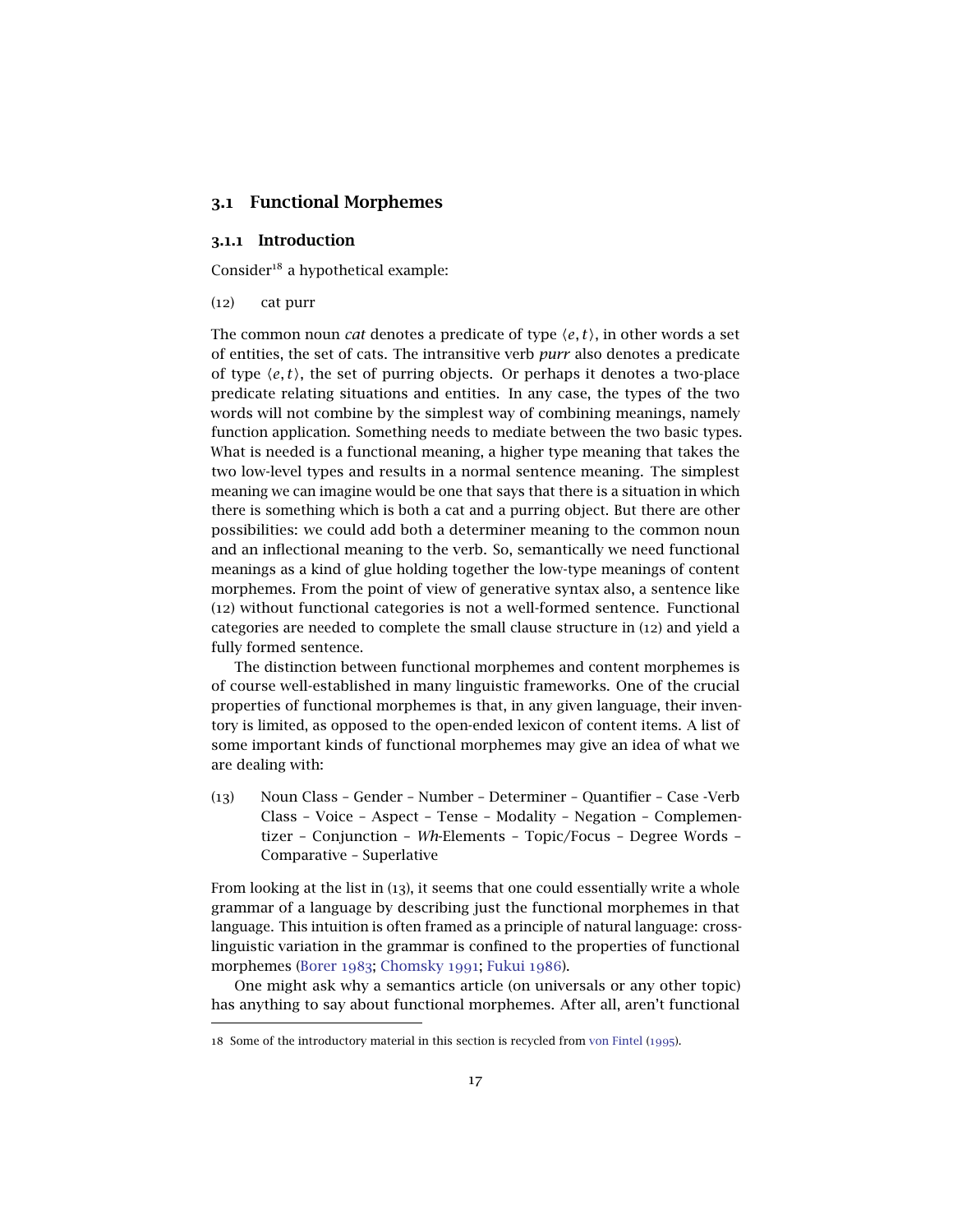morphemes just that: "functional", without content? Indeed, in the literature on the diachronic development of functional morphemes out of content morphemes, it is felt that a morpheme that is being grammaticalized gradually loses its meaning. There are numerous suggestive terms for this aspect of grammaticalization: [Heine et al.](#page-53-3) ([1991](#page-53-3): 40) mention "semantic bleaching", "semantic weakening", "semantic fading", "desemanticization", "generalization or weakening of semantic content". In generative grammar as well, there is a prevailing position that the semantic reflex of the functional/lexical dichotomy is that functional items are meaningless. Their contribution should be exhausted by the time semantic interpretation happens. In concert with the "Principle of Full Interpretation" (every symbol in an LF representation must have an interpretation), it is then natural to assume that functional items are deleted by the time we reach the end of the syntactic derivation. In the parlance of the minimalist program, as soon as "checking" has happened, the job of functional morphemes is done and they quietly get erased.

But, are functional items really vacuous? We concede that case and agreement markers might be meaningless, although at least so-called inherent cases seem to have semantic content, and some parts of agreement morphemes carry semantic information (person, number and gender are not meaningless features). For most other functional morphemes, the view that they have no meaning is *entirely* mistaken. The semantics of determiners, modals, tenses, aspects etc. is after all the bread and butter of working semanticists.

Could there be languages that do without functional categories? As we have seen, the meanings of functional categories seem indispensable even in the most primitive examples. Nevertheless, particular linguistic systems may do without certain functional meanings. Below, we will discuss the claims that some languages have no quantifiers ([3](#page-22-0).1.3) and that some languages are tenseless ([3](#page-28-0).1.5). Are there systems that do without *any* functional categories? Claims like that have been made about early stages of the language acquisition process, about pidgin languages, about the state of language in patients suffering from agrammatism, and about the sublanguage used in telegrams. But crucially, none of these systems are natural languages in the full sense of the term. In each case, it has often been recognized that they are deficient in precisely the sense of not employing functional categories. It is important to realize that the claim is not that functional categories are necessarily overtly expressed.<sup>19</sup> In fact, [Carlson](#page-49-7) ([1983](#page-49-7)) notes that functional meanings are often present even in the absence of overt morphemes expressing them. There are various technical options at this point: empty functional items, type-shifting, features on lexical categories, "constructional" meaning. In the absence of overt marking, other mechanisms presumably apply that help identify the intended functional meaning. There is semantic work on how the functional glue is supplied in constructions like free adjuncts [\(Stump](#page-61-0) [1985](#page-61-0)) and genitives [\(Partee](#page-59-6) [1984](#page-59-6)).

<sup>19</sup> We therefore need to be careful whenever we are tempted to claim that a particular language lacks a certain functional category.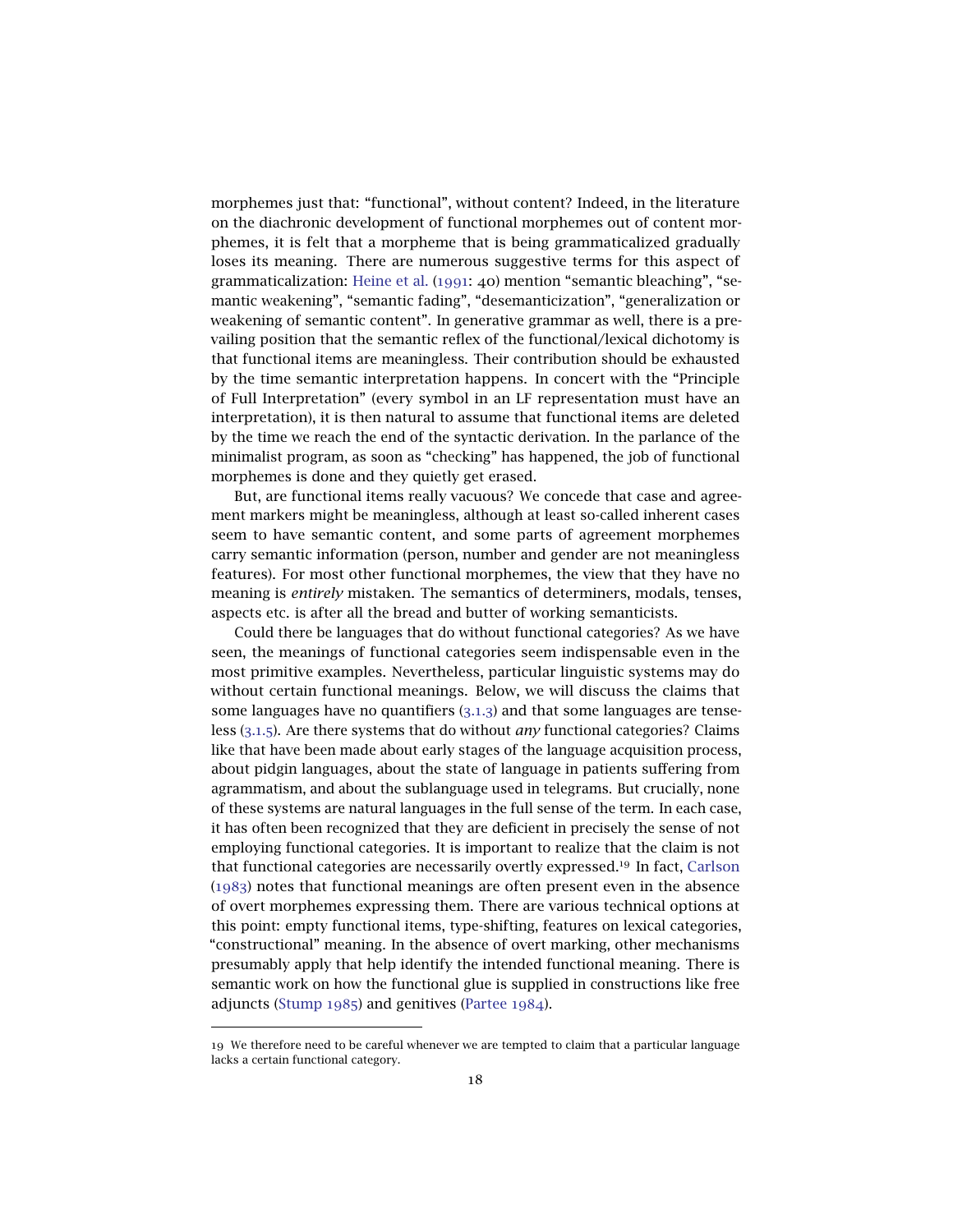The semantic glue we need has to have high-type meanings (operations that take predicates and yield propositions or at least intermediate meanings on the way to propositions).<sup>20</sup> This has been proposed, among others by [Chierchia](#page-49-8)  $(1984)$  $(1984)$  $(1984)$  and [Partee](#page-59-3)  $(1987)$  $(1987)$  $(1987)$ .<sup>21</sup> Let us assume that there are two basic levels of expressions: expressions that refer to entities or situations and expressions that denote predicates of entities. Functional categories have high semantic types, beyond these levels of entities, situations, and predicates. Quantificational determiners for example relate two sets of entities. Tenses (perhaps) are quantifiers relating two sets of situations. And so on. There are even fourth order operators: for example the higher order modifiers of modifiers *almost* and *very*. Chierchia links the high type proposal to another interesting property of functional items: there are no grammatical processes that involve quantification over functors. For example, *almost*, *again*, *too* etc. do not represent a possible answer to *how*-questions. Similarly, they do not enter comparative formation or act as the antecedent of proforms like *thus* or *so* [\(Chierchia](#page-49-8) [1984](#page-49-8): 86).<sup>22</sup>

As we will see below in the section on "conservativity" (3.1.[2](#page-19-0)), there is reason to think that functional meanings come from a small universal inventory, from a restricted set of "natural" meanings. If there are strong universal constraints on what a possible functional meaning is, we can envision that learning functional meanings will be considerably easier. In fact, authors like Partee and May have suggested that the inventory of possible functional meanings is innate:

Another important general point . . . : the open-ended lexical classes, the lexical nouns, verbs, adjectives, etc., nearly all have interpretations that are virtually never higher than first or second order in the type hierarchy. Natural language expressions which seem to call for an analysis in higher types than first or second order . . . tend to belong to small closed syntactic categories whose members seem very close to being universal. Examples are determiners, conjunctions, words like *only*, *almost*, *very*, the *more than* construction, etc. These function words that belong to small closed classes typically involve the most lambdas when their meaning is spelt out explicitly. That suggests that in acquiring those items that really involve the higher types, children do not have to find their way through the whole domain of possible meanings. In the higher types we

<sup>20</sup> One kind of closed class morpheme that this high-type vision is not applicable to are pronouns. These clearly form a constrained system in languages and are the locus of interesting universals, as shown for example by [Bobaljik](#page-48-11) ([2007](#page-48-11)). Are pronouns functional morphemes? We will not have anything to say about pronouns in this article.

<sup>21</sup> There are two old masters who envisioned a similar hierarchy of meanings. [Sapir](#page-60-4) ([1921](#page-60-4): 101) has a four-level hierarchy: basic (concrete) concepts, derivational concepts, concrete relational concepts, and pure relational concepts. [Jespersen](#page-54-5) ([1924](#page-54-5)), who is cited as an inspiration by Chierchia, has a hierarchy of primaries, secondaries and tertiaries.

<sup>22</sup> [Landman](#page-56-7) ([2006](#page-56-7)) has recently revived this proposal. She proposes a No Higher Types Variable Constraint, restricting traces and pro-forms to being of type *e*.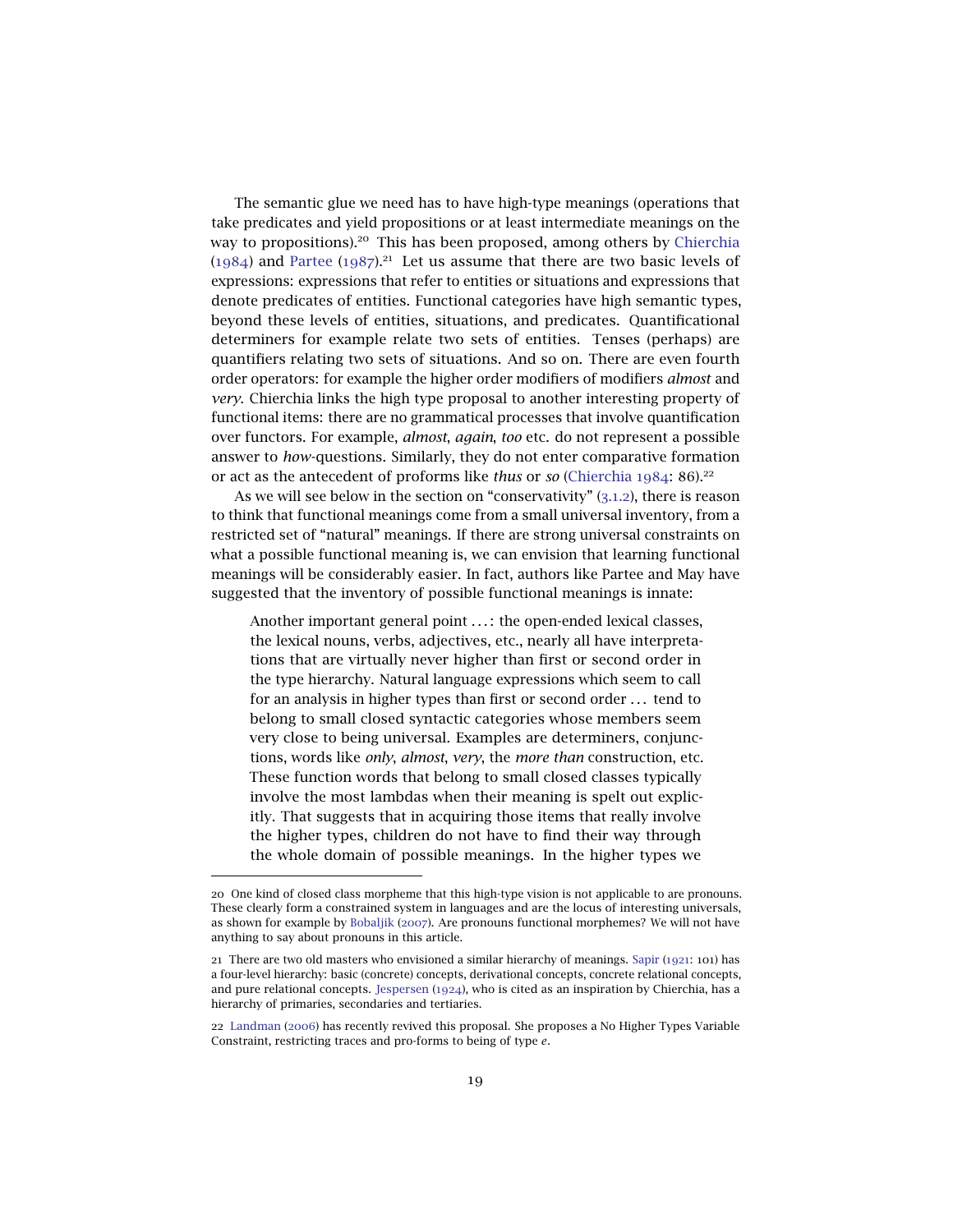presumably do not conceptualize full domains, since we not only lack open-class lexical items but also anaphora, quantification, or question-words. Rather there seem just to be certain very useful particular meanings of higher types that we have evolved into our language faculty. [\(Partee](#page-59-7) [1992](#page-59-7): 124–125)

In distinguishing the logical elements in the way that we have, we are making a cleavage between lexical items whose meanings are formally, and presumably exhaustively, determined by UG— the logical terms — and those whose meanings are underdetermined by UG— the non-logical, or content, words. This makes sense, for to specify the meaning of quantifiers, all that is needed, formally, is pure arithmetic calculation on cardinalities, and there is no reason to think that such mathematical properties are not universal. For other expressions, learning their lexical meanings is determined causally, and will be affected by experience, perception, knowledge, common-sense, etc. But none of these factors is relevant to the meaning of quantifiers. The child has to learn the content of the lexical entries for the non-logical terms, but this is not necessary for the entries for the logical terms, for they are given innately. [\(May](#page-58-3) [1991](#page-58-3): 353)

If the inventory of possible functional morphemes is innate and small, is this reflected at all in some functional morphemes being universally attested? The question is made hard by the possibility that a functional morpheme might be covert in a given language, so that superficial surveys will not be able to establish that a certain functional morpheme is not universal. Nevertheless, among the lexical items that [\(Goddard](#page-52-1) [2001](#page-52-1): 57) concludes are universal, there are quite a few functional morphemes (or ones that come close):

(14) I, you, someone, something/thing, this, the same, one, two, all, much/many, there is, when/time, now, before, after, not, maybe, because, if, like, very

In the following subsections, we will look at several questions of the form: does every language have functional category X? Before though, we will discuss the archetype of a strong constraint on the inventory of functional morphemes.

### <span id="page-19-0"></span>3.1.2 Conservativity

Among formal semanticists, the most celebrated semantic universals are those proposed by Barwise and Cooper in their seminal article on quantifiers in natural language ([1981](#page-48-12)). Their particular concern are quantificational determiners, items such as *every, some, no, most, few, many, ...*, which are treated as denoting second order relations between two sets, the first picked out by the common noun phrase argument of the determiner, the other supplied by the rest of the sentence. For example, *every A B* claims that the *A*-set is a subset of the *B*-set,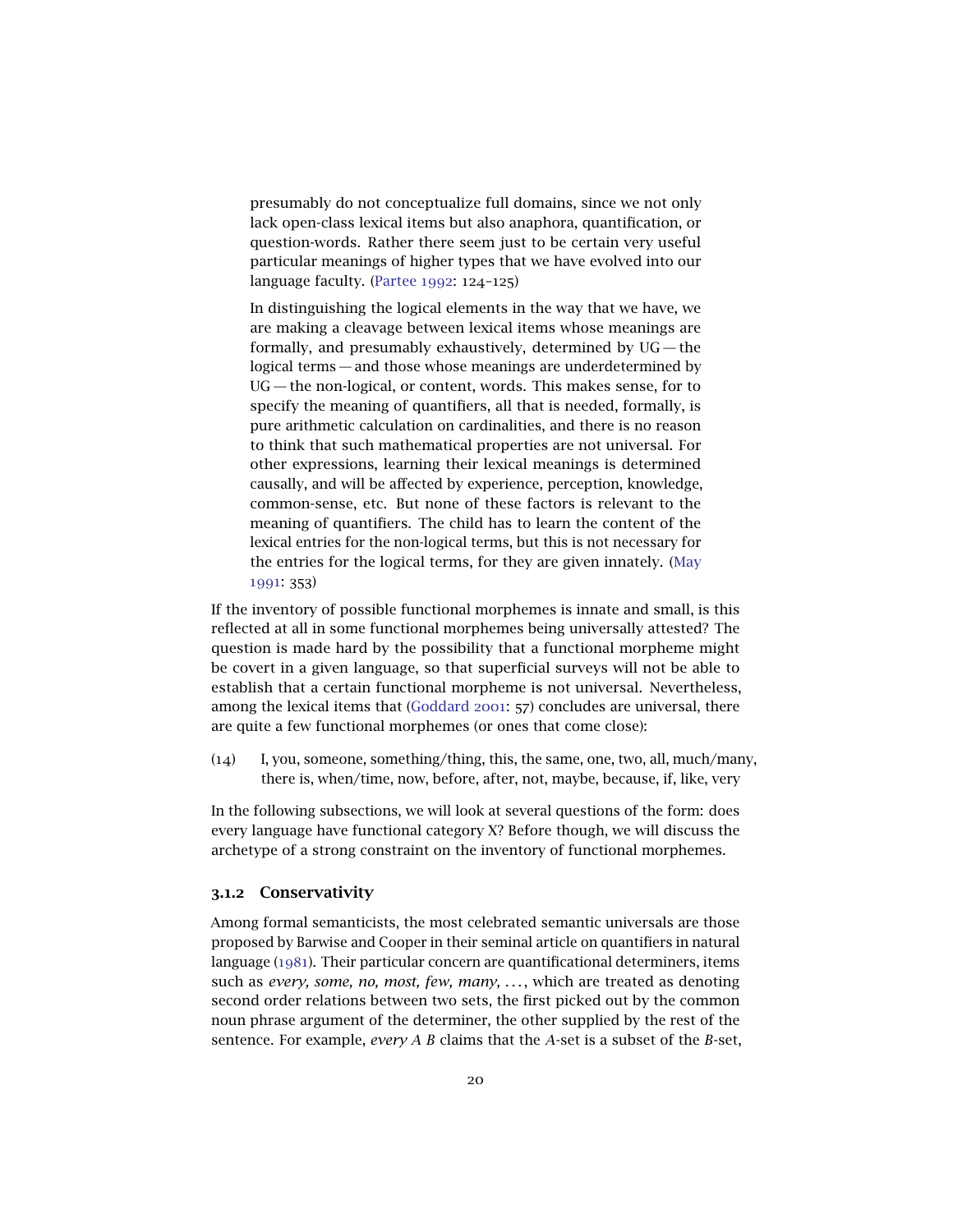while *some A B* says that the intersection of the two sets is not empty. What Barwise and Cooper noted was that the first argument, the set denoted by the common noun phrase, is special: this set *restricts* the quantifier, or supplies the *domain* of the quantifier. Barwise and Cooper claim that determiner-quantifiers universally "live on" their first argument. This property is now widely known as *conservativity*, so-termed by [Keenan and Stavi](#page-55-4) ([1986](#page-55-4)).

- (15) A generalized quantifier *q* lives on a set *X* iff for all sets *B*: *q(B)* ≡  $q(X \cap B)$ .
- (16) A determiner  $\delta$  is conservative iff for all sets *A*:  $\delta(A)$  lives on *A*.
- (17) In relational terms:  $\delta$  is conservative iff for all sets *A, B*:  $\delta(A)(B) \equiv$  $\delta(A)(A \cap B)$ .

What this means is that the first argument of a determiner "sets the scene". To evaluate the quantificational statement, we only have to look at the members of the set *A* picked out by the first argument. An intuitive test for conservativity is illustrated by the following equivalences:

(18) Every man smokes  $\equiv$  every man is a man who smokes. Some man smokes  $\equiv$  some man is a man who smokes. No man smokes  $\equiv$  no man is a man who smokes. Most men smoke  $\equiv$  most men are men who smoke. Few men smoke ≡ few men are men who smoke. Many men smoke  $\equiv$  many men are men who smoke.

Barwise and Cooper essentially formulate the following universal:<sup>23</sup>

(19) Every determiner in every natural language is conservative.

This universal is of course only interesting if it is not taken as definitional, if the category of determiner is identified on independent grounds. If correct, conservativity could conceivably be taken as the reason why determiners form a constituent with this first argument. Barwise and Cooper have some speculations about the importance of conservativity to the semantic processing of quantificational statements, suggesting a psycholinguistic justification for the universal.<sup>24</sup>

To see the empirical force of the universal, let's consider some possible nonconservative determiner meanings. First, an example discussed by [Chierchia](#page-49-9) [and McConnell-Ginet](#page-49-9) ([1990](#page-49-9): 426-427):

<sup>23</sup> We will see in the next subsection that this is not quite what they say. They in fact make much stronger claims of universality, which are more problematic than the conservativity universal that is entailed by them.

<sup>24</sup> [Chung and Ladusaw](#page-49-10) ([2006](#page-49-10)) suggests that conservativity follows from a more general principle that semantic composition is always asymmetric. We cannot address this interesting suggestion here.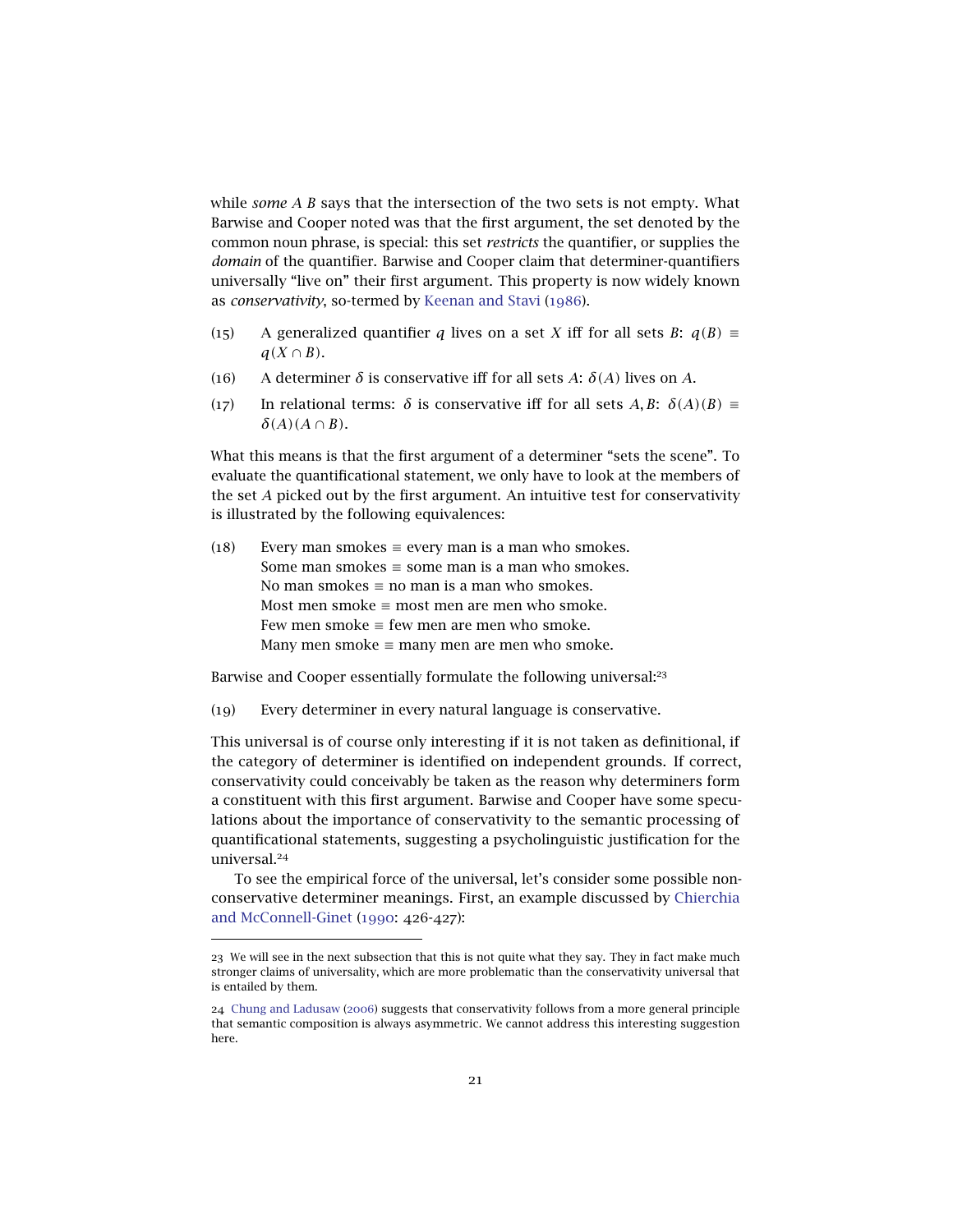#### (20) allnon  $(A)(B) \equiv (D - A) \subseteq B$ .

We would use this determiner to say things like *allnon students smoke*. This is a perfectly plausible thing to want to say. This determiner is not conservative, as you can see intuitively from the failure of the following equivalence:

(21) Allnon students smoke  $\neq$  allnon students are students who smoke.

It is easy to imagine a situation where the first sentence is true while the second sentence is false (in fact, the second one will be false as long as there are non-students). As far as we know, there is no language that has a determiner expressing the meaning in (21). Since this is not an implausible meaning to encapsulate in a determiner (it is perfectly easy to convey the meaning in ways that do not involve a non-conservative determiner: *all non-students smoke* or *everyone who is not a student smokes*), this lexical gap is surprising. The semantic universal that says all natural language determiners are conservative therefore has real bite to it.<sup>25</sup>

Other quantificational determiners that are ruled out by the conservativity universal are determiners that would express that there are more *A*s than *B*s or that there are exactly as many *A*s as there are *B*s. It is crucial that all these meanings are meanings that are easy to express, just not by using a non-conservative determiner. (Note the recurrence of a theme we mentioned in Section 1.[2](#page-3-0): we need to distinguish the inventory of what gets lexicalized in individual morphemes from the awesome expressive power that natural languages display when they can use complex expressions.)

Another, much more important, candidate for a non-conservative determiner is *only*, with a (simplified) semantics as follows:

(22) only  $(A)(B) \equiv B \subseteq A$ .

Again, it is easy to see the non-conservativity:

(23) Only students smoke  $\neq$  only students are students who smoke.

The second sentence is always true. In set-theoretic terms, it says that the students who smoke are a subset of the students. But, for any two sets *A, B*, it always holds that  $A \cap B \subseteq A$ . From this, it does not follow that  $B \subseteq A$  as claimed in the first sentence. So, *only* is not conservative.

Barwise and Cooper's universal would be in trouble if we couldn't argue that *only* is not a determiner but more likely an adverbial category of some sort (albeit with a "quantificational" meaning). Some of the familiar arguments for this claim are that (i) *only* can combine with pronouns or names, other determiners cannot, (ii) *only* can occur "on top of" other determiners, (iii) *only* combines with categories other than noun phrases:

<sup>25</sup> [Keenan and Stavi](#page-55-4) ([1986](#page-55-4)) show that in a toy universe of 2 individuals, there are 65,536 functions of the determiner type, but only 512 of these are conservative.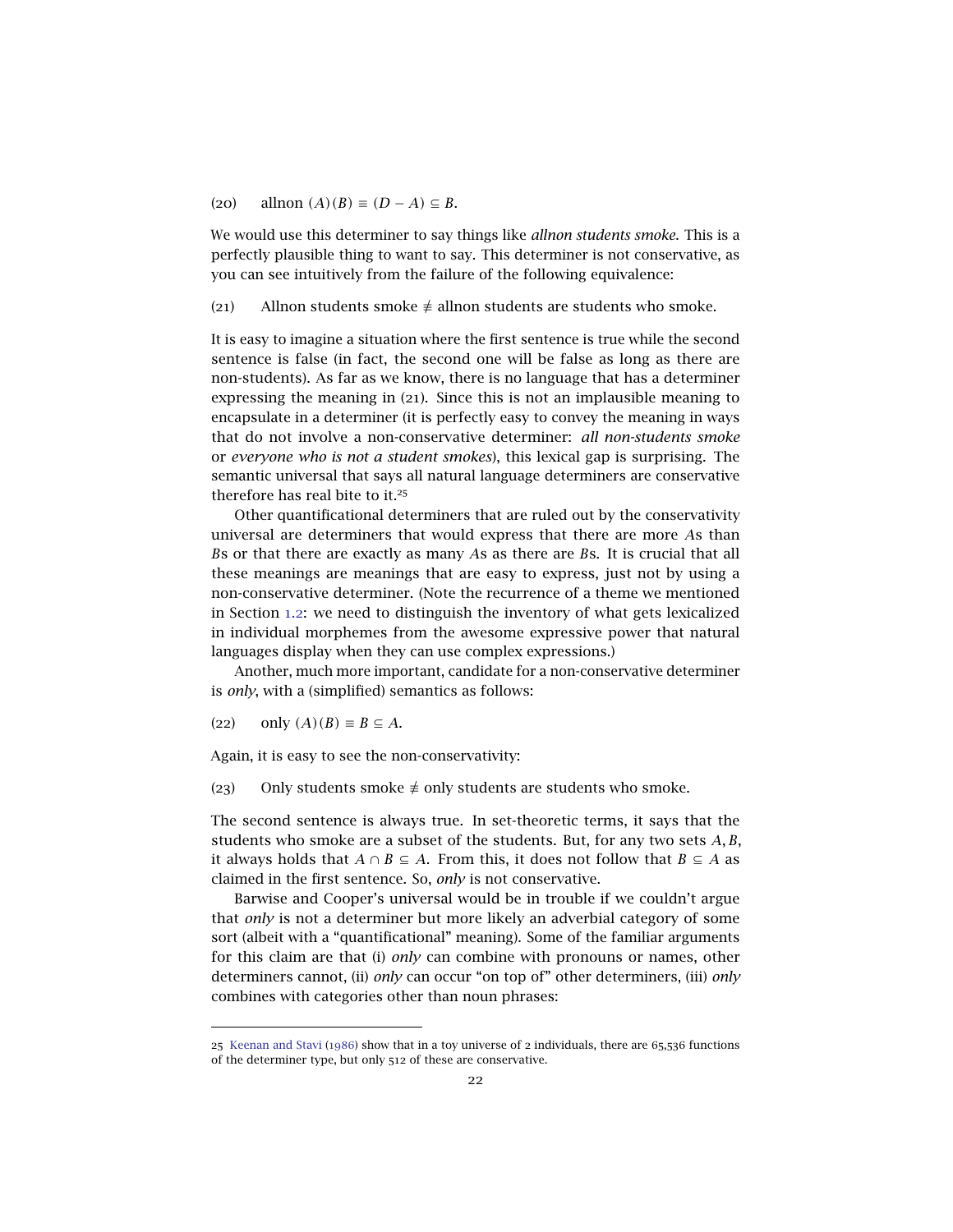(24) a. Only John slept.

- b. Only two books were bought.
- c. John only bought jewelry.

*Only* is therefore not a determiner.<sup>26</sup>

The main proposed counter-example to conservativity is the occurrence of *many* in the following famous example from [Westerståhl](#page-62-9) ([1985](#page-62-9)):

(25) Many Scandinavians have won the Nobel Prize in literature.

Westerståhl observes that (25) can be interpreted as making the same claim as the following sentence:

(26) Many of the winners of the Nobel Prize in literature were Scandinavians.

Now, (25) is not conservative *on its first argument* but if it really is equivalent to (26) on the relevant reading, it would be conservative *on its second argument*, so to speak. These cases are still under active investigation (see for example, [Herburger](#page-53-4) [1997](#page-53-4) and [Cohen](#page-49-11) [2001](#page-49-11)), but they are genuine problems for the strong conservativity universal. On the other hand, since the counter-examples are all cases where the determiner is conservative on the other argument, Keenan writes that "the whiff of generality is in the air" [\(Keenan](#page-55-5) [1996](#page-55-5)) and explores the notion of conservativity on either argument [\(Keenan](#page-55-6) [2002](#page-55-6)). [Zuber](#page-63-2) ([2004](#page-63-2): 164), as well, concludes that "even though natural languages have non-conservative determiners, the class of such determiners is still very restricted."

It is clear that natural languages do not nearly make full use of the logically possible space of determiner meanings. The conservativity universal may be fraying at the edges, but the investigation of the limits on possible determiner meanings is still a promising avenue of research.<sup>27</sup>

### <span id="page-22-0"></span>3.1.3 No Quantification?

Probably the two most influential universals in the area of quantification are Barwise and Cooper's  $(1981)$  $(1981)$  $(1981)$  U1 and U3, given in  $(27)-(28)$  $(27)-(28)$  $(27)-(28)$  $(27)-(28)$  $(27)-(28)$ . We have already discussed a consequence of ([28](#page-23-0)) in the context of conservativity (in the previous subsection); here we concentrate on the stronger claim that every language possesses determiners which operate on common noun denotations to create generalized quantifiers (GQs).

<span id="page-22-1"></span><sup>26</sup> For a detailed investigation of how apparent determiner uses of *only* as in *only students smoke* are actually composed from the adverb *only* and the bare plural DP *students*, see [von Fintel](#page-51-4) ([1997](#page-51-4)). See [Zuber](#page-63-2) ([2004](#page-63-2)) for an exploration of non-conservative determiners in Polish that are related to *only* in meaning.

<sup>27</sup> Another fascinating puzzle is the systematic non-existence of determiners meaning 'not all', discovered by [Horn](#page-54-6) ([1972](#page-54-6), [1989](#page-54-7)), see [Hoeksema](#page-54-8) ([1999](#page-54-8)) for a recent discussion.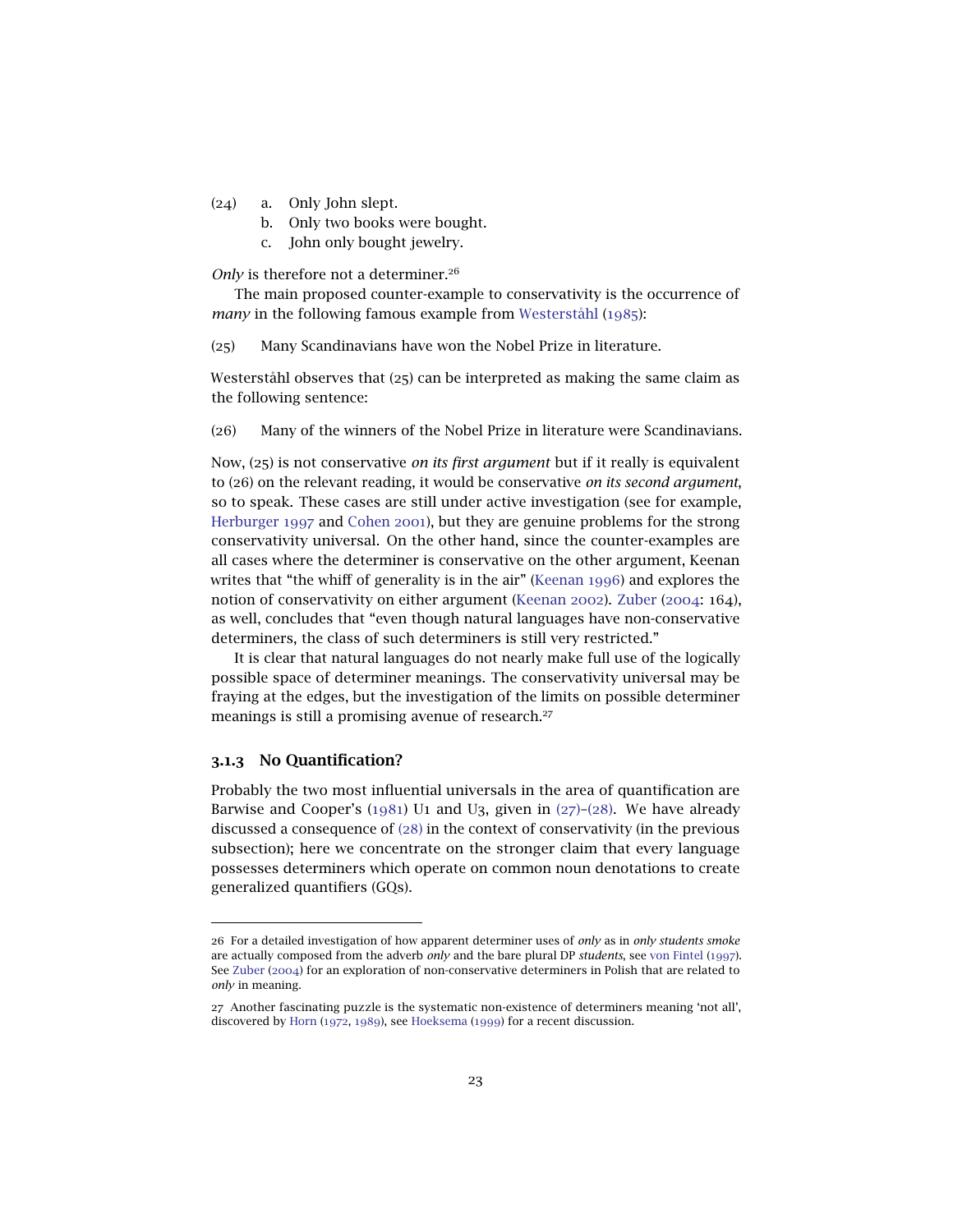- (27) NP-Quantifier Universal [\(Barwise and Cooper](#page-48-12) [1981](#page-48-12): 177) Every natural language has syntactic constituents (called noun-phrases) whose semantic function is to express generalized quantifiers over the domain of discourse.
- <span id="page-23-0"></span>(28) Determiner Universal [\(Barwise and Cooper](#page-48-12) [1981](#page-48-12): 179) Every natural language contains basic expressions, (called determiners) whose semantic function is to assign to common count noun denotations (i.e., sets) *A* a quantifier that lives on *A*.

A language which falsifies (27) automatically falsifies (28), since if a language lacks GQs entirely, it must lack determiners which create GQs. On the other hand, it is possible for a language to falsify (28) while satisfying (27).

Recent cross-linguistic research has produced many counter-examples to the NP-Quantifier Universal. For example, [Baker](#page-47-7) ([1995](#page-47-7)) argues that Mohawk lacks quantificational noun phrases; [Jelinek](#page-54-9) ([1995](#page-54-9)) proposes the same for Straits Salish, and [Vieira](#page-62-10) ([1995](#page-62-10)) for Asurini do Trocará. [Bittner and Hale](#page-48-6) ([1995](#page-48-6)) argue that Warlpiri lacks the category Determiner, and imply that as a consequence, Warlpiri nominals are only of type *e* or  $\langle e, t \rangle$ . [Faltz](#page-51-5) ([1995](#page-51-5)) argues against ([27](#page-22-1)) for Navajo, claiming that in this language, "the quantifier is not in construction with the noun it applies to" [\(Faltz](#page-51-5) [1995](#page-51-5): 294). [Speas and Parsons Yazzie](#page-61-1) ([1996](#page-61-1)) similarly argue that Navajo lacks "true quantification" in the sense of a quantifier A-binding an anaphor.<sup>28</sup>

With respect to ([28](#page-23-0)), [Lee](#page-56-8) [\(to appear\)](#page-56-8) claims that San Lucas Quiaviní Zapotec lacks quantificational determiners. A language which has been explicitly claimed to satisfy  $(27)$  but falsify  $(28)$  is St'át'imcets [\(Matthewson](#page-57-10) [1998](#page-57-10), [2001](#page-57-4)).<sup>29</sup> As shown in (29)–(30), St'át'imcets does not allow quantificational elements to combine directly with an NP; instead, they must co-occur with an article, which is obligatorily non-quantificational (see also [Matthewson](#page-57-11) [1999](#page-57-11)). However, the entire nominal phrase is quantificational. For example, [Matthewson](#page-57-11) ([1999](#page-57-11)) shows that the bracketed constituent in (30) has only a proportional, not a cardinal, interpretation.

- (29) *[tákem \*(i)* [all DET.PL woman-EXIS] pick.berries-MID *syáqts7-a] q'weláw'-em* 'All the women picked berries.'
- (30) *[cw7it \*(i)* [many DET.PL policeman-EXIS] go.home *plísmen-a] úxwal'* 'Many (of the) policemen went home.'

<sup>28</sup> Unlike Faltz, Speas and Parsons Yazzie do not attribute the absence of quantificational noun phrases in Navajo to Navajo's supposed status as a pronominal argument language.

<sup>29</sup> Matthewson argues that ([28](#page-23-0)) is falsified across the entire Salish family, but that there is no strong evidence against ([27](#page-22-1)) in Salish (pace [Jelinek](#page-54-9) [1995](#page-54-9)).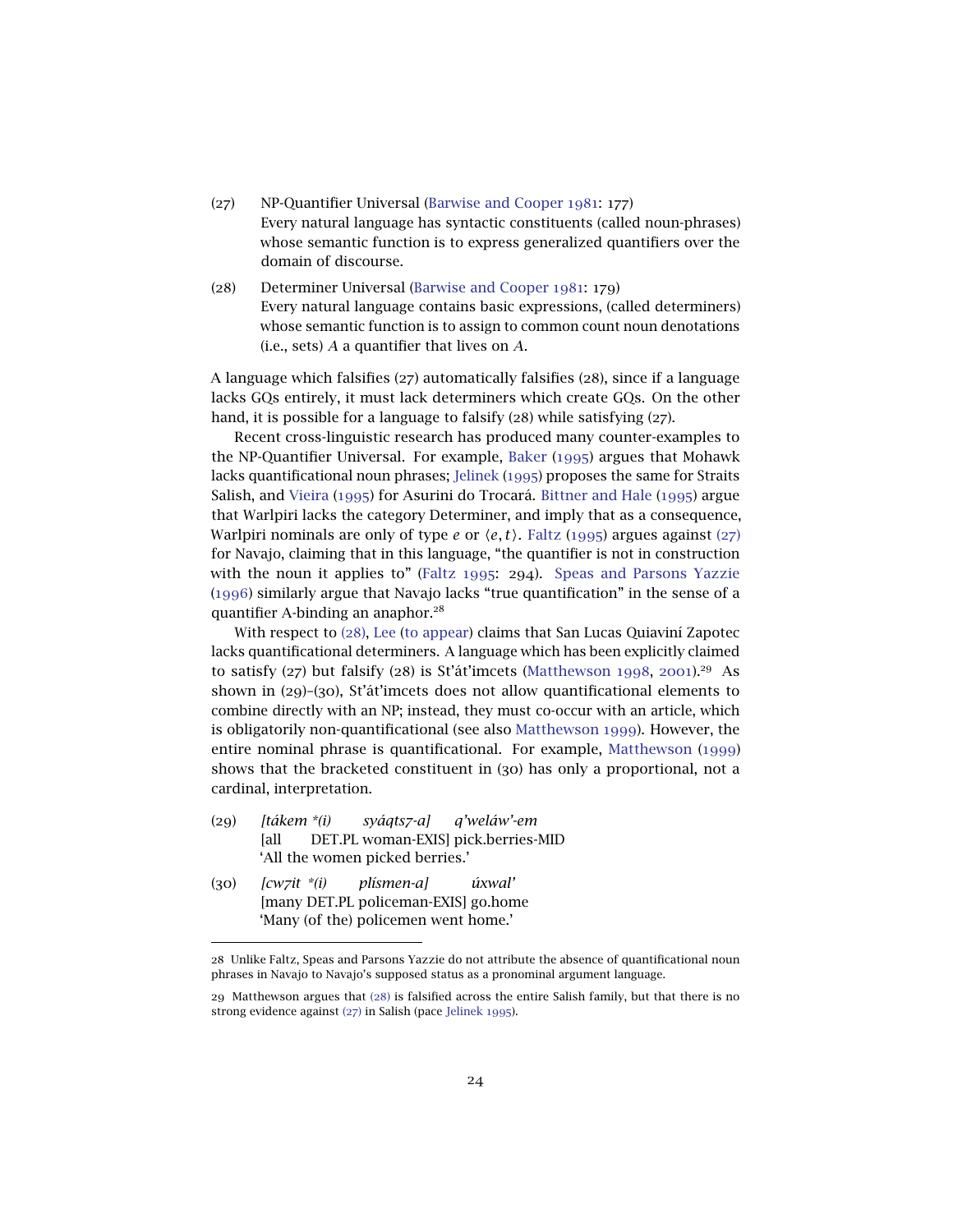It thus seems as if neither the NP-Quantifier Universal nor the Determiner Universal is correct. Of course, both these universals actually make claims about the syntax-semantics interface. Thus, it is possible that in spite of lacking the relevant syntactic-semantic correspondences, the languages listed above still express the same quantificational semantics as languages like English, and thus that there is a true semantic universal lurking somewhere.<sup>30</sup> In support of this we can cite for example [Baker](#page-47-7) ([1995](#page-47-7)), who suggests that Mohawk *akweku* 'all', while not syntactically a determiner and not able to create quantificational noun phrases, is a distributor with a semantics paralleling that of English *each* (as in [Heim et al.'](#page-53-5)s ([1991](#page-53-5)) analysis of sentences like *The men each left*).<sup>31</sup> For Navajo, [Fernald et al.](#page-51-6) ([2000](#page-51-6)) write that "[r]egardless of the syntactic issues involved, quantificational statements can certainly be made in Navajo." And [Bach et al.](#page-47-8) ([1995](#page-47-8)a: 1), who are convinced that the NP-Quantifier Universal does not hold, nevertheless begin with the assertion that "[e]very natural language provides some means for making general statements."

Can we make any statements stronger than "all languages have some kind of quantification"? [Matthewson](#page-58-4) ([2004](#page-58-4)) reports that in a survey of 33 languages, all of them possess at least universal and existential quantifiers, so perhaps there is a universal claim ripe for the making there. On the other hand, [Matthew](#page-58-4)[son](#page-58-4) ([2004](#page-58-4)) finds that two-thirds of the languages examined seem to have no strong quantifiers other than universals— at least as far as the information in descriptive grammars can be trusted.<sup>32</sup>

We need to exercise caution here, however; let's take the English strong quantifier *most* as an example. According to Ken Hale (p.c. to Lisa Matthewson), almost no languages have a lexical element corresponding to *most*, and the descriptive literature very often fails to mention such a quantifier. As mentioned in section 1.[2](#page-3-0) above, [Everett](#page-50-0) ([2005](#page-50-0)) certainly denies the existence of 'most' in Pirahã. However, a closer look often reveals some construction which appears to express the same meaning as English *most*. For example, [Keenan](#page-55-7) [\(to appear\)](#page-55-7) shows that in Malagasy, proportionality quantifiers are formed via nominalizations which yield expressions meaning 'a majority of' or 'a minority of'. An example is given in (31); the form for 'majority' is formed from the quantifier *be* 'big, many':

<sup>30</sup> [Matthewson](#page-57-4) ([2001](#page-57-4)) actually suggests that there may be a universal syntax-semantics correspondence inside quantificational noun phrases, but one which reflects the St'át'imcets surface structure, rather than the English. If that idea were right (which the second author of this paper no longer necessarily believes), then ([28](#page-23-0)) would need to be changed to begin with "no" instead of "every".

<sup>31</sup> In fact, one reading of [Baker](#page-47-7) ([1995](#page-47-7)) (the reading gleaned from the Appendix) is consistent with the claim that Mohawk does not falsify ([27](#page-22-1)), but only ([28](#page-23-0)) (as in Matthewson's analysis of Salish).

<sup>32</sup> One respect in which it is difficult to draw conclusions about strong quantifiers from descriptive sources is that such sources rarely, if ever, say whether forms translated as 'many' or 'few' admit proportional readings.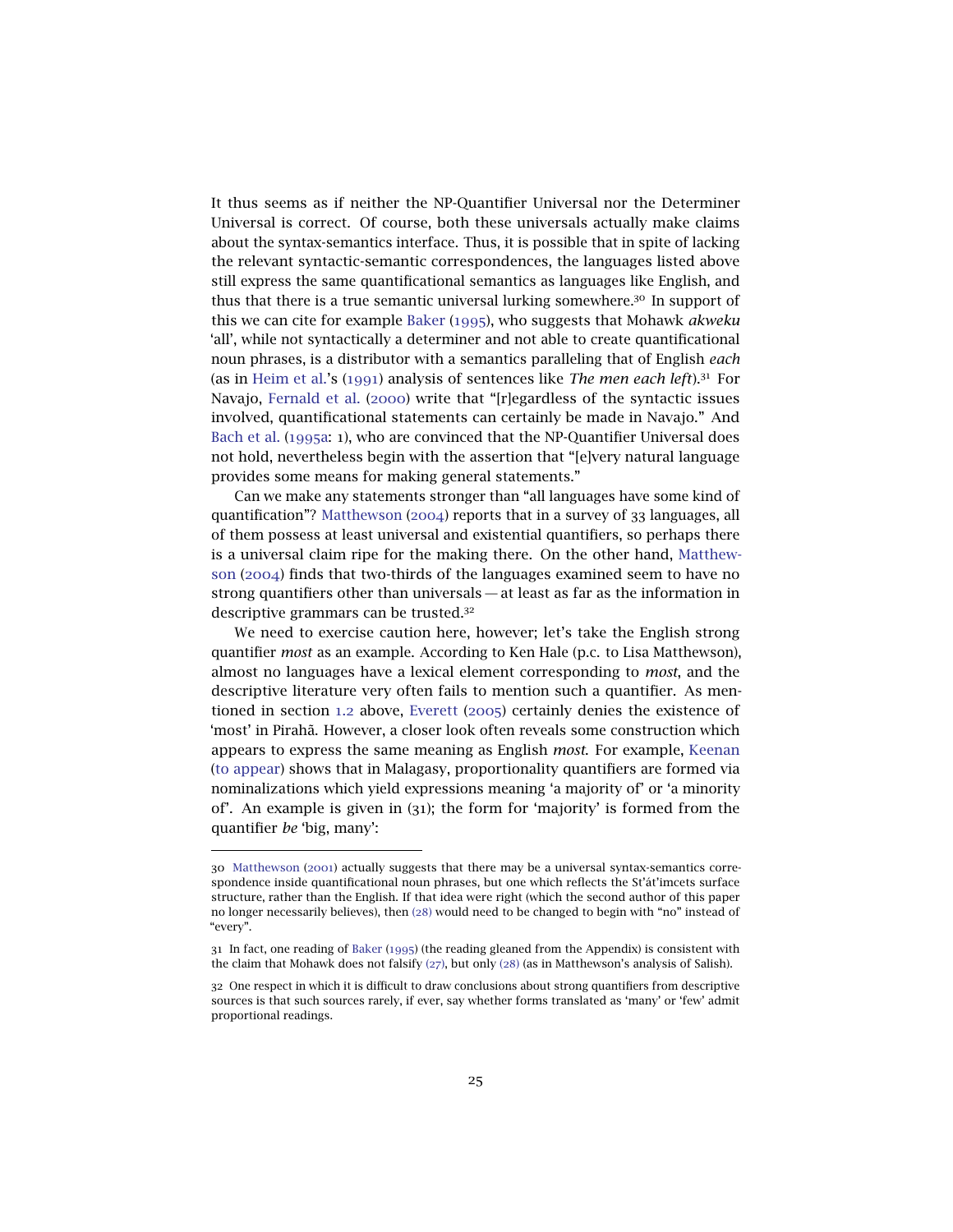$(31)$ not AF+study on'the Sunday the majority'the *mianatra amin'ny Alahady ny ankabeazan'ny mpianatra* student 'The majority of the students don't study on Sunday.' [\(Keenan](#page-55-7) [to appear,](#page-55-7) taken from [Rakotondranaivo](#page-60-5) [1986](#page-60-5): 55)

Similarly, [Zimmermann](#page-63-3) [\(to appear\)](#page-63-3) shows that Hausa expresses 'most' by means of a noun meaning 'majority', and [Zerbian and Krifka](#page-63-4) [\(to appear\)](#page-63-4) show that in Swahili, 'most' is rendered by a nominalization translated as 'a big part of' (although Zerbian and Krifka also observe that this construction has a wider range of use than English *most*, apparently being possible in cases where English would use proportional *many*). The point here is that the Pirahã use of a nominalization of the word for 'big' to express 'most' [\(Everett](#page-50-0) [2005](#page-50-0): 624) may be (i) cross-linguistically quite common, and (ii) not that significant from a purely semantic point of view, as long as the truth conditions turn out to be those of a proportional quantifier.<sup>33</sup>

We are not in a position here to propose any new semantic universals in the realm of quantification. It seems clear to us, however, that the field needs to move beyond Barwise and Cooper's U1 and  $U_3$  — inspiring and beneficial as they have been— and propose new universals to be subjected to empirical testing. Generalized quantifiers are not the be-all and end-all; they are just one of many attested strategies for expressing quantificational notions. It may be fruitful to search for cross-linguistic regularities at a more fine-grained level, perhaps even at the level of individual quantifier meanings or of individual syntax-semantics correlations. To take one example, very many languages appear to possess both distributive and non-distributive universal quantifiers, and in many cases, that semantic difference correlates with a difference in syntactic behaviour. Why is this, and is the phenomenon universal, or merely widespread?

We conclude this section by briefly introducing a more radical idea about quantification cross-linguistically. [Bittner and Trondheim](#page-48-10) [\(to appear\)](#page-48-10) discuss Kalaallisut constructions they call Q-verbs, which appear to be quantificational in meaning, but from which there is no way to create tripartite logical forms without violating lexical integrity. Bittner and Trondhjem propose that Q-verbs involve discourse reference to distributive verbal dependencies. (This approach is comparable to [Carlson'](#page-49-12)s ([1977](#page-49-12)) idea that genericity involves reference to kinds rather than quantification.) Bittner and Trondhjem do not go so far as to assert that the standard analyses of quantification are incorrect; they do speculate, however, about the possibility of extending their analysis of Kalaallisut Q-verbs to all quantifiers in all languages. According to this idea, all quantifiers would evoke discourse referents for distributive dependencies, with the values being either episodes (for verbal predicates) or individuals, times, places, or propositions (for nominal predicates).

<sup>33</sup> There is a parallel with comparatives here: though explicit items like *more than* are not universal, expressions like *you are big from me* are commonly used to create comparatives [\(Kennedy](#page-55-8) [2007](#page-55-8)).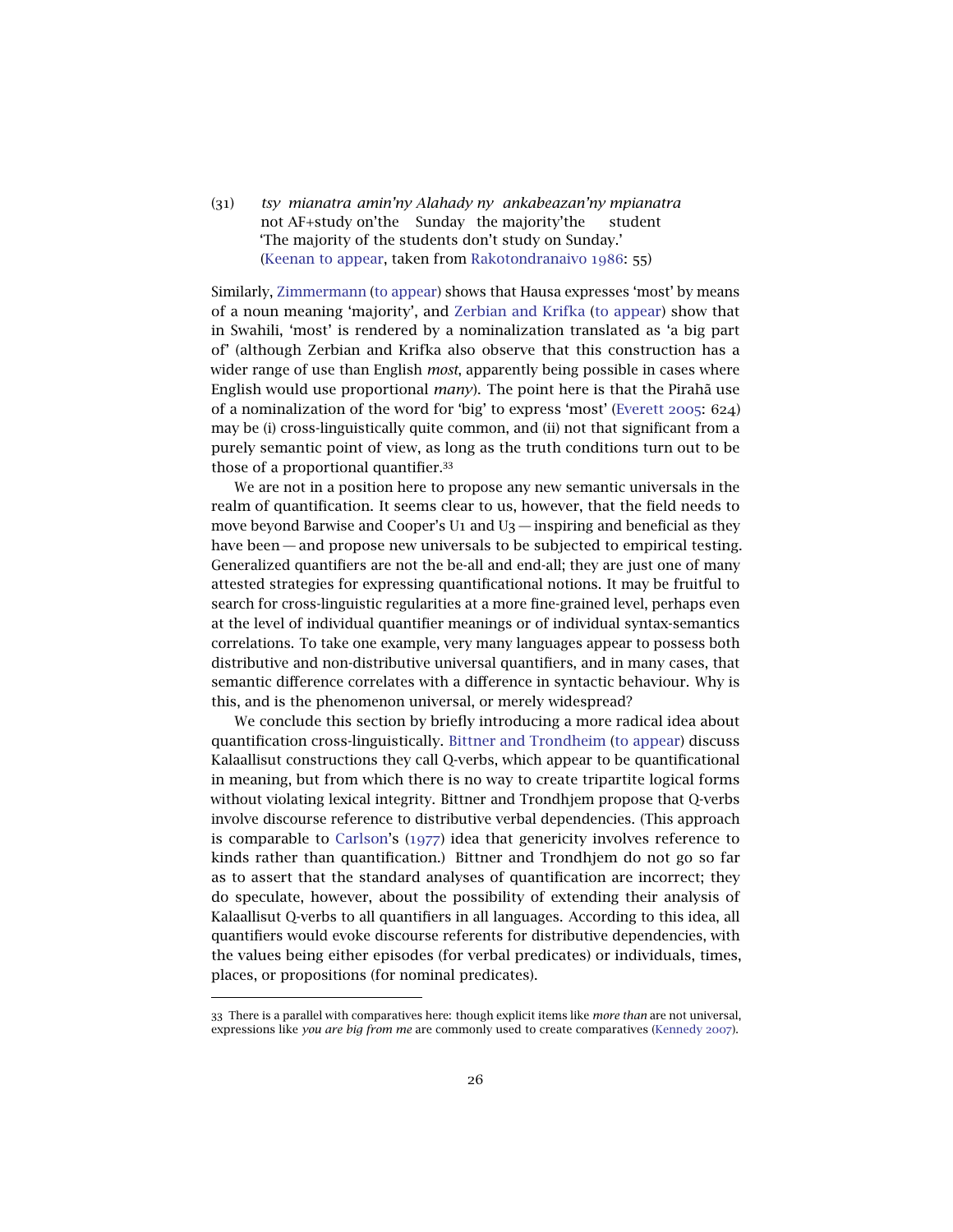### 3.1.4 No Logic?

We have seen that languages can forego using the kind of quantificational determiners so familiar from English and similar languages. Nevertheless, every language seems to be able to express quantificational claims— it's just that languages employ different encoding strategies. Is the same true for other "logical" operations?

Our discussion here centers around Gil's ([1991](#page-52-6): 97) proposals that (i) Maricopa (Yuman) "has no uniform device for expressing any of the basic logical connectives of the propositional calculus", (ii) the Maricopa translations of English sentences involving coordination are vague and are interpreted using extra-grammatical processes, and (iii) the logical connectives may be absent from the logical forms of Maricopa. However, we will argue that the evidence Gil provides for each of these three claims is not convincing.

Gil argues that Maricopa has no word for 'and' or any other coordinator, and no syntactic category of coordinator. The evidence comes from translations into Maricopa of English sentences as in (32):

(32) John and Bill will come.

The simplest strategy used in Maricopa to express (32) involves concatenation of the two noun phrases: 34

(33) *Johnš* John-nom Bill-nom 3-come-pl-fut *Billš v7aawuum* 'John and Bill will come.' [\(Gil](#page-52-6) [1991](#page-52-6): 99)

Gil considers the possibility that there is a zero coordinator in (33), but concludes that there is not, partly because he is "aware of no evidence to the effect that the two NPs in these constructions form a syntactic constituent" [\(Gil](#page-52-6) [1991](#page-52-6): 101). He therefore assigns to (33) a ternary-branching flat structure. However, no constituency tests are applied to the sequence of two NPs in (33). It would seem crucial to provide syntactic evidence that the NPs fail constituency tests before a flat structure is adopted.

Let us note that according to [Payne](#page-59-8) ([1985](#page-59-8)), see also [Haspelmath](#page-52-7) ([2000](#page-52-7)), there are other languages that obligatorily use juxtaposition to express coordination (*optional* juxtaposition is of course widespread and occurs in English as well).

Gil also provides a semantic argument that there is no coordination in (33), namely that its interpretation is vague, a claim supposedly evidenced by the fact that a very similar string can be interpreted as a disjunction:

<span id="page-26-0"></span><sup>34</sup> Other strategies include the use of subordinated verbs meaning 'accompany' or 'be together'. Gil does not provide data concerning other logical connectives apart from ∧. Also note that the assumption that (32)–(33) are a test for the propositional connective  $\land$  entails potentially problematic assumptions about conjunction reduction. It would have been better to use a full clausal conjunction.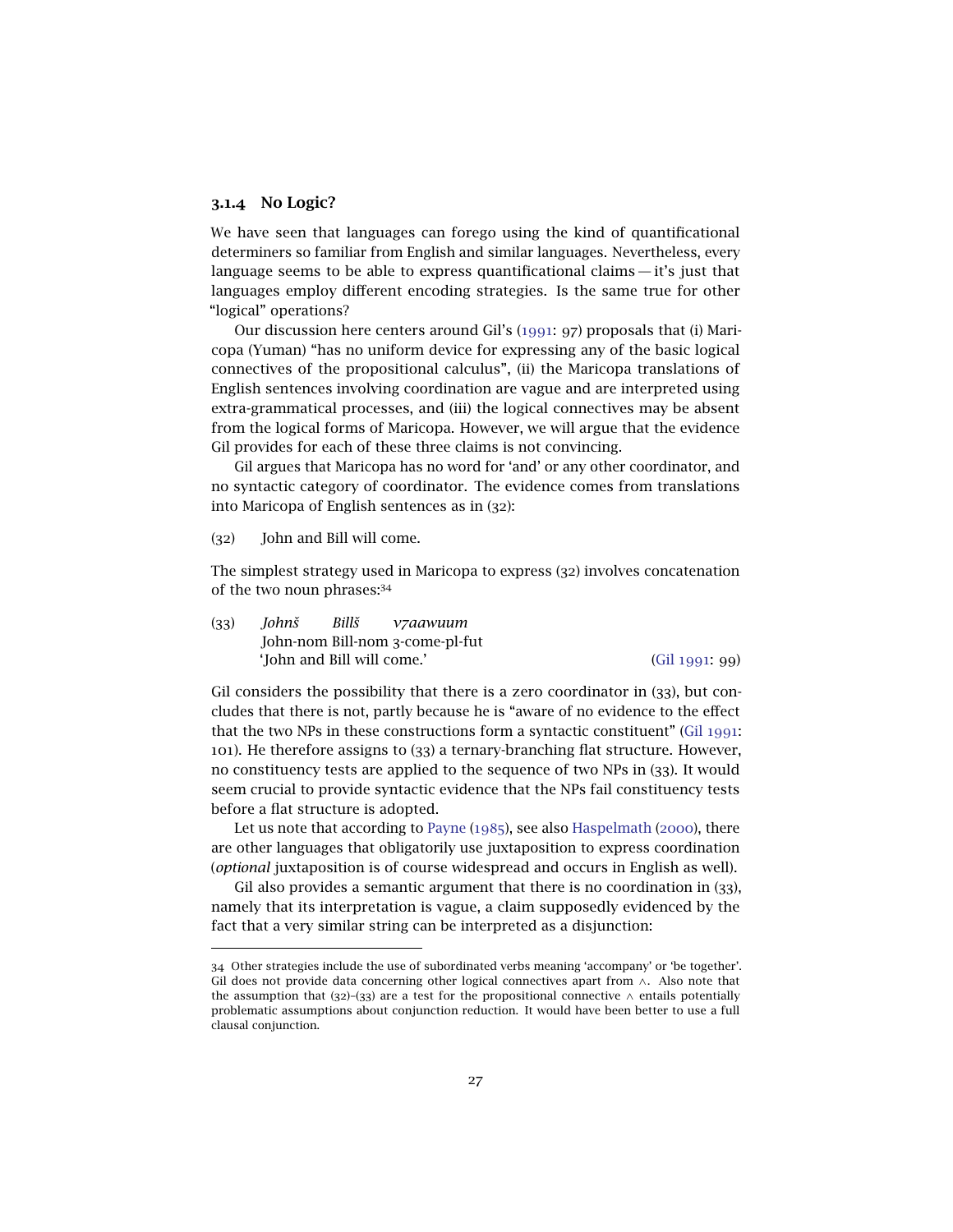(34) *Johnš* John-nom Bill-nom 3-come-pl-fut-infer *Billš v7aawuumšaa* 'John or Bill will come.' [\(Gil](#page-52-6) [1991](#page-52-6): 102)

According to Gil, (33) vs. (34) provide evidence that the concatenated NPs in Maricopa do not correspond to any specific English coordinator, since the same simple concatenation translates both *and* and *or*. However, caution is required! It is a far cry from the observation that Maricopa uses concatenation of two NPs to render both English *and* and *or*, to the conclusion that juxtaposed NPs receive their interpretation via "extra-grammatical inferences", similar to those involved in interpreting a string of NPs in a shopping list [\(Gil](#page-52-6) [1991](#page-52-6): 102).

There is an interesting analysis of these kinds of facts within a principled formal framework proposed by [Winter](#page-62-11) ([1995](#page-62-11)). The idea is that the logical operation conjunction is *never* carried by items like *and*. Instead, such coordinators simply create tuple-structures, which are then interpreted via logical conjunction as a default composition rule. Winter formulates the following principle:<sup>35</sup>

(35) The Universal of Coordination

Conjunction is *syn*categorematic. Disjunction is *cat*egorematic.

Examples like ([34](#page-26-0)) are treated as involving the same kind of tuple-construction but the presence of the special modal meaning indicated by the suffix *šaa* on the verb triggers a disjunctive rather than conjunctive interpretation of the tuple.<sup>36</sup>

What's the upshot? Gil's claim that Maricopa doesn't express logical conjunction does not seem right. On the other hand, Maricopa seems to be a very useful case for figuring out *how* conjunction is semantically expressed. If Winter is right, Maricopa reveals the universal mechanism of conjunction more directly than English does.

We should note that one other logical connective,  $\rightarrow$  (material conditional), is arguably absent not just from Maricopa but from all natural languages. The story is ably told by [Kratzer](#page-55-9) ([1986](#page-55-9)).<sup>37</sup>

<sup>35</sup> One potential problem for Winter's proposal is that it is quite common for languages not to have a word for 'or' whereas lacking 'and' is less common (e.g. St'át'imcets has a word for 'and' but none for 'or').

<sup>36</sup> Winter notes that something similar seems to happen in Dyirbal, as reported by [Dixon](#page-50-6) ([1972](#page-50-6): 363, example (693)) with the particle *yamba* ('perhaps, might be'). Also Winter points out a parallel to English juxtaposition:

<sup>(</sup>i) Who's coming to the party? Mary is coming, John is coming . . . I don't know.

<sup>37</sup> It is interesting to note that proponents of Natural Semantic Metalanguage do not list *and* or *or* among the semantic primes, and although they do list *if* (as well as *not*), it is highly unlikely that NSM *if* corresponds to logical →. The canonical contexts for *if* provided by [Goddard and](#page-52-8)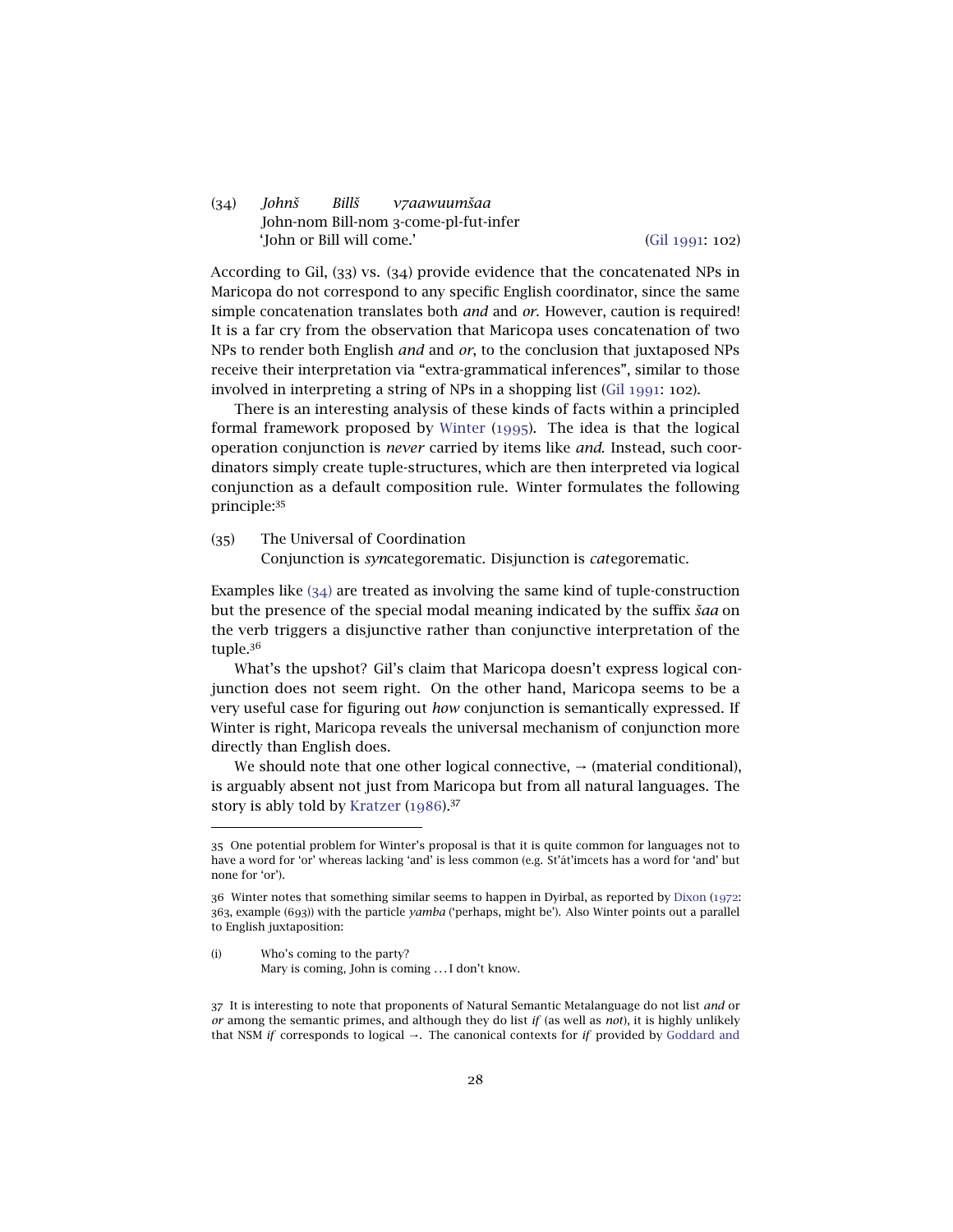[Does any of this suggest deep cross-linguistic differences? Gil himself draws](#page-52-8) [radical conclusions from the purported absence of elements corresponding to](#page-52-8) [connectives in Maricopa. He argues that if we assume that logic is universal,](#page-52-8) [Maricopa linguists "must derive a way to get from the exotic syntactic structures](#page-52-8) [of Maricopa to the familiar, comforting forms of classical logic" \(Gil](#page-52-8) [1991](#page-52-6): 119). [He argues instead that perhaps classical logic is not universal, and perhaps](#page-52-8) [logical forms look very different in Maricopa from in English. \(Exactly what the](#page-52-8) [Maricopa logical forms would look like is not spelled out.\) However, the force](#page-52-8) [of this argument escapes us, since classical logic is not in any case intended](#page-52-8) [to reflect the compositional structure of natural language sentences \(as the](#page-52-8) [logical translation of a sentence containing a universal quantifier immediately](#page-52-8) [confirms\). The question is, are there languages which differ from English in](#page-52-8) [such a radical way that the devices of formal logic are an inappropriate tool for](#page-52-8) [making precise the truth conditions of their sentences? We doubt it.](#page-52-8)

[We conclude that while perhaps none of the logical connectives are univer](#page-52-8)[sally lexically expressed, there is no evidence that languages differ in whether](#page-52-8) [or not logical connectives are present in their logical forms.](#page-52-8)

#### <span id="page-28-0"></span>3.1.5 [Tense, Aspect, Modality](#page-52-8)

[Are there tenseless languages? It is not obvious how to define what one might](#page-52-8) [mean by this question. As we discovered in the discussion of quantification, we](#page-52-8) [could search for syntax-semantics universals, or for purely semantic universals.](#page-52-8) [We could also propose stronger or weaker universal statements, depending on](#page-52-8) [whether we believe that it is a defining property of being a "tense" that the](#page-52-8) [relevant distinctions are obligatorily encoded \(as claimed by for example by](#page-52-8) [Smith et al.](#page-61-2) [2003](#page-61-2)[\). Some potential universals are listed in](#page-52-8) ([36](#page-28-1))–([38](#page-28-2)); note that [these already presuppose a certain analysis of what "tense" does semantically,](#page-52-8) [which, although fairly widespread, is probably not uncontroversial.](#page-52-8)

- <span id="page-28-1"></span>(36) [All languages possess a syntactic head T whose function is to locate the](#page-52-8) [reference time with respect to the utterance time.](#page-52-8)
- <span id="page-28-3"></span>(37) [All languages obligatorily locate the reference time with respect to the](#page-52-8) [utterance time in all finite clauses.](#page-52-8)
- <span id="page-28-2"></span>(38) [All languages have ways to locate the reference time with respect to the](#page-52-8) [utterance time.](#page-52-8)

[Recent literature on tenselessness presents some fairly convincing arguments](#page-52-8) against ([36](#page-28-1)) and/or ([37](#page-28-3)) [for various languages; see, for example,](#page-52-8) [Bohnemeyer'](#page-49-13)s ([2002](#page-49-13)[\) work on Yukatek Maya. We probably need to conclude that](#page-52-8) ([36](#page-28-1)) and ([37](#page-28-3)) are both false, and that while ([38](#page-28-2)) [may be true, it does not actually talk about](#page-52-8)

[Wierzbicka](#page-52-8) ([1994](#page-52-8): 52) are 'If it rains, I won't come' and 'If you do it, people will say something bad about you.'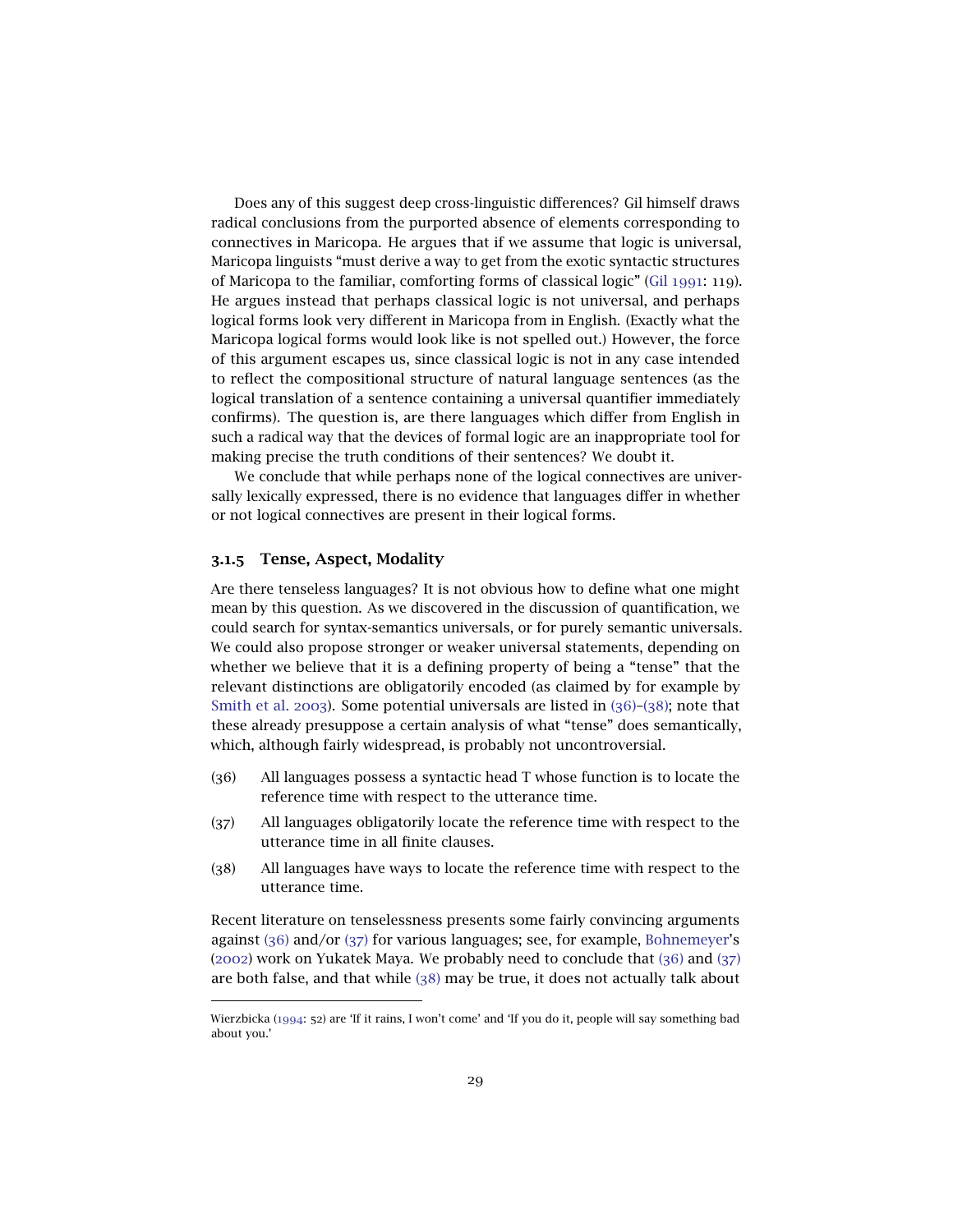tense.<sup>38</sup> However, this does not mean that there are no universals to be found in the area of temporal semantics. On the contrary, there is a lot of work still to be done establishing the limits on variation in this area.

The first reason there is work still to be done is that some current proposals (as in any area) may turn out not to be correct. For example, [Ritter and Wiltschko](#page-60-6) ([2004](#page-60-6), [2005](#page-60-7)) argue that Blackfoot and Halkomelem lack a syntactic head T, based in large part on diagnostics which do not relate to temporal notions, but instead to nominative Case (under the assumption that T is responsible for nominative Case checking). [Matthewson and Reis Silva](#page-58-5) ([2007](#page-58-5)), on the other hand, argue that contrary to claims made by Ritter and Wiltschko, Blackfoot does display an overt contrast between present and past tense. One possibility, then, is that the claimed lack of nominative Case in Blackfoot should not be derived from an absence of T. In other words, perhaps Blackfoot possesses T, but it is the link between T and nominative Case which is not a language universal.

The second reason that universals may yet be uncovered in the realm of tense is that even if ([36](#page-28-1)) and ([37](#page-28-3)) are false, languages do not seem to vary in an unlimited fashion in their temporal systems. There are some intriguing similarities between languages which intuitively do not seem to be learnable from Primary Linguistic Data, and which therefore deserve further investigation as potentially deriving from UG. For example, [Matthewson](#page-58-6) ([2007](#page-58-6)c) shows that in St'át'imcets, a language which does not overtly distinguish between present and past, the temporal interpretation possibilities for past as opposed to futuretense embedded clauses are strikingly parallel to those of English.

Just as with tense, current research is also uncovering cross-linguistic differences in the areas of evidentiality, modality, and aspect. For example, [Faller](#page-50-7) ([2002](#page-50-7)b, [2006](#page-51-7)) argues that some evidentials in Cuzco Quechua are not epistemic modals, but instead are speech-act operators, and that languages vary in this respect. While evidentials are still most commonly analyzed as some kind of epistemic modals, the conclusion that their semantics varies cross-linguistically is supported by an array of formal analyses of evidentials in different languages; see e.g., [Izvorski](#page-54-10) ([1997](#page-54-10)), [Garrett](#page-51-8) ([2000](#page-51-8)), [Ifantidou](#page-54-11) ([2001](#page-54-11)), [Rooryck](#page-60-8) ([2001](#page-60-8)a[,b\)](#page-60-9), [Faller](#page-50-8) ([2004](#page-50-8)), [McCready and Asher](#page-58-7) ([2005](#page-58-7)), [McCready and](#page-58-8) [Ogata](#page-58-8) ([2006](#page-58-8)), [Matthewson et al.](#page-58-9) ([2006](#page-58-9)), [Chung](#page-49-14) [\(to appear\)](#page-49-14), among others. One challenge facing universals research in the field of evidentiality is that there is presently a rather large disconnect between the abundant typological research (which rarely, if ever, applies any rigorous semantic testing) and the formal theoretical research (which does not usually make universal claims). One notable attempt to bridge the gap is [Faller](#page-50-9) ([2002](#page-50-9)a), who proposes a universal hierarchy of evidence types; see also [de Haan](#page-52-9) ([1998](#page-52-9)).

<sup>38</sup> Other relevant references include [Baker and Travis](#page-47-9) ([1997](#page-47-9)), [Lee](#page-56-9) ([1999](#page-56-9)), [Shaer](#page-61-3) ([2003](#page-61-3)), [Smith et al.](#page-61-2) ([2003](#page-61-2)), [Sybesma](#page-62-12) ([2003](#page-62-12)), [Wiltschko](#page-62-13) ([2003](#page-62-13)), [Ritter and Wiltschko](#page-60-6) ([2004](#page-60-6), [2005](#page-60-7)), [Bittner](#page-48-13) ([2005](#page-48-13)), [Hayashi](#page-53-6) [and Spreng](#page-53-6) ([2005](#page-53-6)), [Matthewson](#page-58-10) ([2005](#page-58-10), [2007](#page-58-6)c), [Smith and Erbaugh](#page-61-4) ([2005](#page-61-4)), [Hayashi](#page-53-7) ([2006](#page-53-7)), [Lin](#page-57-12) ([2006](#page-57-12)), among others.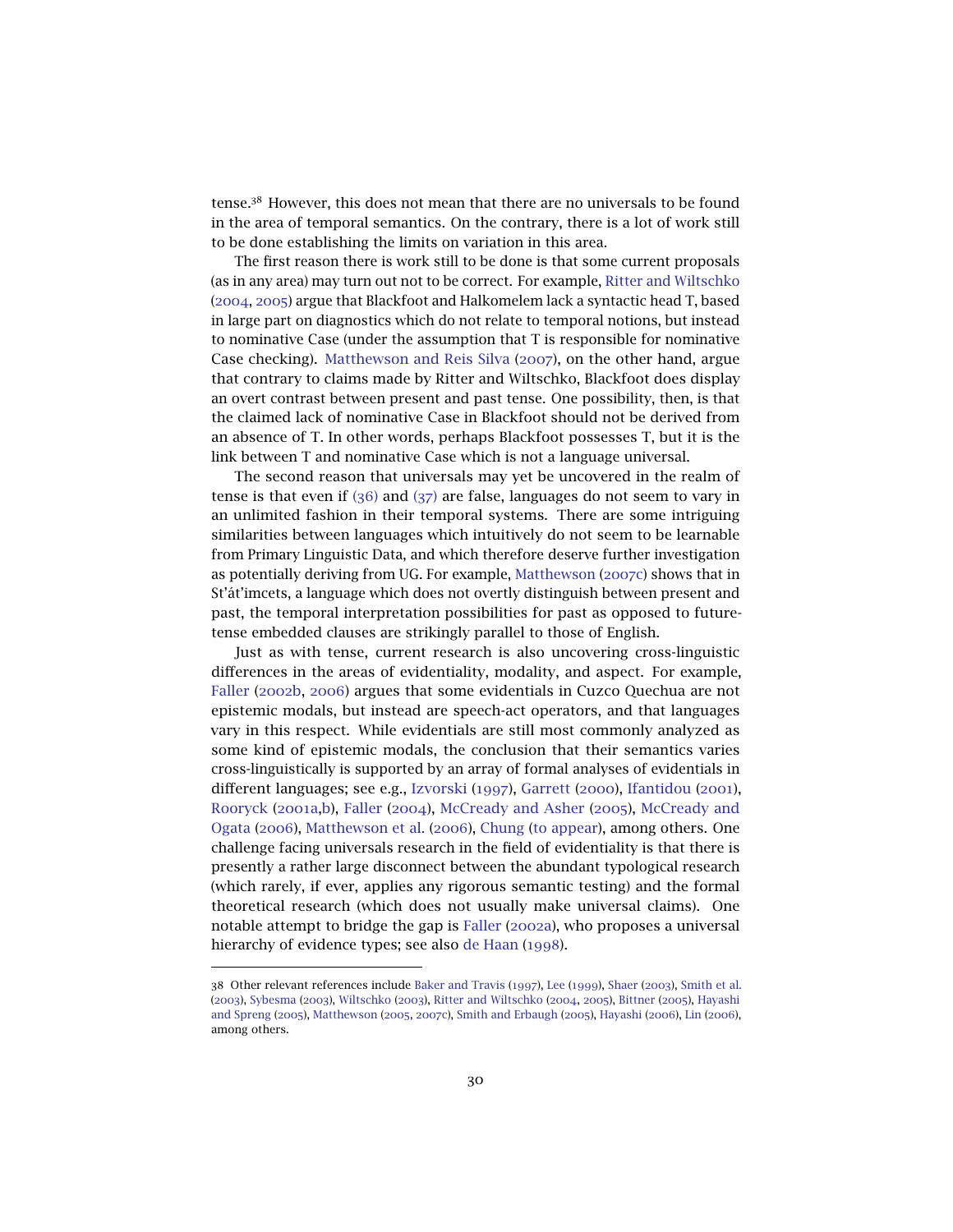In the area of modality, we again find evidence that languages may share fundamental aspects of meaning, while differing in the lexicalization of certain distinctions or in the syntactic means they use to achieve a similar semantics. For example, [Rullmann et al.](#page-60-10) ([2006](#page-60-10)) show that modals in St'át'imcets encode the exact opposite distinctions to those encoded by English modals. While English modals lexically mark quantificational force, leaving the conversational background up to context [\(Kratzer](#page-55-10) [1991](#page-55-10)), St'át'imcets modals lexically mark conversational background, and leave quantificational force up to context. In spite of the different places in which the languages make these distinctions lexically explicit, the basic modal semantics is entirely parallel in the two languages.

Finally, with respect to aspect, it seems as if there are no primitive or universal "constructions" such as the perfective, the imperfective, or the perfect. Much of the research on individual languages advances non-English-like semantics for viewpoint aspect operators; see for example [Singh](#page-61-5) ([1998](#page-61-5)), [Koenig and](#page-55-11) [Muansuwan](#page-55-11) ([2000](#page-55-11)), [Wilhelm](#page-62-14) ([2003](#page-62-14)), [Bar-el](#page-47-5) ([2005](#page-47-5)), [Kiyota](#page-55-3) ([2007](#page-55-3)), among many others, and see in particular [Smith](#page-61-6) ([1997](#page-61-6)) for cross-linguistic discussion. Still, the variation is undoubtedly not random; we strongly suspect that there are common semantic building blocks to be found (cf. the discussion of lexical aspect in section [2](#page-12-1).2.3). But as far as we know, and just as in other functional domains, the study of aspect is not yet at a stage where universal claims of this sort are being made.

## 3.2 Universals of Composition

### 3.2.1 Compositionality and Recursion

The principle of compositionality is given (in one of its formulations) in (39).

(39) The meaning of a compound expression is a function of the meanings of its parts and of the syntactic rule by which they are combined. [\(Partee](#page-59-9) [et al.](#page-59-9) [1990](#page-59-9): 318)

This principle is foundational to Montague Grammar and is widely assumed within many modern formal semantic frameworks. Whether one adopts compositionality or not greatly affects the types of analyses and theories one proposes or favors.

Is (39) a semantic universal? [Szabó](#page-62-15) ([2000](#page-62-15): 479) argues that for compositionality to be meaningful, it must be assumed to apply to all languages, and should therefore be formulated as in (40):

(40) For every possible human language *L* and for every complex expression *e* in *L*, the meaning of *e* in *L* is determined by the meanings of the constituents of *e* in *L* and by the structure of *e* in *L*.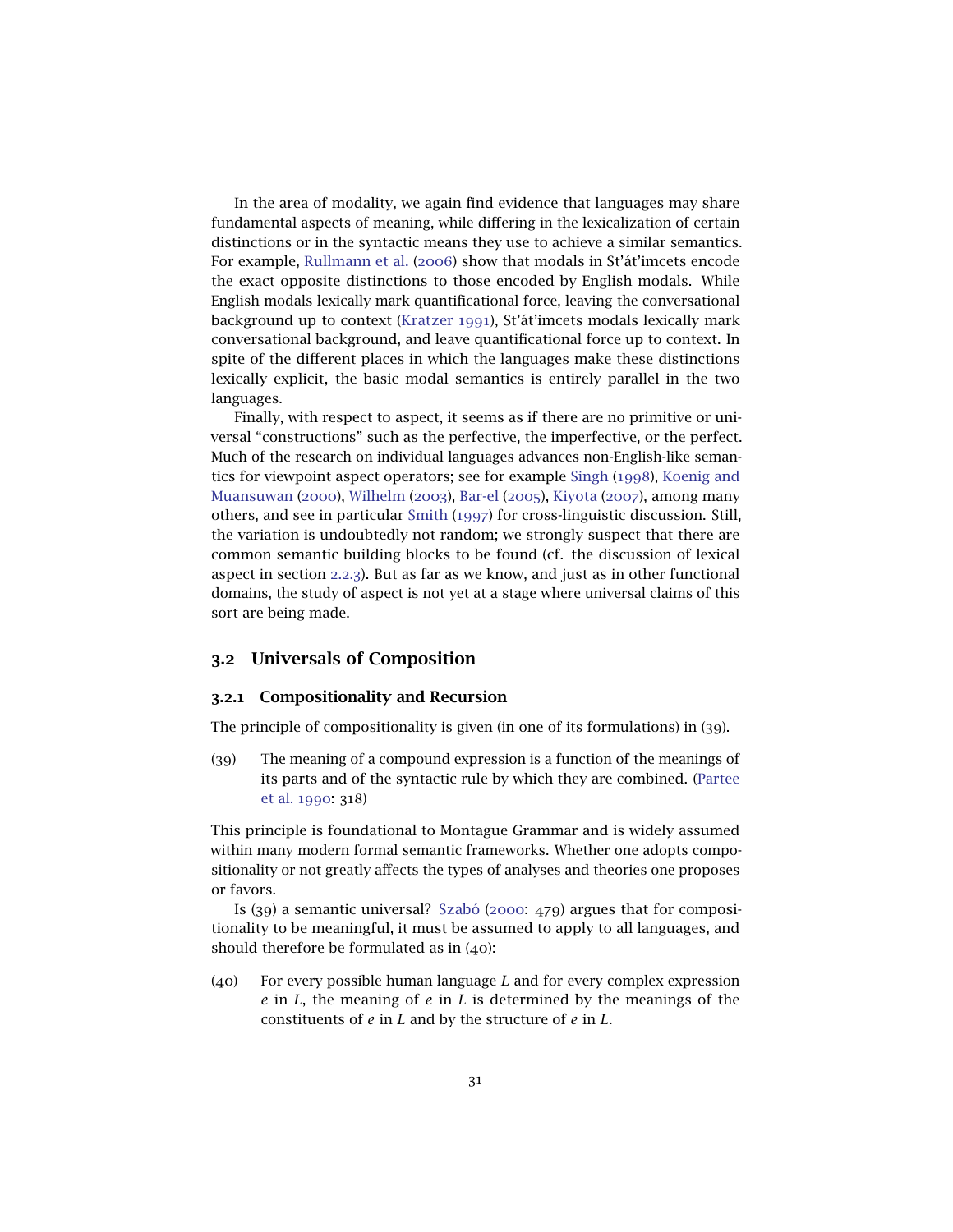However, it is not clear whether the question of whether compositionality is universal can meaningfully be asked, since it is not clear to what extent it is empirically falsifiable, rather than simply being a methodological principle. As [Groenendijk and Stokhof](#page-52-10) ([2005](#page-52-10)) (among many others) point out, falsifying compositionality depends on the existence of independently motivated constraints on syntax and on meaning. The absence of such agreed prior constraints explains why many empirical challenges to compositionality have later been countered with compositional analyses, by dint of proposing abstract syntactic ambiguities, previously unobserved lexical ambiguities, and so on. See [Hintikka](#page-53-8) ([1983](#page-53-8)), [Partee](#page-59-6) ([1984](#page-59-6), [1988](#page-59-10)), [Pelletier](#page-59-11) ([1994](#page-59-11)), [Fischer](#page-51-9) ([2003](#page-51-9)), among others, for discussion, and see [Janssen](#page-54-12) ([1997](#page-54-12)) and [Dever](#page-50-10) ([2006](#page-50-10)) for overviews of the issues and arguments.

To our knowledge, no-one has yet argued that languages differ in whether they obey compositionality.<sup>39</sup> However, someone has recently argued against the universality of syntactic recursion. [Everett](#page-50-0) ([2005](#page-50-0): 622) claims that Pirahã is "the only language known without embedding (putting one phrase inside another of the same type or lower level, e.g. noun phrases in noun phrases, sentences in sentences, etc.)." Syntactic recursion ties into the issue of compositionality in the following well-known way. Recursion explains how language users can produce a potentially infinite variety of well-formed sentences from a finite lexicon and computational system. Compositionality (in tandem with syntactic recursion) explains how language users can understand a potentially infinite variety of different sentences, using only a finite lexicon and set of compositional procedures.<sup>40</sup>

This means that a language which lacked recursion would potentially not have need of compositionality. What would such a language look like? Its sentences would not necessarily consist merely of structure-less strings of lexical items; it is possible to construct non-recursive phrase-structure rules (cf. Selkirk's ([1980](#page-61-7)a; [1980](#page-61-8)b) non-recursive prosodic hierarchy). However, in the absence of recursion, the number of possible sentences would be finite. This would mean that a child could potentially simply memorize lexical items and structures along with their corresponding meanings. (In a sense, every construction could potentially be an idiom.) Such a language would therefore not have need of compositionality, and one of the main arguments for its use as a heuristic tool would disappear.

With respect to Everett's ([2005](#page-50-0); [2007](#page-50-11)) proposals about Pirahã, we happen to side with [Nevins et al.](#page-59-1) ([2007](#page-59-1)) in not being convinced that this language lacks

<sup>39</sup> [Bach](#page-47-10) ([1994](#page-47-10), [2002](#page-47-11)) argues that at the level of word-internal morpheme combination, standard composition rules do not apply. This would imply that polysynthetic languages do a lot of their semantic composition in a different way from non-polysynthetic languages. However, Bach does not claim that polysynthetic languages lack compositionality entirely.

<sup>40</sup> While this is a standard argument for compositionality, it has been argued against; see [Schiffer](#page-61-9) ([1987](#page-61-9)), [Fischer](#page-51-9) ([2003](#page-51-9)), etc.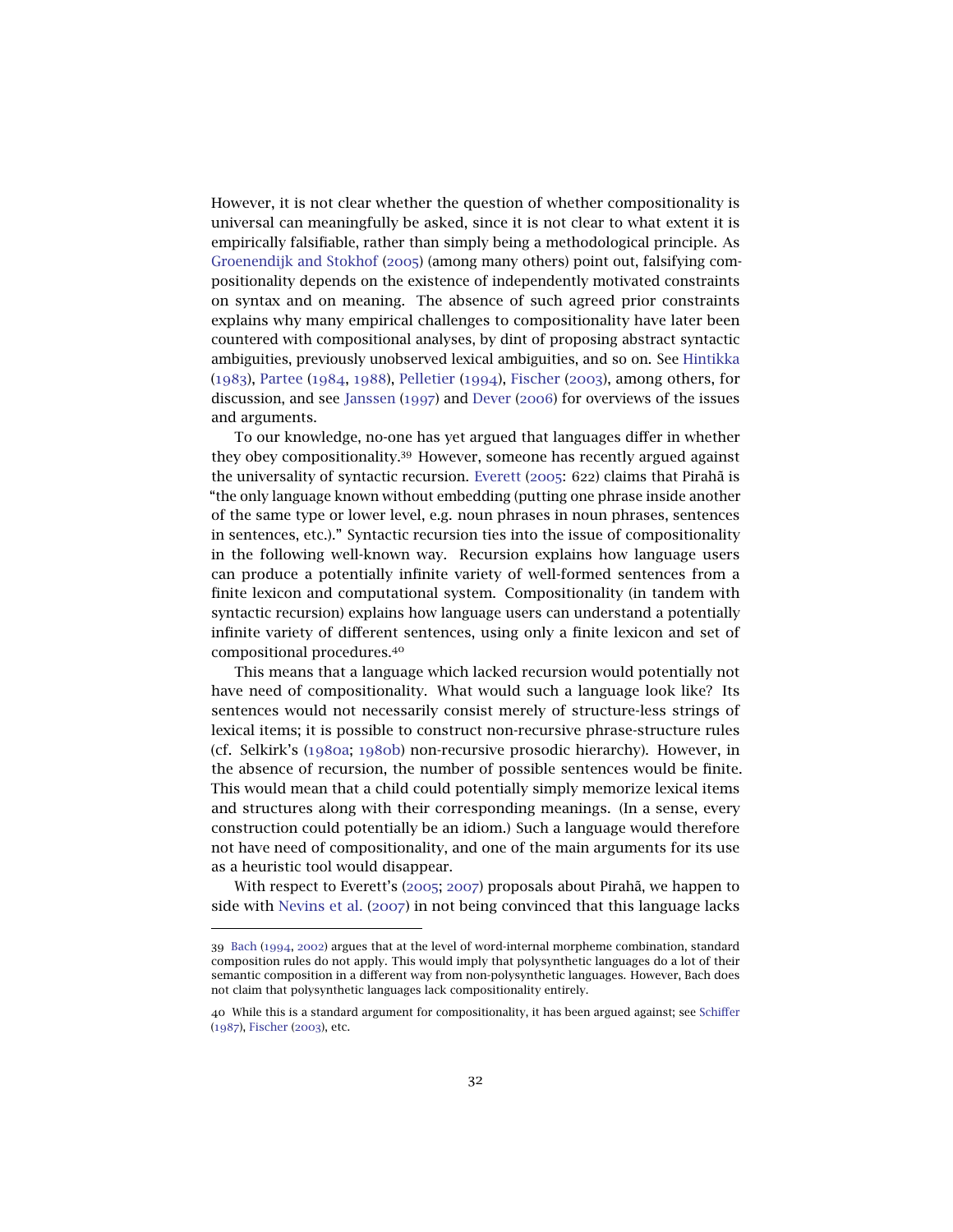recursive structures. However, even setting aside the empirical issues discussed by Everett and Nevins et al., we do not find Everett's claims about the recursion issue in Pirahã to be coherent from a semantic point of view. Contrary to the scenario painted in the preceding paragraph, [Everett](#page-50-11) ([2007](#page-50-11): 7) states that he is not arguing that Pirahã lacks the property of "discrete infinity".<sup>41</sup> His position is that "Pirahã grammar has no phrase structure" [\(Everett](#page-50-11) [2007](#page-50-11): 4), and that constructions which might appear to involve recursion involve either "parataxis" or "juxtaposition" of items in a string. What do these claims mean for the semantics? If a potentially infinite set of strings can be generated, then the language learner or user cannot rely on memorization to help decipher meaning. But in the absence of any phrase structure, compositionality cannot apply. It is under this scenario somewhat of a mystery how sentences are assigned interpretations.42,<sup>43</sup>

## 3.2.2 Constraints on Composition Principles

The Principle of Compositionality does not restrict the composition functions themselves. For example (as noted by [Pelletier](#page-59-11) [1994](#page-59-11)), nothing in principle prevents composition functions from inserting extra elements of meaning. In this section we discuss attempts to place limits on composition principles, as well as arguments that those limits need to be weakened. For example, we already mentioned Winter's proposal that there is a default composition rule that interprets tuples via conjunction [\(Winter](#page-62-11) [1995](#page-62-11)).

One very strong constraint would be what [Heim and Kratzer](#page-53-0) ([1998](#page-53-0)) call "Frege's Conjecture", given in (41).

(41) The only semantic composition rule is Functional Application (FA).

As observed by [Klein and Sag](#page-55-12) ([1985](#page-55-12)), (41) frees us from having to write semantic translation rules for each syntactic rule, as Montague did in PTQ, allowing instead for type-driven translation.

[Bittner](#page-48-1)  $(1994)$  $(1994)$  $(1994)$  explicitly adopts  $(41)$ , as part of a proposal for a universally restricted set of semantic operations. Bittner's system allows for type-lifting and lambda-abstraction to adjust types where necessary for FA to apply.<sup>44</sup>

<sup>41</sup> Although at the same time he claims [\(Everett](#page-50-11) [2007](#page-50-11): 7) that "There is no infinite language, nor could there be one spoken by humans." This seems to result from a misunderstanding of what we mean when we talk about the potential infinity of human languages.

<sup>42</sup> We also do not see even how ungrammatical strings are ruled out, if not by means of phrase structure rules and if a potentially infinite range of strings can be formed. We will leave this issue to the syntacticians however.

<sup>43</sup> One would also have to study in what sense the Pirahã situation differs from claims made about "non-configurational" or "pronominal argument" languages, for which hierarchical structure is preserved at the predicate-internal level and in which ordinary composition rules can therefore apply [\(Baker](#page-47-12) [1996](#page-47-12); [Hale](#page-52-11) [1983](#page-52-11); [Jelinek](#page-54-13) [1984](#page-54-13)).

<sup>44</sup> [Heim and Kratzer](#page-53-0) ([1998](#page-53-0)) add an abstraction rule to their system, which is triggered syncate-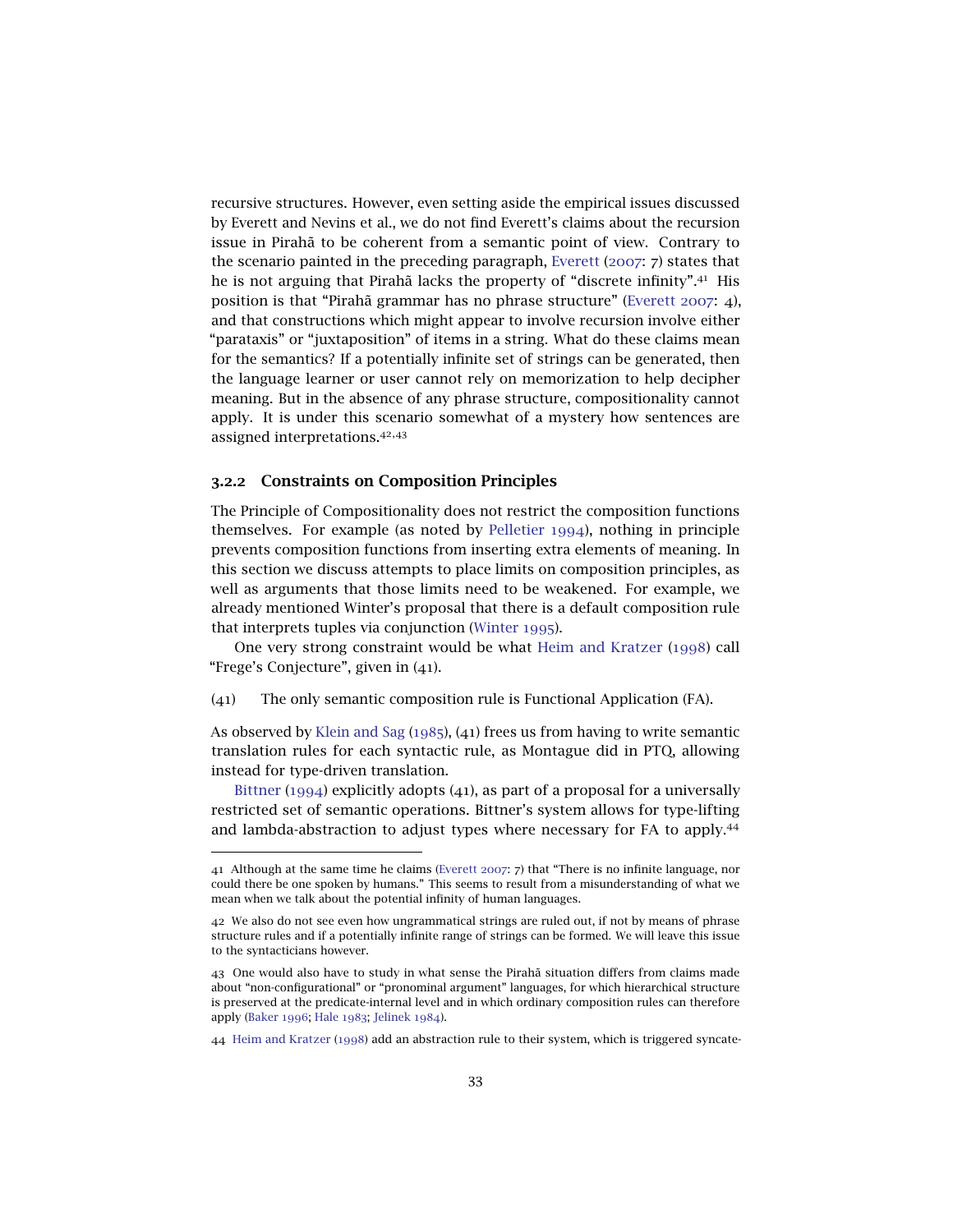However, it does not allow for any language-specific or construction-specific semantic rules.

Although (41) has been challenged, it is clearly viewed as the null hypothesis.<sup>45</sup> The burden of proof is seen to be on those who weaken  $(41)$  by arguing for additional composition rules. This means that a system which includes additional composition rules still makes a universal proposal: natural language allows only FA plus whatever new rule is proposed, and no other composition methods.<sup>46</sup>

In the remainder of this section, we briefly introduce two of the most wellknown non-FA composition rules: Predicate Modification [\(Heim and Kratzer](#page-53-0) [1998](#page-53-0)) and Restrict [\(Chung and Ladusaw](#page-49-15) [2004](#page-49-15)). Other well-known non-FA composition mechanisms include Event Identification (used to add an external argument; [Kratzer](#page-56-10) [1994](#page-56-10)) and Function Composition (used, for example, to combine raising verbs like seem with their complements, [Jacobson](#page-54-14) [1990](#page-54-14)).<sup>47</sup>

Heim and Kratzer's ([1998](#page-53-0)) Predicate Modification rule is designed to deal with modifiers such as adjective phrases, prepositional phrases and relative clauses. Heim and Kratzer observe that the most natural denotations for many of these modifiers are of type  $\langle e, t \rangle$ , and they are therefore unable to compose with NPs by FA. The rule which solves the problem is given in (42) (in a version which ignores variable assignments as well as the possibility of uninterpretable sub-trees).

<span id="page-33-0"></span>(42) Predicate Modification (PM)

If *α* is a branching node, { $β$ ,  $γ$ } is the set of *α*'s daughters, and  $[β]$  and  $\llbracket y \rrbracket$  are both in  $D_{\langle e,t \rangle}$ , then  $\llbracket \alpha \rrbracket = \lambda x \in D_e$ .  $\llbracket \beta \rrbracket(x) = \llbracket y \rrbracket(x) = 1$ . [\(Heim and Kratzer](#page-53-0) [1998](#page-53-0): 65)

Do we really need PM? Heim and Kratzer observe that the alternative — assigning modifiers denotations of type  $\langle e, t \rangle$ ,  $\langle e, t \rangle$ *i*— requires us to weaken other aspects of the analysis. For example, Frege's Conjecture can be maintained if we assign multiple denotations to those elements which can both modify NP (where they will be of type  $\langle \langle e, t \rangle, \langle e, t \rangle \rangle$ ) and can also appear as main predicates

gorematically by variable binders introduced by moved phrases.

<sup>45</sup> [Pietroski](#page-59-12) ([2005](#page-59-12), [2006](#page-60-11)) argues that there is no functional application and that instead all composition is done via conjunction of predicates. This is achieved at the price of a more complex ontology than usually assumed. Pietroski's project bears some similarity to the system proposed by [Hobbs](#page-53-9) ([1983](#page-53-9), [1985](#page-53-10), [1995](#page-53-11), [2003](#page-53-12)).

<sup>46</sup> We should mention at least in passing that there is another famous constraint on composition principles: Kaplan's Prohibition Against Monsters [\(Kaplan](#page-54-15) [1989](#page-54-15)), which has come under intense scrutiny recently, see [Schlenker](#page-61-10) ([2003](#page-61-10)), [Anand and Nevins](#page-47-13) ([2004](#page-47-13)), [von Stechow and Zimmermann](#page-61-11) ([2005](#page-61-11)), among others.

<sup>47</sup> We have no space here to discuss the question of whether the thetic/categorical distinction [\(Kuroda](#page-56-11) [1972](#page-56-11)) shows a fundamental distinction in semantic composition or is a matter of two different ways of packaging information at the topic/comment/focus level, see [Sasse](#page-61-12) ([1987](#page-61-12)), [von](#page-51-10) [Fintel](#page-51-10) ([1989](#page-51-10)), [Ladusaw](#page-56-12) ([1994](#page-56-12)), [Rosengren](#page-60-12) ([1997](#page-60-12)), [McNally](#page-58-11) ([1998](#page-58-11)), [Sæbø](#page-60-13) ([2007](#page-60-13)) for discssion.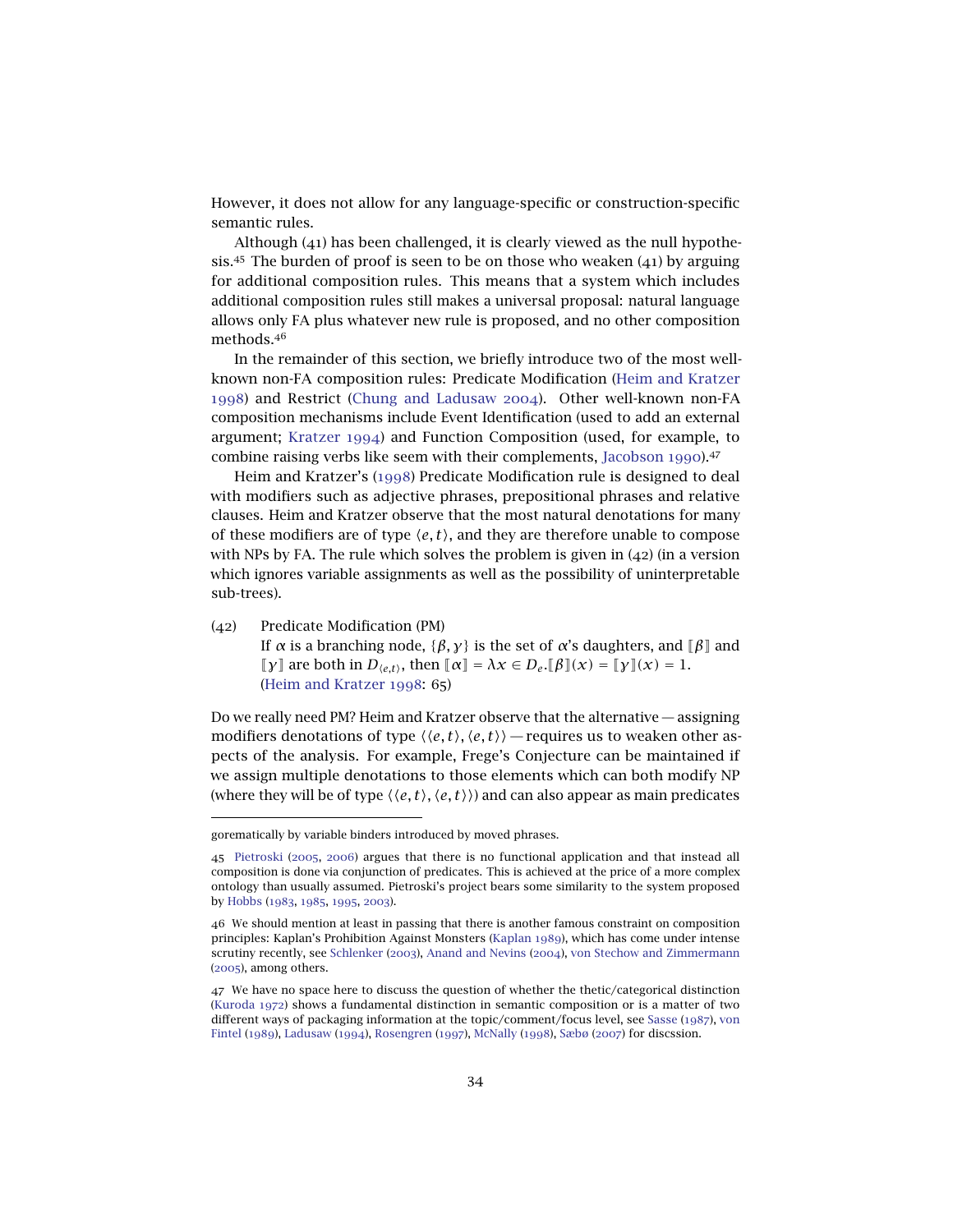(where they will be of type  $\langle e, t \rangle$ ). Adopting PM, on the other hand, allows us to maintain uniform denotations for such modifiers. Heim and Kratzer also discuss and reject the idea that there are at least some adjectives which must be of type  $\langle \langle e, t \rangle, \langle e, t \rangle \rangle$  [\(Heim and Kratzer](#page-53-0) [1998](#page-53-0): 68–73).<sup>48</sup>

[Chung and Ladusaw](#page-49-15) ([2004](#page-49-15)) propose a new mode of semantic composition called "Restrict", and argue that languages can overtly signal which mode of composition is being used. Restrict is illustrated in (43). A transitive verb (of type  $\langle e, \langle e, t \rangle$ ) composes directly with an indefinite NP (of type  $\langle e, t \rangle$ ), without type-shifting of either element being necessary. The operation does not decrease semantic valency; a function is returned which still has two unsaturated argument places.

<span id="page-34-0"></span>(43) Restrict  $(\lambda \gamma \lambda x$  [feed'( $\gamma$ )(x)], dog')  $= \lambda \mathcal{Y} \lambda \mathcal{X}$ [feed'( $\mathcal{Y}$ )( $\mathcal{X}$ )  $\wedge$  dog'

*[\(Chung and Ladusaw](#page-49-15) [2004](#page-49-15): 5)* 

These unsaturated argument positions are available for saturation later on, either by FA or by Existential Closure.<sup>49</sup>

Restrict contrasts with "Specify", a more standard (compound) composition mode whereby an indefinite is shifted to type *e* by a choice function, and then saturates the relevant argument position via FA. Restrict and Specify give rise to different scope possibilities, due to a principle [\(Chung and Ladusaw](#page-49-15) [2004](#page-49-15): 11) which requires that all arguments are semantically saturated by the level at which the event argument is closed off. Argument positions which are initially targeted by Restrict must therefore be saturated by the event level, and obligatorily take narrow scope with respect to anything higher than this level.

Chung and Ladusaw apply their analysis to the determiner system of Maori and to object incorporation in Chamorro. For Maori, they propose that the determiner *he* signals composition via Restrict. This correctly predicts that *he*-DPs take narrow scope with respect to negation:

(44) *Kaore he tangata i waiata mai* T.not a person T sing to.here 'No one at all sang.' (But: '\* A (particular) person didn't sing.') [\(Chung and Ladusaw](#page-49-15) [2004](#page-49-15): 41)

The determiner *tetahi*, in contrast, signals composition via Specify. This correctly predicts that *tetahi*-DPs can take either wide or narrow scope.

<sup>48</sup> In fact, [Heim](#page-53-13) ([1999](#page-53-13)) argues that there are no adjectives of type  $\langle \langle e, t \rangle, \langle e, t \rangle \rangle$  at all, except for ordinals and superlatives.

<sup>49</sup> [Chung and Ladusaw](#page-49-10) ([2006](#page-49-10)) argue that neither Restrict nor Predicate Modification (which they call 'Modify') should actually derive the fully commutative semantics given in  $(42)$  $(42)$  $(42)$  and  $(43)$  $(43)$  $(43)$ . Space precludes discussion of this interesting idea here.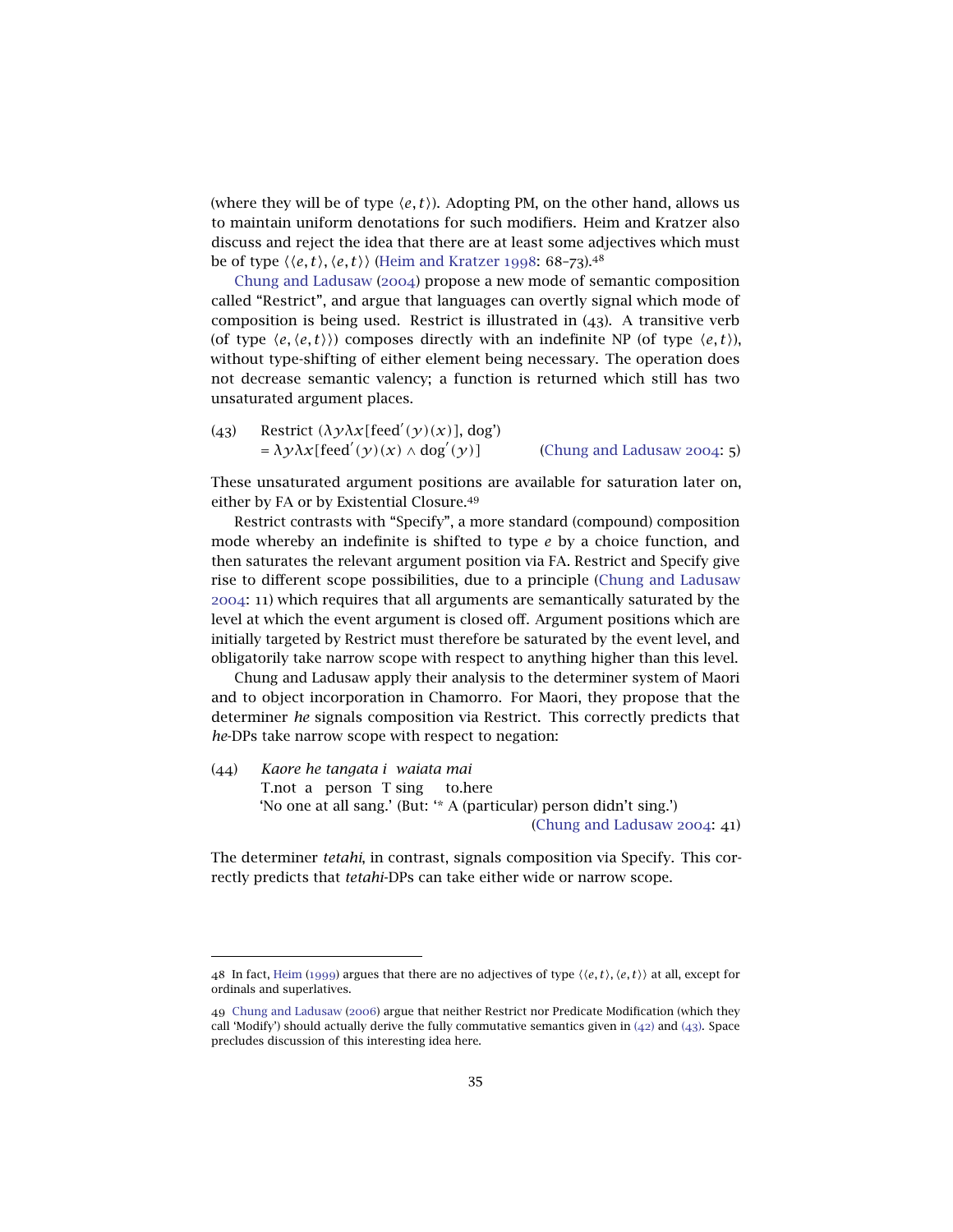(45) *Kaori tetahi tangata i mahi* T.not a person T work 'No one worked. / A particular person didn't work.'

[\(Chung and Ladusaw](#page-49-15) [2004](#page-49-15): 52)

As mentioned above, we can understand Chung and Ladusaw as proposing that natural language composition modes include only those few required to account for Maori and Chamorro. But Chung and Ladusaw make a reverse universal claim as well, namely that if Restrict is present in Maori and Chamorro, it must be universally available. This is illustrated by their assertion ([2004](#page-49-15): 6) that the ungrammaticality of (46) (which are constructions utilizing Restrict plus subsequent Specify) "is not a semantically interesting property of English":

(46) a. \*John fed (a) dog Fido. b. \*John dog-fed Fido.

The idea is that since semantic composition cannot vary cross-linguistically, the ill-formedness of  $(46)$  must be a syntactic matter. Of course, this issue is at

because of the (semantically interesting) absence in English of Restrict. One question for Chung and Ladusaw's system concerns the apparent crosslinguistic rarity of strong evidence for the existence of Restrict. For example, [Matthewson](#page-58-12) ([2007](#page-58-12)b) argues that Salish determiner systems are compatible with, but do not provide language-internal evidence for, Chung and Ladusaw's account. A similar situation appears to hold with incorporation: West Greenlandic is compatible with Chung and Ladusaw's analysis, but does not display the Chamorro facts which motivate Restrict. The question then arises of why, if Restrict is universally available, few phenomena in few languages show strong evidence for its existence.

least partly empirical. That is, it is not logically inconceivable that (46) are bad

As one might have expected, when formal semanticists study cross-linguistic patterns, they focus in on the central question of the field: how are meanings composed? So, we have seen many exciting topics where results are starting to come in and where further questions abound. Clearly, here is where the action is as far as possible semantic universals are concerned.<sup>50</sup>

\* \* \*

<sup>50</sup> Among exciting ideas in this field, we should mention [Krifka'](#page-56-13)s ([2006](#page-56-13)) recent proposal that the pervasive presence of topic/comment structuring in natural language is connected to the evolution of bimanual coordination in hominids.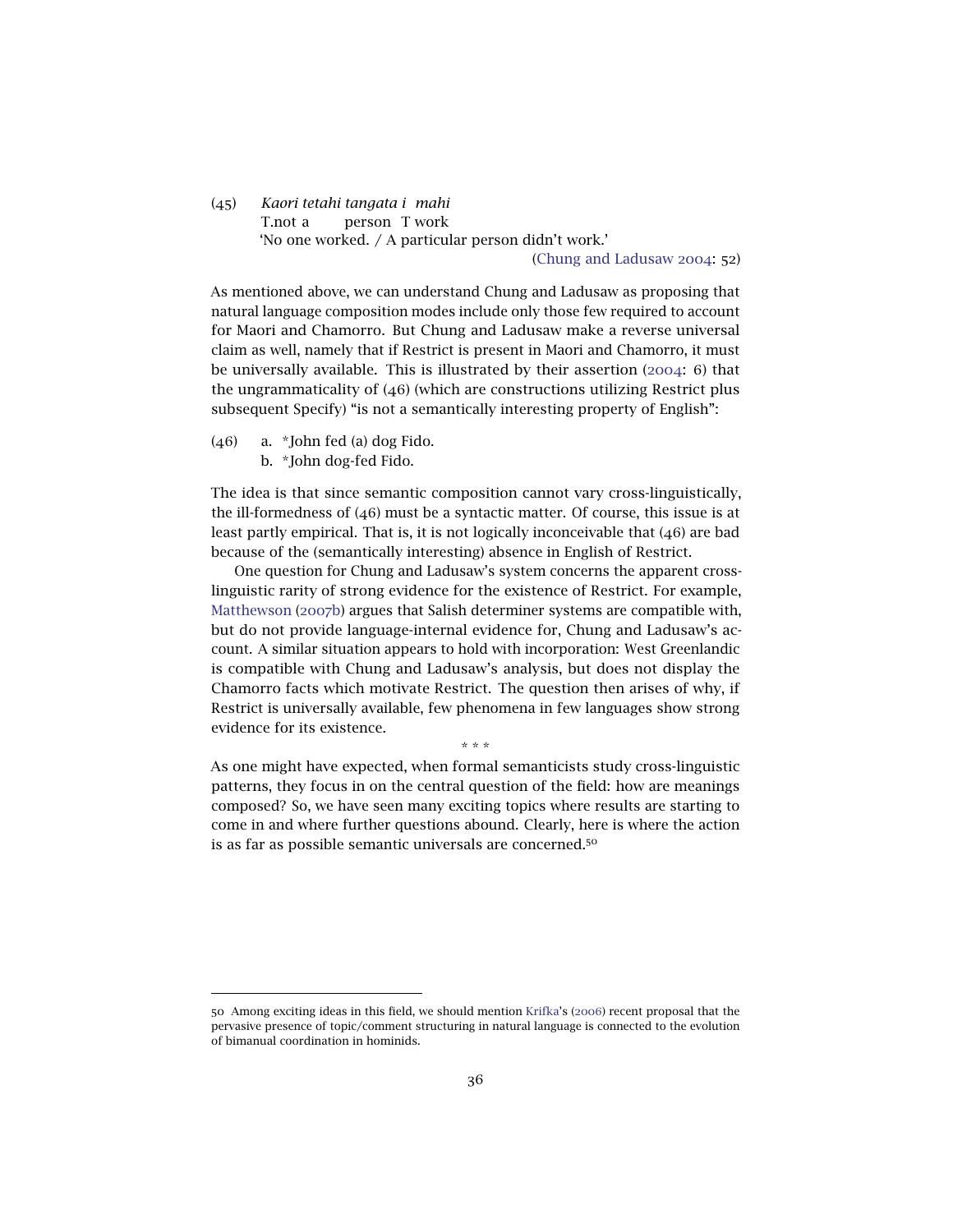## 4 Universals in Pragmatics

The last component of meaning that we're going to inspect for universality and variation is pragmatics. We will concentrate on two particular questions: (i) is presupposition a universal phenomenon? (ii) are the Gricean maxims of rational conversation obeyed universally?

### <span id="page-36-0"></span>4.1 Universal Presuppositions

Probably almost every semanticist implicitly believes the statement in (47):

<span id="page-36-1"></span>(47) All languages have presuppositions.

There are many competing analyses of presupposition, and this is not the place to decide between them. Instead, let us re-phrase  $(47)$  a bit more precisely, but still theory-neutrally, as in  $(48)$ :<sup>51</sup>

- <span id="page-36-3"></span><span id="page-36-2"></span>(48) All languages allow their speakers to express aspects of meaning which
	- a. are not asserted, but somehow taken for granted,
	- b. impose some constraints on when an utterance is felicitous, and
	- c. project through certain entailment-canceling operators.

Unfortunately, since the literature devoted to presupposition concentrates almost exclusively on English, we have little empirical evidence either for or against  $\left(47\right)/\left(48\right).$ <sup>52</sup> Here we will review some preliminary evidence suggesting that some languages might possess only elements with properties (48a) and (48c), not (48b).

Why would we assume that every language has presuppositions? One obvious reason is that if, as [Keenan](#page-55-1) ([1974](#page-55-1)a) maintains, effability requires the preservation of the division between asserted and presuppositional content, effability entails (47), see Section 1.[2](#page-3-0) above. However, it seems clear that this strong version of effability cannot be maintained, since not all languages possess exactly the same presupposition triggers. For example, [Matthewson](#page-57-10) ([1998](#page-57-10)) argues that (along with all other languages of the Salish family), St'át'imcets lacks any determiners which presuppose familiarity or uniqueness.  $(49)-(51)$  $(49)-(51)$  $(49)-(51)$  $(49)-(51)$  $(49)-(51)$ show that the same determiner (*ti. . . a* or *ta. . . a*, depending on dialect) is used

(i) "it is at least likely that presuppositional phenomena are associated with certain semantic categories by some language universal mechanisms."

<sup>51</sup> [Beaver](#page-48-14) ([1997](#page-48-14): 941–942) notes that while there is no single definition of "presupposition" which will satisfy everyone, there is at least an accepted set of basic data which we agree are covered by the term.

<sup>52</sup> [Levinson and Annamalai](#page-57-13) ([1992](#page-57-13)) is a notable exception, dealing with presuppositions in Tamil. [Levinson and Annamalai](#page-57-13) ([1992](#page-57-13): 229–231) in fact propose a version of (47):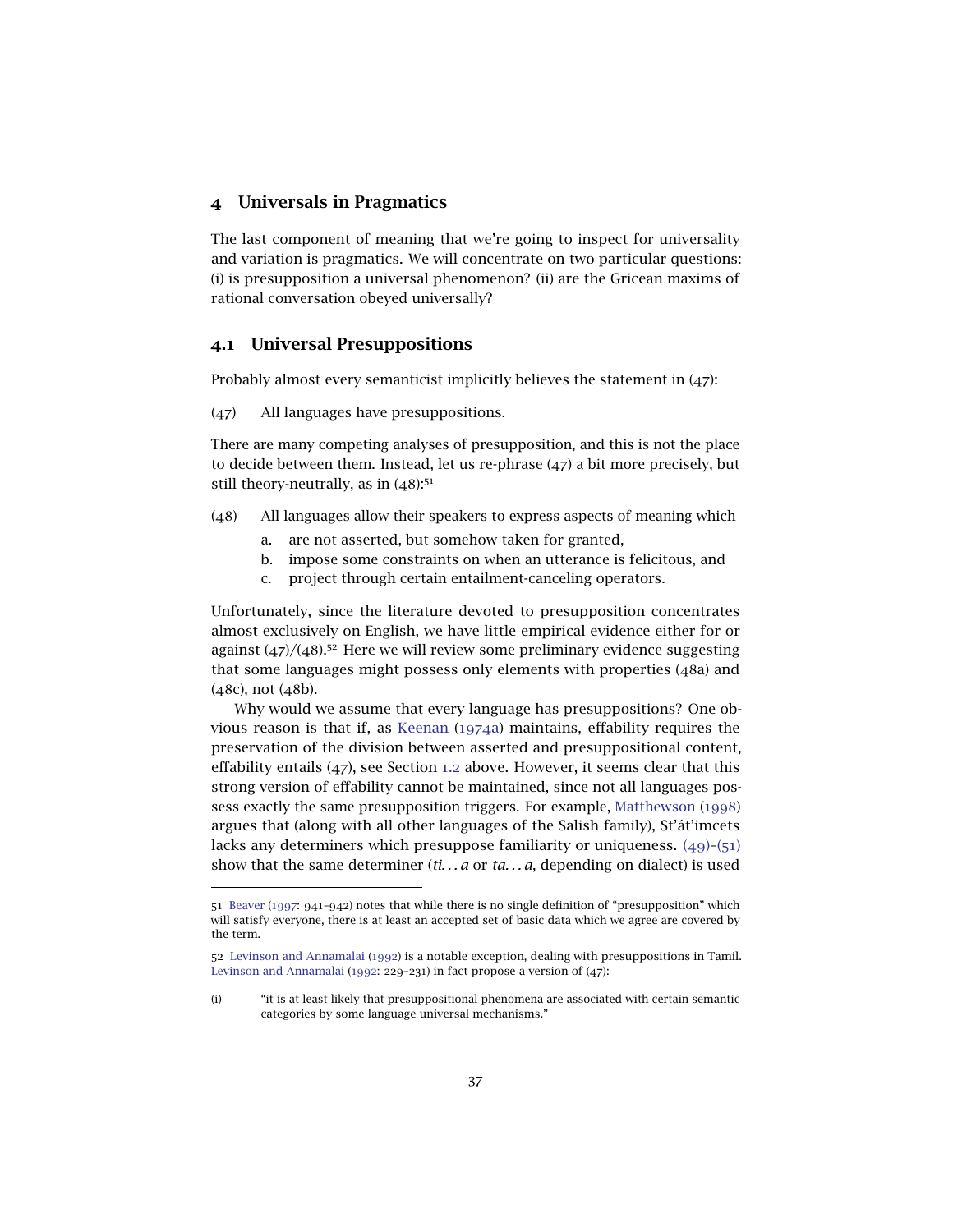both in novel and familiar contexts, and in unique as well as non-unique contexts.

- <span id="page-37-0"></span>(49) a. *húy'-lhkan* going.to-1SG.SUBJ tell.story tell.story-APPL here [DET *ptakwlh, ptákwlh-min lts7a [ti smém'lhats-a] . . .* girl-DET] 'I am going to tell a legend, a legend about [a girl]*<sup>i</sup>* . . . ' b. *wa7 ku7* IMPF REPORT cry DEIC [DET girl-DET] *ílal láti7 [ti smém'lhats-a]* '[The girl] $_i$  was crying there.' [\(van Eijk and Williams](#page-50-2) [1981](#page-50-2): 19)
- (50) *Context: There is one puppy in the room. It is sleeping.*

*cw7áoz-as kw-á-su* NEG-3CONJ DET-IMPF-2SG.POSS true-mouth IMPF sleep [DET *wenácw-ts! wa7 guy't [ta sqéqx7-a]* puppy-DET]

'Be quiet! The puppy is sleeping.'

<span id="page-37-1"></span>(51) *Context: There are five puppies in the room. One of them is sleeping.*

*cw7áoz-as kw-á-su* NEG-3CONJ DET-IMPF-2SG.POSS true-mouth IMPF sleep [DET *wenácw-ts! wa7 guy't [ta sqéqx7-a]* puppy-DET]

'Be quiet! A puppy is sleeping.'

Matthewson proposes a semantic parameter which states that some languages lack presuppositional determiners:

(52) Common Ground Parameter [\(Matthewson](#page-57-10) [1998](#page-57-10)):

Determiners may access the common ground of the discourse:

Yes: English, ... No: Salish, . . .

St'át'imcets also does not possess presuppositional *it*-clefts, as shown by [Davis](#page-50-12) [et al.](#page-50-12) ([2004](#page-50-12)). (53) shows that clefts are felicitous in discourse-initial contexts and therefore do not presuppose existence<sup>53</sup>, and  $(54)$  shows that exhaustivity is a cancelable implicature, unlike in the English gloss for this sentence.

 $(53)$ DET NOM-one-3SG.POSS-DET FOC DEIC DET coyote-DET go.along *s-pála7-s-a, nilh káti7 ta nk'yáp-a t'ak* 'Once upon a time, it was a coyote who was going along.'

<sup>53</sup> Note that these examples are distinct form the kind of discourse-initial *it*-clefts in English studied by [Delin](#page-50-13) ([1992](#page-50-13)).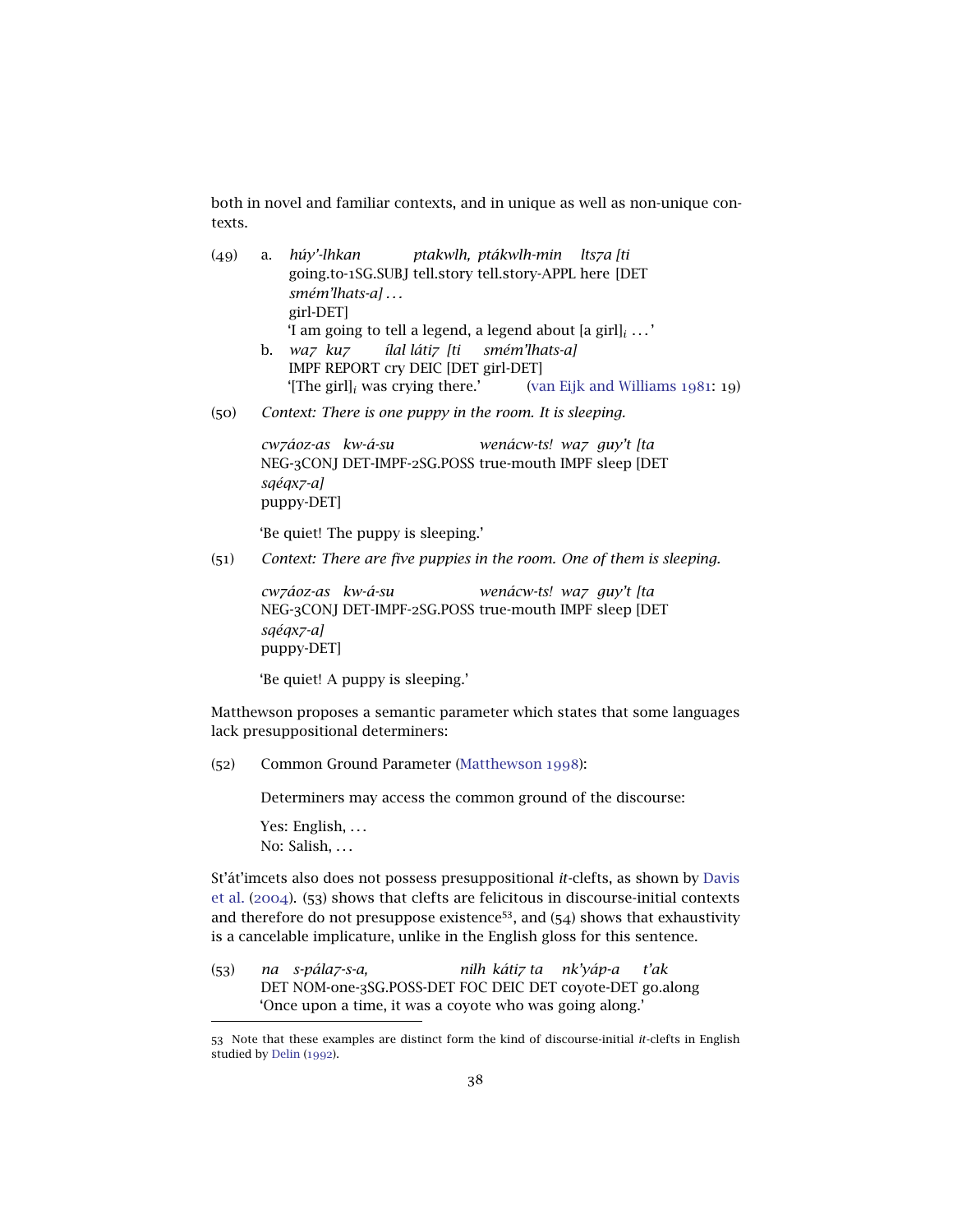$(54)$ FOC DET.PL children-DET *i sk'wemk'úk'wmi7t-a q'7-ál'men, múta7 i* eat-want and DET.PL adult-DET *lalíl'tem-a t'it* also 'It's the children who are hungry, and also the adults.'

The cleft facts are derivable from the determiner facts, under a recent analysis [\(Hedberg](#page-53-14) [2000](#page-53-14); [Percus](#page-59-13) [1997](#page-59-13)) according to which clefts contain concealed definite descriptions. If St'át'imcets lacks definite determiners, and if its clefts therefore contain concealed indefinite determiners instead, we predict the absence of presuppositions in clefts. We can therefore maintain the claim that the absence of presuppositions in these languages is localized to the particular domain of one functional category, *D*.

However, the results so far already raise a serious challenge for effability, since St'át'imcets has no way to convey all aspects of the meaning of an English sentence containing a definite determiner or an *it*-cleft, at least not while preserving the assertion/presupposition division. This in turn nullifies one theoretical reason for believing in  $(47)/(48)$  $(47)/(48)$  $(47)/(48)$  $(47)/(48)$  $(47)/(48)$ , and raises the question: if languages can lack some presupposition triggers, could a language get by without any presuppositions at all?

What would we predict for such a language? Would we expect that the language could possess items corresponding to English presupposition triggers (e.g., words for *know, stop, also, again, too*), but that these words would simply not convey those aspects of meaning which in English are presuppositions? Or that those aspects of meaning would behave differently from English, e.g. in not projecting through operators? Or would the language have to lack such words entirely?

The answer to these questions depends in part on one's theory of presupposition. There is one line of thought which says that presuppositions are not conventionally attached to particular lexical triggers; see e.g., [Levinson and](#page-57-13) [Annamalai](#page-57-13) ([1992](#page-57-13)), [Simons](#page-61-13) ([2006](#page-61-13)). According to this idea, many (or perhaps all) presuppositions are non-detachable, meaning that any two items with the same truth-conditional meaning will give rise to the same presuppositions. It follows from this that the presupposition need not be written into the lexical entry as a definedness condition. For example, [Levinson and Annamalai](#page-57-13) ([1992](#page-57-13)) argue that it is not an accident that *regret* is presuppositional— rather, it follows automatically from its truth-conditional contribution. Similarly, [Simons](#page-61-13) ([2006](#page-61-13)) argues that a large class of presuppositions cannot be conventional, since we can't imagine them being absent. We could not, for example, invent a new change-of-state verb which lacks the presupposition that the state held immediately prior to the reference time. [Simons](#page-61-13) ([2006](#page-61-13): 6) states that "(as far as I am aware) synonymous items in these classes *across languages* also share the same presuppositions" (emphasis original). This would predict that a language which lacked presuppositions would have to lack items corresponding to all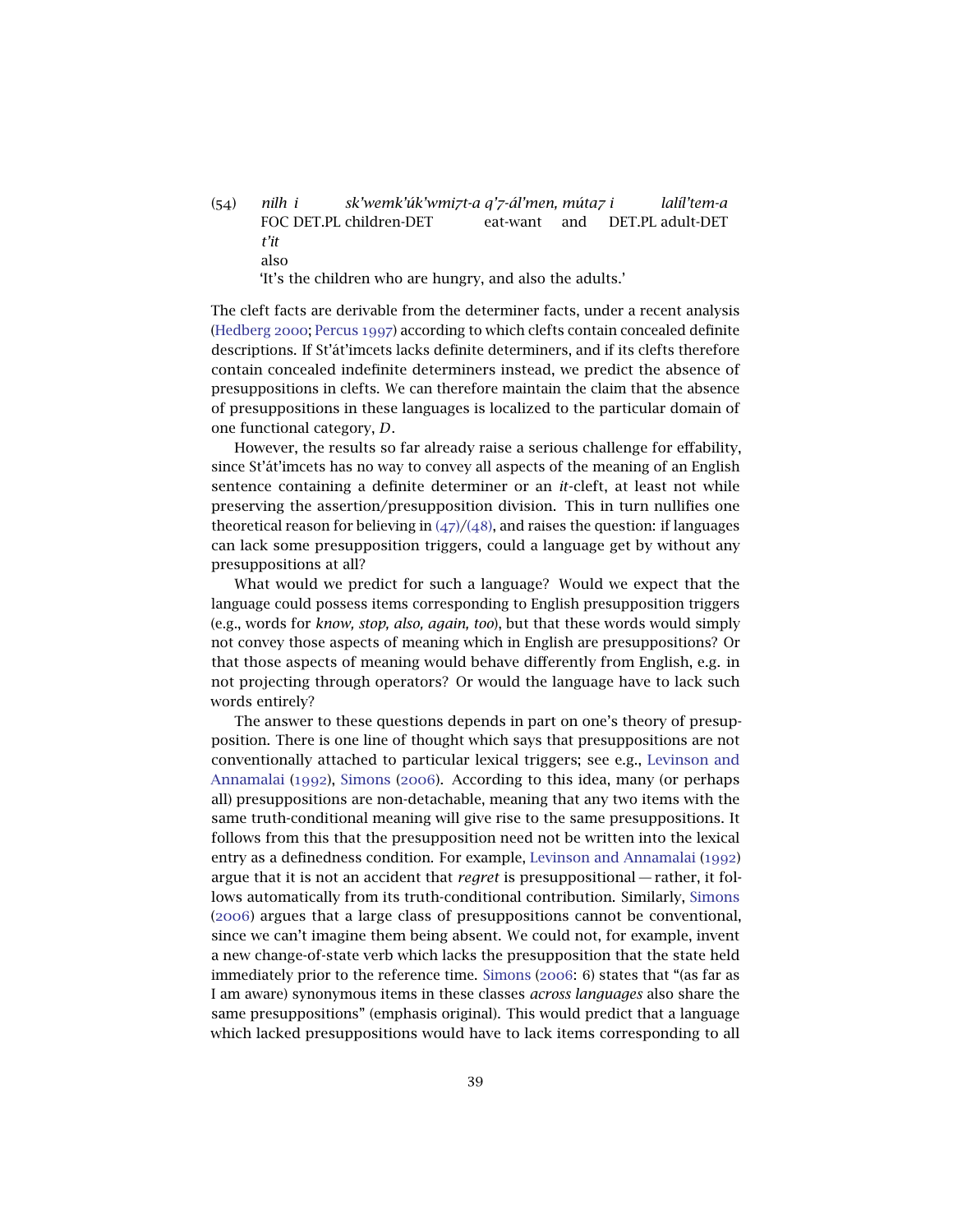English presupposition 'triggers'.

On the other hand, we are not convinced that elements like 'stop' or 'become a US citizen' [\(Simons](#page-61-13) [2006](#page-61-13): 5) must necessarily be pragmatically asymmetric in all languages. It is possible that there are languages where elements corresponding to these English presupposition triggers express the relevant aspects of meaning as part of their assertions instead.

With this background in mind, let us look at some more St'át'imcets data, this time involving words for 'more', 'stop', 'too', and 'again'. It is important that these items are involved, because at least 'too' and 'again' fall into the class of items which seem somehow more "strongly" presuppositional than other triggers. See, for example, [Abusch](#page-47-14) ([2005](#page-47-14)) for the distinction between "soft" and "hard" presupposition triggers: soft triggers include 'stop', 'know', and 'win', while hard triggers include 'also', 'even', 'again', 'too', NPI 'either', and *it*-clefts. [Simons](#page-61-13) ([2006](#page-61-13)) notes that *too*, *again*, and *even* seem to have no purpose other than the presupposition (and therefore do have the content of the presupposition conventionalized, although not the fact that that content is a presupposition). [Zeevat](#page-63-5) ([2003](#page-63-5)) argues that *too*, *again*, *instead* and *even* differ from other presupposition triggers in that they cannot be accommodated; see also [von Fintel](#page-51-11) ([2000](#page-51-11)) for this claim about *too*.

The data to follow (taken from [Matthewson](#page-58-13) [2006](#page-58-13)) are intended to show that the St'át'imcets equivalents of English presupposition triggers do not place the same requirements on the state of the common ground as the English ones do. To diagnose this difference, [von Fintel](#page-51-12) ([2004](#page-51-12)) 'Hey, wait a minute!' test was used. The test works as follows. A presupposition which is not in the common ground at the time of utterance can be challenged by 'Hey, wait a minute!' (or other similar responses). In contrast, an assertion which is not in the common ground cannot be challenged in this way. This is shown in (55), from [von Fintel](#page-51-12) ([2004](#page-51-12): 271), for the existence presupposition of *the*.

- (55) A: The mathematician who proved Goldbach's Conjecture is a woman. B: Hey, wait a minute. I had no idea that someone proved Goldbach's Conjecture.
	- B': #Hey, wait a minute. I had no idea that that was a woman.

The 'Hey, wait a minute!' test is the best way we know of to test for presuppositions in a fieldwork context. All other methodologies involve mere introspection, whether about simple sentences or about sentences containing operators.<sup>54</sup> And the test works very well for English; naïve English speakers not only provide judgments in accordance with (55), they also spontaneously offer 'Hey, wait a minute!' responses in real-life situations; see [Matthewson](#page-58-13) ([2006](#page-58-13)) for examples.

<sup>54</sup> [Levinson and Annamalai](#page-57-13) ([1992](#page-57-13)) give no data showing how they arrived at their conclusions about presuppositions in Tamil; they simply list sentences with their claimed presuppositions.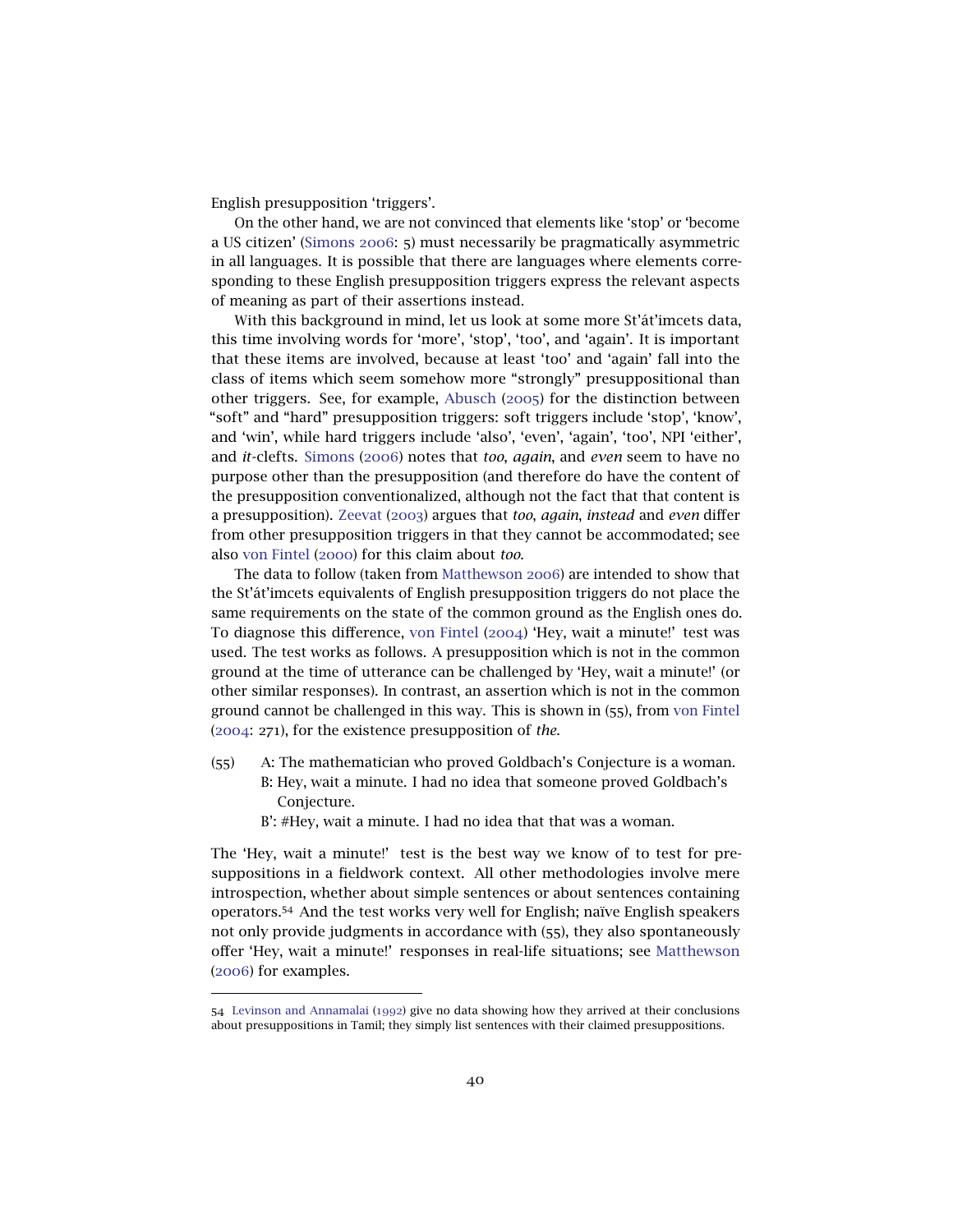Given this, it is striking that a range of different fieldwork strategies have failed to elicit any 'Hey, wait a minute!' response from St'át'imcets speakers to presupposition failures. Examples are given in ([56](#page-40-0))–([60](#page-40-1)). The B utterances in each case are the consultants' spontaneous responses to A.

- <span id="page-40-0"></span>(56) *Context (social, not an elicitation context): B has just walked into A's house and there has been no prior conversation apart from greetings.*
	- A: *wá7-lhkacw* IMPF-2SG.SUBJ YNQ want-APPL DET more DET tea *ha xát'-min' ku hu7 ku tih* 'Would you like some more tea?'
	- B: *iy* 'Yes.'
- (57) *Context: Interlocutors all know that Henry is not a millionaire.*
	- A: *t'cum* win(INTR) again DET Henry in-DET lottery-DET *múta7 k Henry l-ta lottery-ha* 'Henry won the lottery again.'
	- B: *o, áma* oh good
- (58) *Context: Addressee has been a teetotaler for several decades.*
	- A: *xat'-min'-lhkácw* want-APPL-2SG.SUBJ YNQ DET more DET bad NOM-drink *ha ku hu7 ku qvl s-7úqwa7* 'Do you want some more alcohol?'
	- B: *káti7. qyáx-kan* DEIC drunk-1SG.SUBJ FUT just *kélh t'u7* 'No way. I'll get drunk.' (laughs)
- (59) *Context: Addressee has no knowledge of anyone planning a trip to Paris.*
	- A: *nas t'it áku7 Paris-a* go also DEIC Paris-DET DET NOM-Henry HYP-Christmas-3CONJ *kw s-Haleni lh-klísmes-as* 'Henry is also going to Paris at Christmas.'
	- B: *o áma* oh good
- <span id="page-40-1"></span>(60) *Context: No prior discussion of anyone being in jail.*
	- A: *wá7 t'it l-ti* be also in-DET strong-DET house DET Lisa *gélgel-a tsitcw k Lisa* 'Lisa is also in jail.'
	- B: *stam' ku s-záyten-s* what DET NOM-business-3POSS 'What did she do?'

Consultants will sometimes challenge failed presuppositions, but they use exactly the same constructions to respond to failed presuppositions as they do to assertions they believe to be false. In (15), the B and C responses challenge the presupposition, but the B' and C' responses challenge the asserted material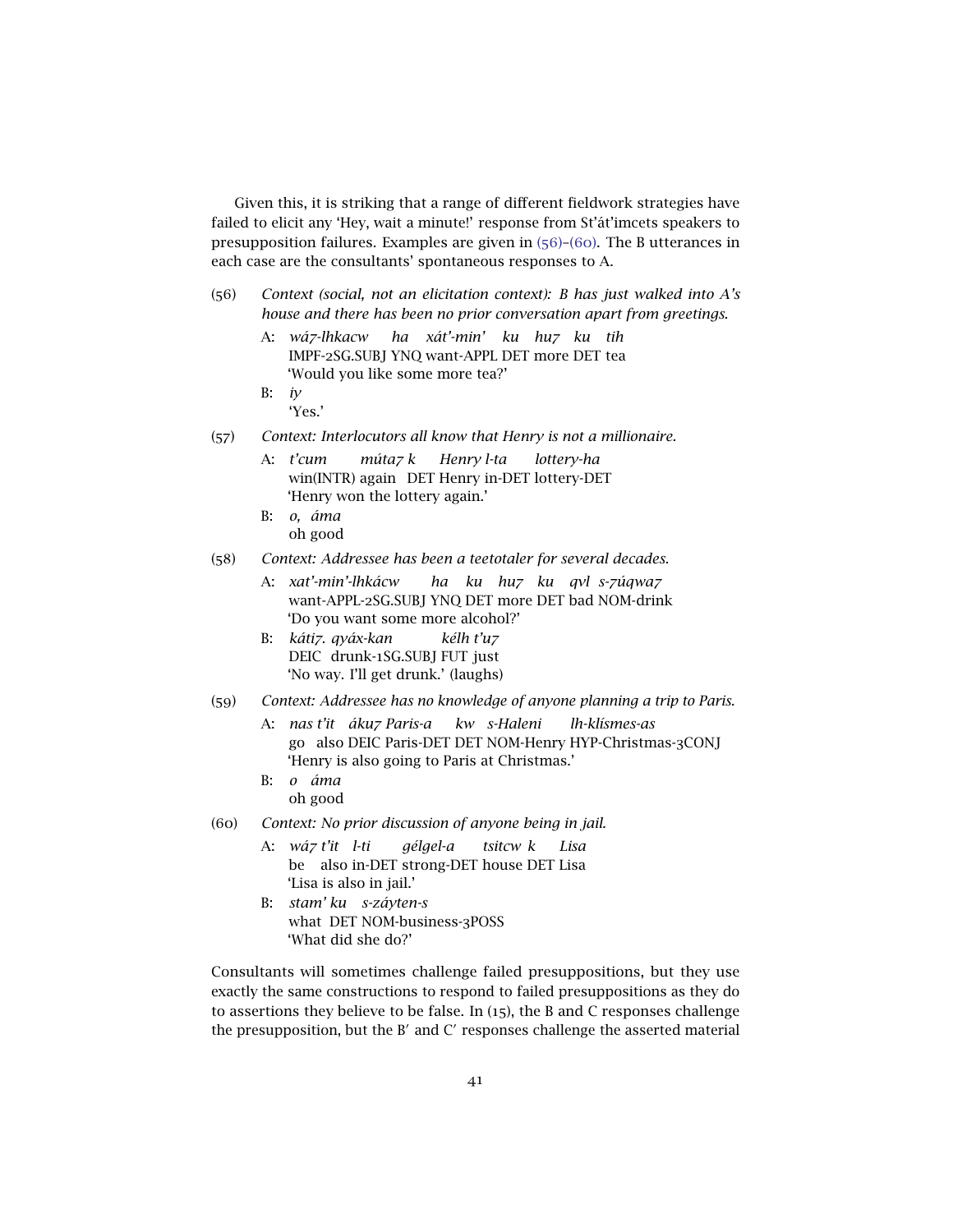in an exactly parallel manner. Since the entire point of the 'Hey, wait a minute!' test is that it distinguishes presuppositions from assertions, (61) reinforces the claim that St'át'imcets lacks a 'Hey, wait a minute!' effect.

- (61) A: *plan* already stop DET-IMPF-3POSS smoke-INTR DET NOM-Bob *tsukw k-wa-s mán'c-em kw s-Bob* 'Bob stopped smoking.' B: *aoz t'u7 kw-en-s-wá* NEG just DET-1SG.POSS-NOM-IMPF know-DIR DET NOM-then *zwát-en kw s-tu7 mán'c-em s-Bob* smoke-INTR NOM-Bob 'I didn't know Bob smoked.' B 0 : *aoz t'u7 kw-en-s-wá* NEG just DET-1SG.POSS-NOM-IMPF know-DIR DET *zwát-en kw s-tsukw-s* NOM-stop-3POSS 'I didn't know he stopped.' C: *wa7 ha tu7 mán'c-em kw s-Bob* IMPF YNQ then smoke-INTR DET NOM-Bob 'Did Bob used to smoke?' C 0 : *tsukw ha tu7*
	- stop YNQ then 'Did he stop?'

What could be the source of this cross-linguistic difference? [Matthewson](#page-58-13) ([2006](#page-58-13)) argues against a cultural explanation (i.e., that St'át'imcets culture prohibits challenges of unclear utterances) by showing that St'át'imcets speakers are willing to offer challenge responses in cases of unclear DP or pronoun reference, or when an utterance is contradictory. If we assume that the source of the difference is linguistic, we have to conclude either (62a) or (62b):

- (62) a. The St'át'imcets elements corresponding to *stop, again, more, too* are not presuppositional.
	- b. The St'át'imcets elements are presuppositional, but presuppositions are not subject to exactly the same common ground/context update constraints in St'át'imcets as they are in English.

(62a) would entail that presuppositions do not follow without stipulation from truth-conditional content; e.g., it could not be an intrinsic result of the meaning of *stop* that it presuppose that the relevant state/event held before. [Matthewson](#page-58-13) ([2006](#page-58-13)) concludes (62b), based on some indications that we can still detect projection effects in St'át'imcets. Thus, while consultants never give 'Hey, wait a minute!' responses, they will often give meta-linguistic judgments that certain sentences "should not be said" in certain contexts; these judgments obtain when the potential presupposition trigger is embedded, as shown in (63). The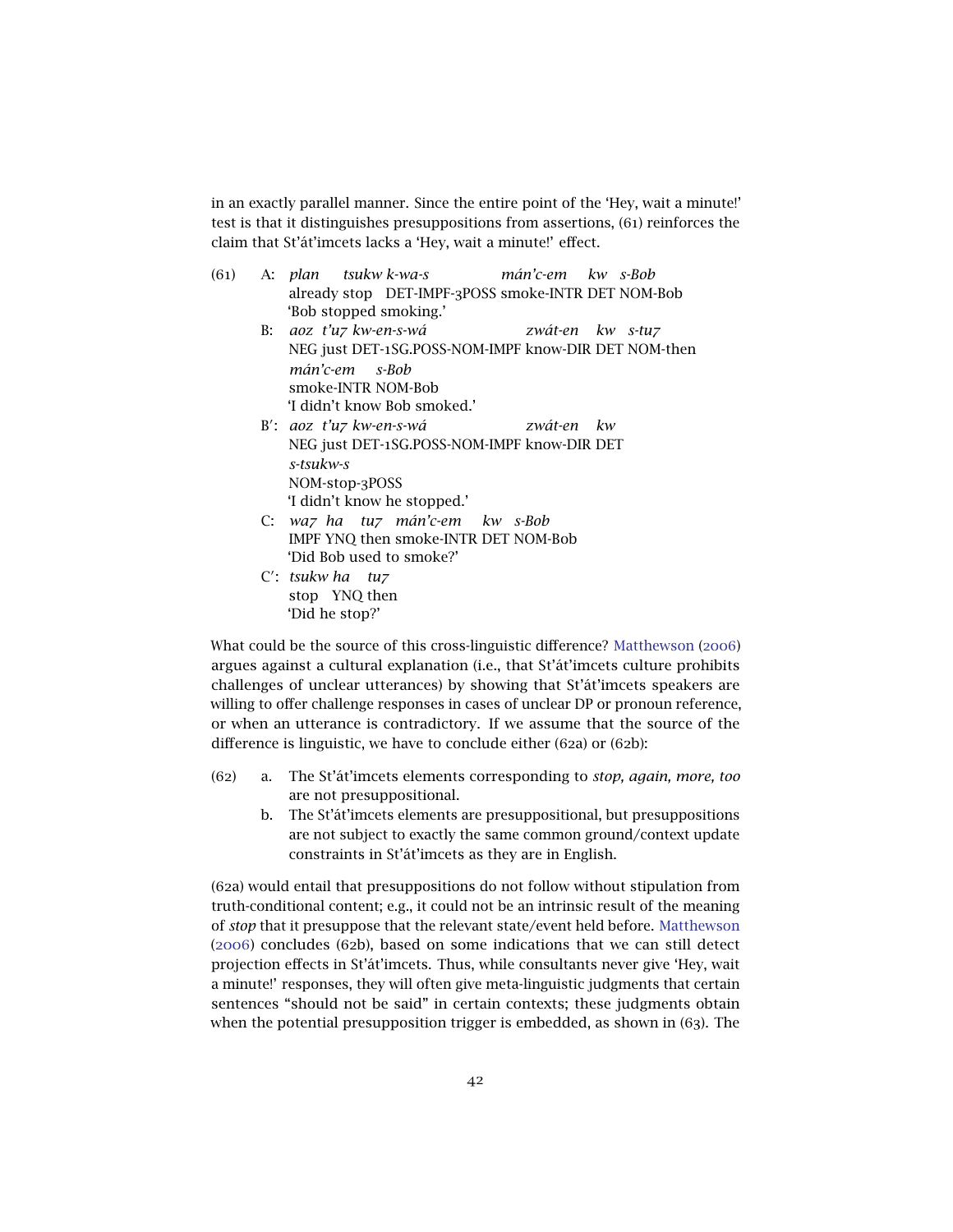consultant judges that one "should not say" (63) if the hearer has not yet eaten any salmon. This suggests that (63) does not mean 'if it is the case that you have eaten salmon recently and you want some more, take some'.<sup>55</sup>

(63) *lh-xát'-min'-acw* HYP-want-APPL-2SG.CONJ more DET wind.dried.salmon take(DIR) *múta7 ku ts'wan, kwan láta7* DEIC

'If you want some more wind-dried salmon, take some.'

[Matthewson](#page-58-13) ([2006](#page-58-13)) proposes that languages vary in whether they have Stalnakertype presuppositions— which are restricted according to the state of the common ground and therefore which give rise to 'Hey, wait a minute!' responses — or [Gauker](#page-51-13) ([1998](#page-51-13), [2003](#page-51-14))-type presuppositions. Under Gauker's analasis, presuppositions are not shared assumptions, but represent merely the speaker's own "take" on what the relevant propositions for the purposes of the discourse are. Gauker's proposal predicts no 'Hey, wait a minute!' responses, since there is no expectation that the speaker's presuppositions belong to the hearer's set of assumptions. (The effect is as if accommodation is available everywhere, although there is no actual accommodation process taking place.) As pointed out by [von Fintel](#page-51-11) ([2000](#page-51-11)), Gauker's analysis over-generates felicitous discourses for English, predicting acceptable sequences which in fact give rise to accommodation failure. However, Gauker's predictions — while incorrect for English — are exactly what we want for St'at'imcets, as argued above.<sup>56</sup>

An alternative possible analysis of St'át'imcets is that the language lacks what [von Fintel](#page-51-12) ([2004](#page-51-12)) has called Stalnaker's "Bridging Principle". This principle says that semantic presuppositions — encoded in the lexical meaning of presupposition triggers — automatically become pragmatic presuppositions — felicity conditions on the common ground. The absence of such a principle would account for the difference in 'Hey, wait a minute!' effects between the two languages.

We can therefore summarize as follows. There are several proposals in the literature according to which some (Abusch) or all (Simons, Gauker) of what are traditionally called presuppositions do not place the restrictions on the

<sup>55</sup> (63) incidentally reinforces the usefulness of the 'Hey, wait a minute!' test, as opposed to merely asking a consultant whether a sentence *p* 'takes for granted' a sentence *q*. The latter strategy would obscure the St'át'imcets/English difference with respect to the discourse effects of presupposition failure.

<sup>56</sup> Simons's analysis also fails to predict 'Hey, wait a minute!' responses. According to [Simons](#page-61-13) ([2006](#page-61-13): 26), " $p$  is a presupposition of an utterance *U* iff (i) it is not part of the speaker's primary intention to convey  $p$  and (ii) the interpreter of  $U$  must take the speaker of  $U$  to accept  $p$  in order to make sense of *U*." As noted by [Simons](#page-61-14) ([2001](#page-61-14): 445, cited in [Abusch](#page-47-14) [2005](#page-47-14)), this means that at least some presuppositions "are neither required nor expected to be entailed by the common ground", and in fact are basically conversational implicatures. As with Gauker's analysis, this may give the correct results for St'át'imcets, but cannot be adopted for English without losing the ability to capture the English-St'át'imcets difference.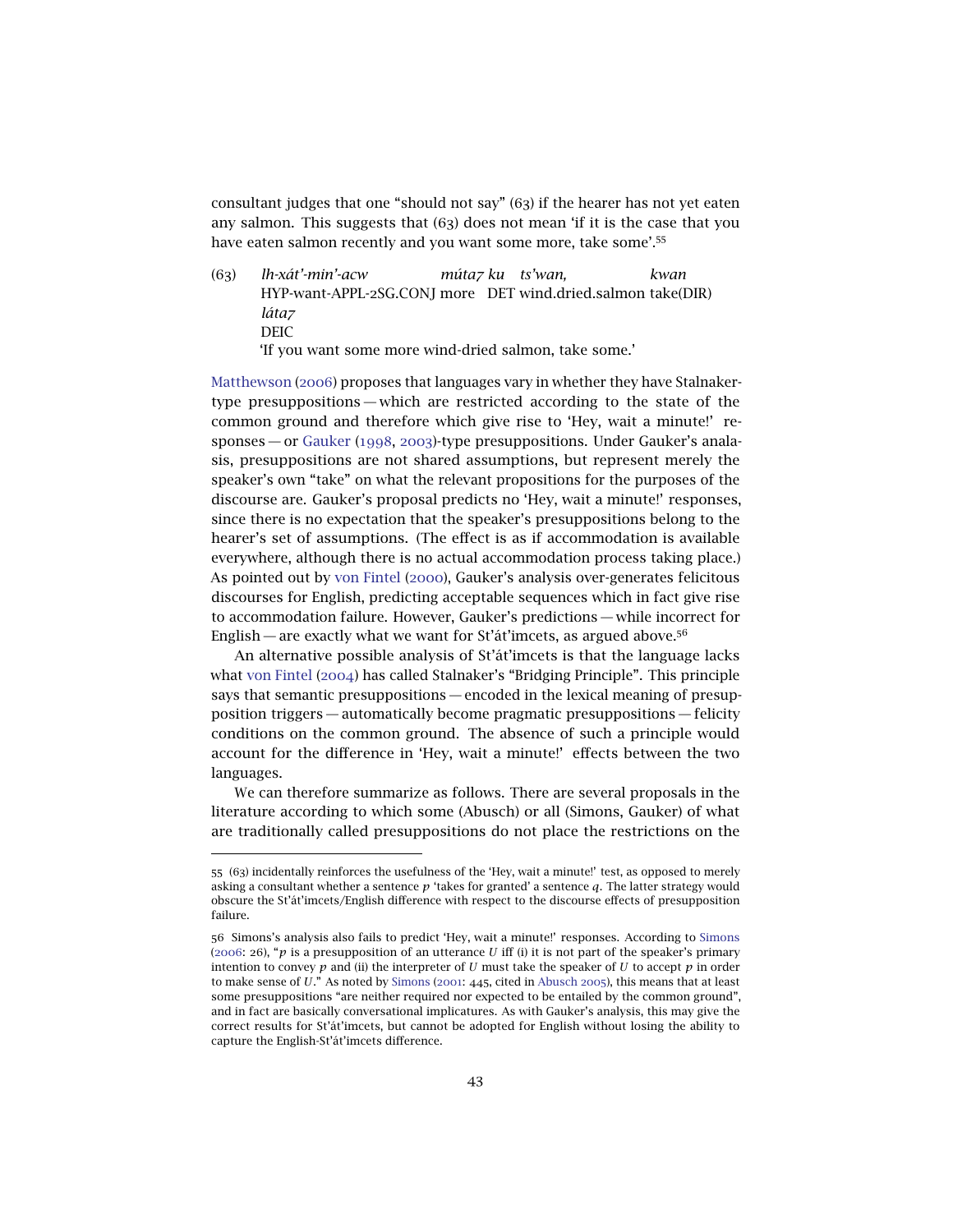common ground which are standardly assumed in a Stalnakerian approach. (Going back to ([48](#page-36-2)) above, this means that Simons and Gauker claim that in English, presuppositions lack property ([48](#page-36-3)b)). In St'át'imcets, even the 'hard' presupposition triggers seem to lack common ground effects, as detected by the absence of 'Hey, wait a minute!' responses even with these triggers. This means that whatever the correct analysis of presupposition, it must be parameterized so as to predict the different discourse effects in English and St'át'imcets. We therefore tentatively conclude that all languages *do* have presuppositions, but how those presuppositions behave may differ from language to language.

## 4.2 Grice Everywhere

[Grice](#page-52-12) ([1967](#page-52-12)) argued that purposeful language use is governed by what he called the Cooperative Principle:

(64) The Cooperative Principle (CP) [\(Grice](#page-52-12) [1967](#page-52-12): 26) Make your conversational contribution such as is required at the stage at which it occurs, by the accepted purpose or direction of the talk exchange in which you are engaged.

Grice characterizes this principle as a way of spelling out what it means to act rationally while engaged in purposeful language use. And in as much as we assume that language communities do not differ in whether or not they are rational, one expects that the CP is universal. Grice further specified some families of maxims attendant to the CP that have been used extensively in pragmatic research since then: Quality, Quantity, Relevance, Manner. Again, since these are simply more specific ways of spelling out what it means to be rational in one's language use, we expect the maxims to be universal.

This universality (which Grice actually never claimed explicitly) leads us to expect that there is cross-linguistic uniformity in the kinds of inferences people draw based on the assumption that their partners in conversation (try to) act rationally — inferences that Grice called *conversational implicatures*. As [Prince](#page-60-14) ([1982](#page-60-14): 7) says, for example, we expect people to interpret B's answer in (65) as an attempt to make a relevant contribution to answering the question asked by A:

(65) A: How can I get to Penn?

B: There's a bus that stops in front of City Hall.

The natural inference that A would draw here is that B thinks that (it is possible that) the bus that stops in front of City Hall goes (at least part way) to Penn. It would be astonishing to find a language community in which there wasn't this kind of inferencing (modulo the existence of buses, of course).

Implicature calculations, especially of quantity implicatures, often kick off as follows: *S* said *φ*, there is an obvious alternative *ψ* that *S* could have said,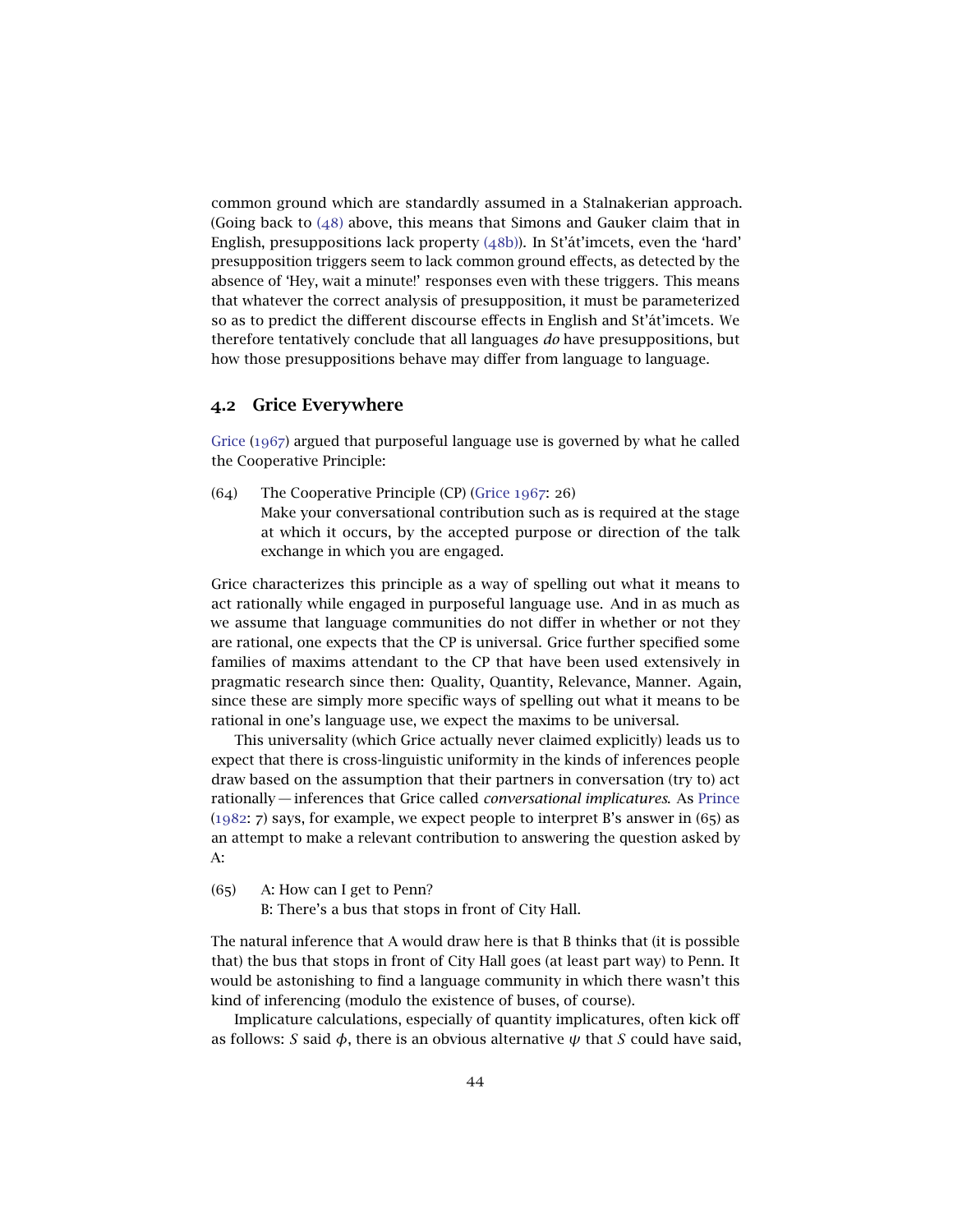it must have been more rational to say  $\phi$  than  $\psi$ , how can that be? Then, one considers which of the maxims saying  $\psi$  would have violated. So, when in Grice's ([1967](#page-52-12): 32) example, B answers *Somewhere in the South of France* to A's question *Where does C live?*, the fact that B didn't give a more precise answer is reasonably traced back to B's not knowing where C lives.

In this kind of machinery, there is in fact some space for cross-linguistic variation. As discussed by [Matsumoto](#page-57-14) ([1995](#page-57-14)), quantity implicatures do not always work the way just sketched. Apart from the speaker not being in possession of the relevant piece of information, another reason (among others that Matsumoto discusses) for not giving more information than one actually does is that the extra information would go beyond the expected level of specificity. Consider the following example:

(66) This is Andrew's brother Peter. [\(Matsumoto](#page-57-14) [1995](#page-57-14): 30, ex. (10))

We would not infer here that the speaker does not know whether Peter is Andrew's older brother or younger brother. Matsumoto proposes that the reason for the absence of a quantity implicature in (66) is that *older brother* and *younger brother* are not basic level sibling terms in English. The prediction is that this may be different in other languages. And it is; consider the following example from Japanese:

(67) *Kochira wa Takashi-kun no kyoodai no Michio-kun desu* this TOP Takashi-Mr. GEN brother GEN Michio-Mr. COP 'Michio is Takashi's brother.' [\(Matsumoto](#page-57-14) [1995](#page-57-14): 30–31, ex. (11))

Japanese has basic level sibling terms that incorporate relative seniority (*ani* 'older brother', *otooto* 'younger brother') and it also has terms that are not basic level sibling terms (like English *sibling* but with sex information: *kyoodai* 'brother'). Consequently, (67) does give rise to a quantity implicature, in contrast to the English (66): the speaker of (67) is inferred to not know whether Michio is Takashi's older brother or younger brother.

It should be clear that this cross-linguistic difference is not a difference in the applicability of the Gricean machinery but a difference in what the relevant alternatives to a given utterance are and thus what kinds of rationality comparisons need to be calculated.

We know of only one attempt in the literature to argue against the universality of Gricean pragmatics. [Keenan](#page-55-13) ([1974](#page-55-13)b) claims that speakers of Malagasy (spoken on Madagascar) do not obey the Quantity maxim:

Interlocutors regularly violate this maxim. They regularly provide less information than is required by their conversational partner, even though they have access to the necessary information. If A asks B 'Where is your mother?' and B responds 'She is either in the house or at the market', B's utterance is not usually taken to imply that B is unable to provide more specific information needed by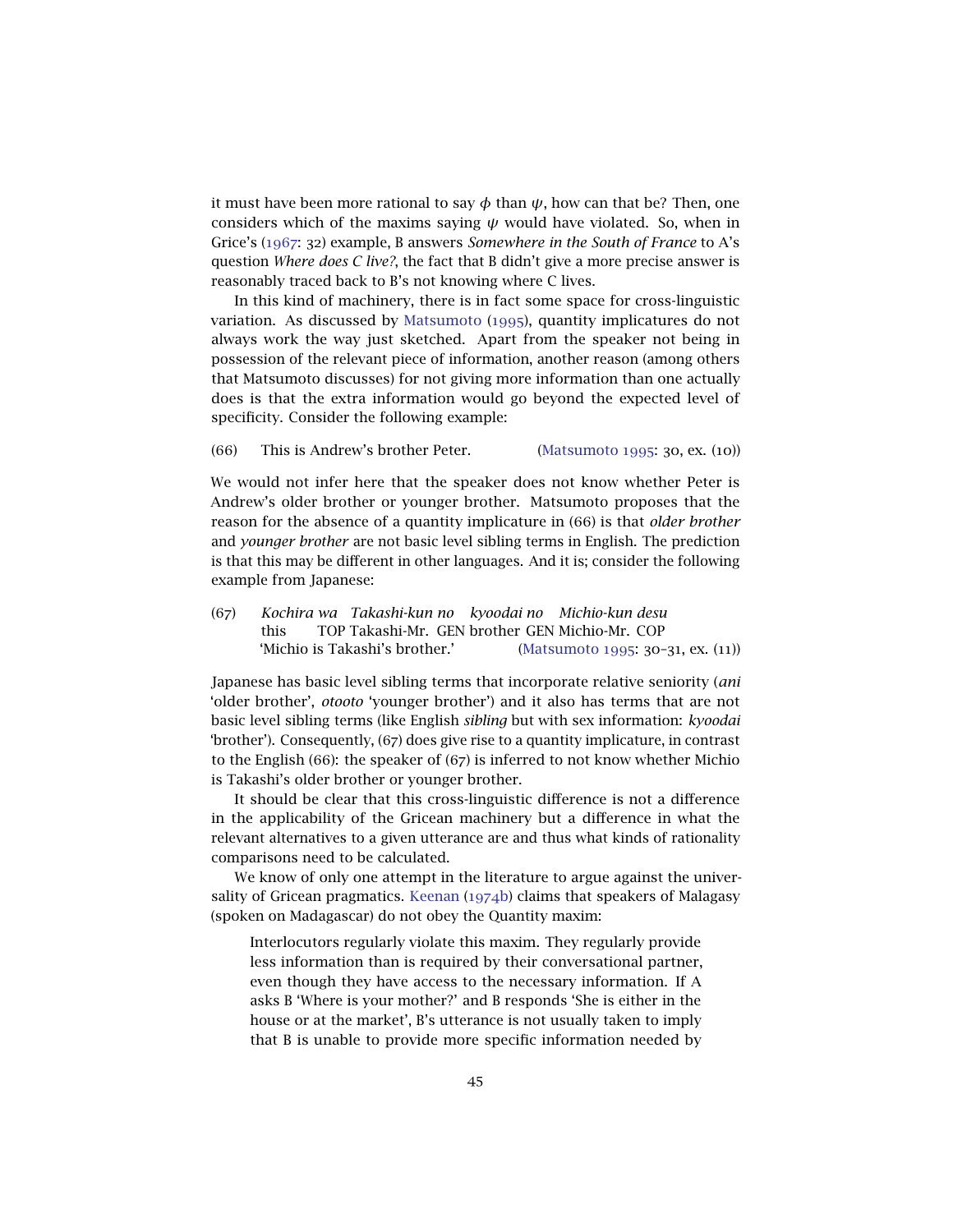the hearer. The implicature is not made, because the expectation that speakers will satisfy informational needs is not a basic norm. [\(Keenan](#page-55-13) [1974](#page-55-13)b: 258)

Keenan explains that there are two reason for this regular withholding of extra information:

(i) "New information is a rare commodity. . . . Information that is not already available to the public is highly sought after. If one manages to gain access to new information, one is reluctant to reveal it. As long as it is known that one has that information and others do not have it, one has some prestige. . . . [I]nterlocutors are generally aware of the reluctance to give up requested information. They expect the response of the addressee to be less than satisfactory. Normally, if the information requested is not immediately provided, the two interlocutors enter into a series of exchanges whereby the one tries to eke out the new information from the other."

(ii) "Individuals regularly avoid making explicit statements about beliefs and activities. They do not want to be responsible for the information communicated."

In response to Keenan, [Prince](#page-60-14) ([1982](#page-60-14)) points out that A in Keenan's example dialogue actually does clearly employ the Gricean implicature mechanism, including the Quantity maxim: A reasons that B could have given more information but that B must have had rational reasons not to do so. [Green](#page-52-13) ([1990](#page-52-13): 419) proposes that

being cooperative in making one's contribution "such as is required at the stage at which it occurs" to accomplish one's goal(s) may involve following other principles as well, such as

- A. Assigning responsibility for a state of affairs that could be construed as undesirable is counterproductive.
- B. Making the addressee disinclined to cooperate (e.g., by making the addressee uncomfortable) is counterproductive.
- C. Maintaining social advantage is useful.

What counts as an undesirable state of affairs, as making as someone uncomfortable, as constituting social advantage, are of course defined relative to a particular culture.

Thus we expect variation in the details of specific Gricean calculations but not in the shape of the machinery. We concur with Green when she writes that "it would astonish me to find a culture in which Grice's maxims were not routinely observed, and required for the interpretation of communicative intentions, and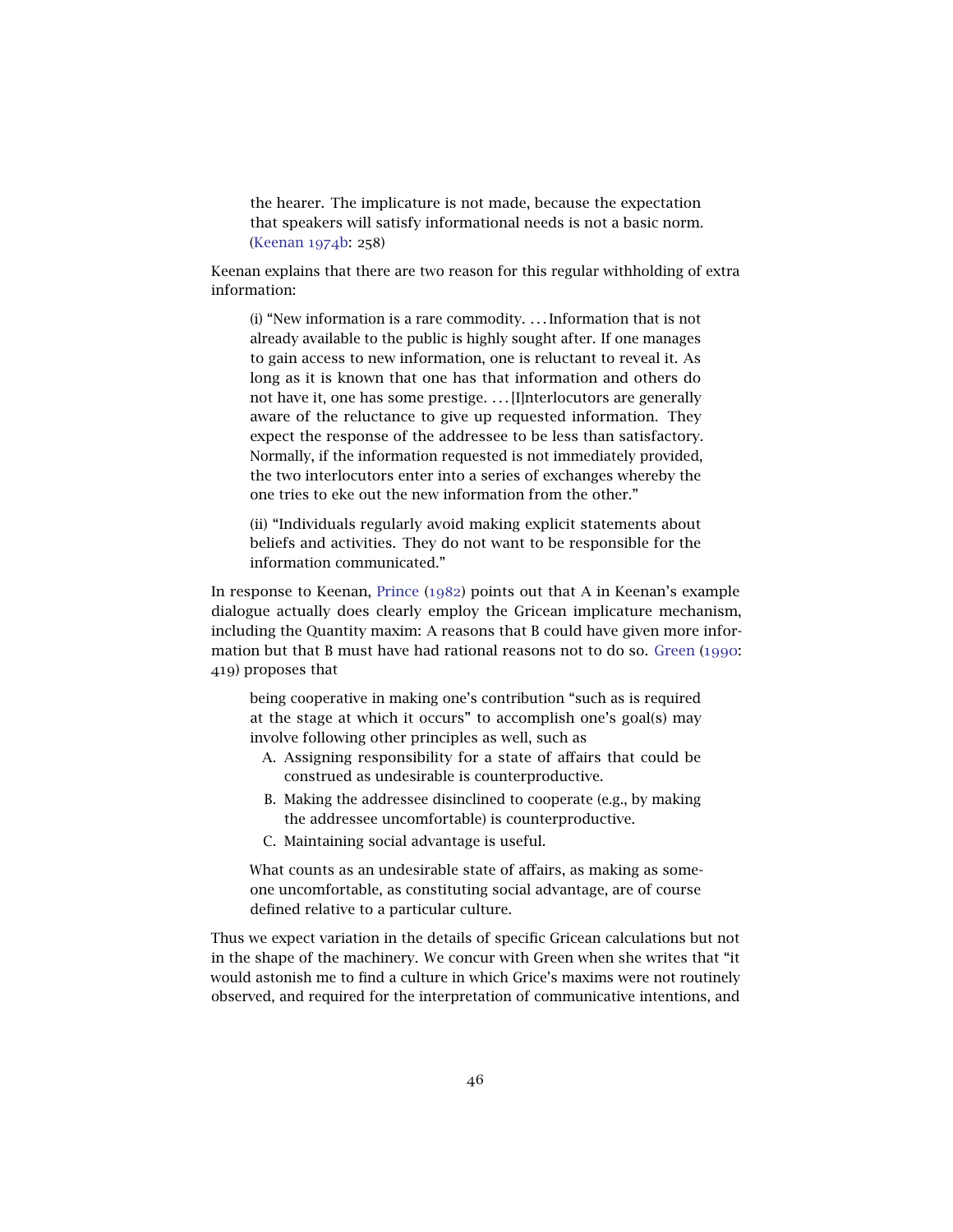all other things being equal, routinely exploited to create implicature" [\(Green](#page-52-13) [1990](#page-52-13): 419).<sup>57</sup>

## 5 Conclusion

Let's summarize the results of our survey of semantic universals. We discussed three major areas: (i) lexical/content morphemes, (ii) semantic "glue" (functional morphemes and composition principles), and (iii) pragmatics.

First, constraints on the lexicon. We found no useful list of meanings which are universally lexicalized, but we did find many proposed constraints on the semantics of content morphemes, some of which may be amenable to nonlinguistic explanations. We argued against a universal primitive set of verbal classes, although we observed that variation in this area is not without limit. We also reported on the ongoing controversy surrounding universal constraints on semantic types.

Next, semantic glue. We argued that all languages need glue, in the form of functional morphemes and semantic composition principles. We agreed with the widespread idea that there are only a small number of universally available composition principles, including Functional Application and a few others. Work is still ongoing as to exactly what that set of principles consists of. We proposed that functional morphemes are universally of higher types, and are subject to strong constraints provided by UG (for example, conservativity). However, we did find evidence that languages differ in their inventories of functional categories, and in the distinctions encoded by their functional morphemes.

Finally, pragmatics. We suggested that languages may differ in the discourse effects of their presuppositions, but that speakers of all languages make use of Gricean machinery. Cultural differences may, however, influence the content of the conversational implicatures which arise.

A recurring theme throughout our discussion was effability. On the one hand, we observed (following [Keenan](#page-55-1) [1974](#page-55-1)a) that effability does not hold in its strongest form, since languages differ in their ability to express certain aspects of meaning as presuppositions. On the other hand, we found that languages often express strikingly similar truth-conditions, in spite of nontrivial differences in lexical semantics or syntax. We suggested that it may therefore be fruitful to investigate the validity of "purely semantic" universals, as opposed to syntax-semantics universals.

Another recurring theme was how much work there still is to be done. The relatively young field of cross-linguistic formal semantics is now at the stage where universals research can really take off. We hope that it will.

<sup>57</sup> It is thus not surprising to us to see that [Levinson](#page-56-14) ([2000](#page-56-14)) found that Gricean calculations are useful for explaining facts about the meaning of various expressions in Yélî Dnye, the language of Rossel Island in the Pacific Ocean.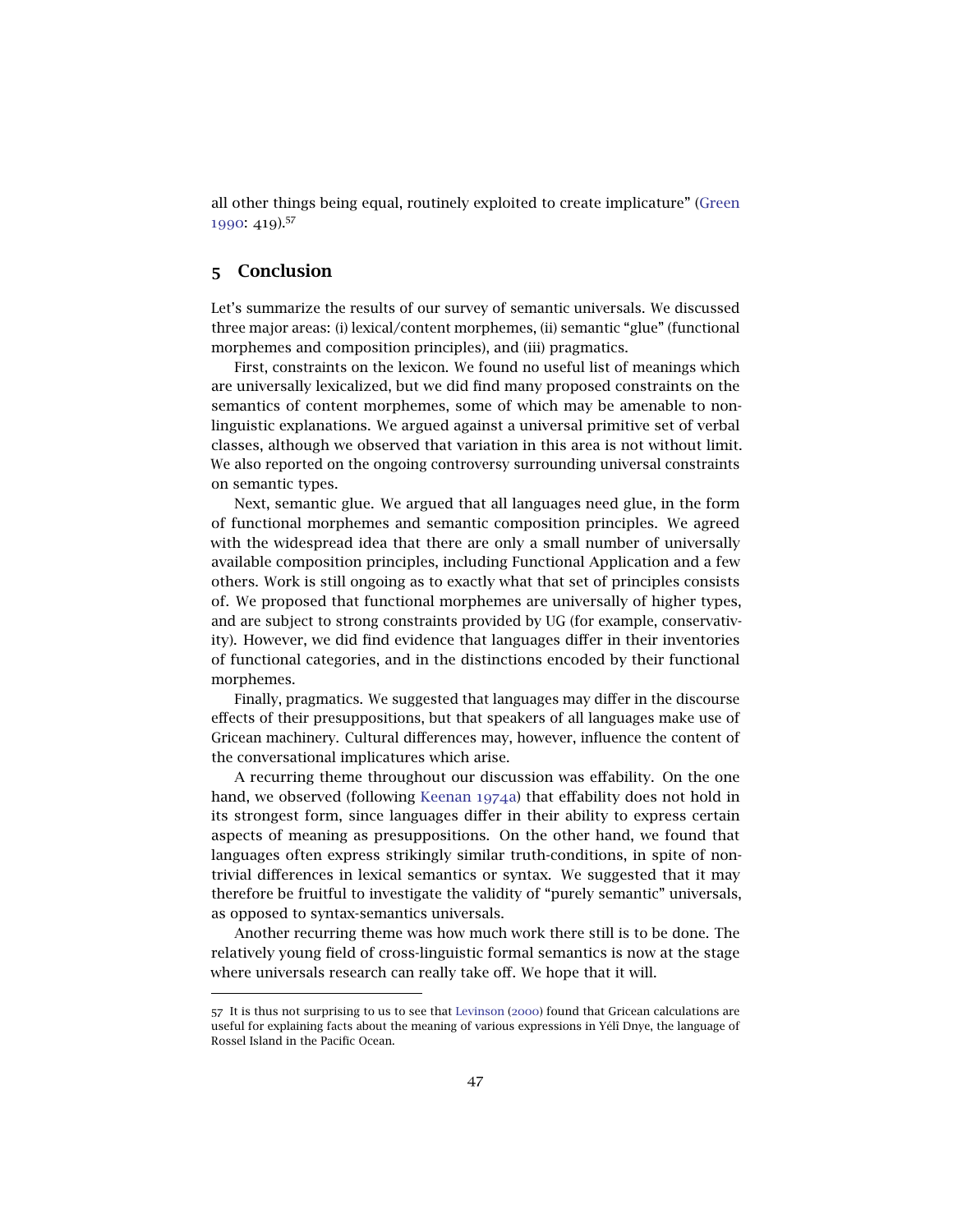## Bibliography

- <span id="page-47-14"></span>Abusch, Dorit (2005). Triggering from alternative sets and projection of pragmatic presuppositions, ms, Cornell University.
- <span id="page-47-3"></span>Allan, Keith (1977). Classifiers. *Language* 53(2):285–311.
- <span id="page-47-13"></span>Anand, Pranav and Andrew Nevins (2004). Shifty operators in changing contexts. *Proceedings of Semantics and Linguistic Theory* 14.
- <span id="page-47-10"></span>Bach, Emmon (1994). The meanings of words. *Proceedings of Semantics and Linguistic Theory* 4:16–34.
- <span id="page-47-11"></span>Bach, Emmon (2002). On the surface verb *q'ay'ai qela*. *Linguistics & Philosophy* 25(5-6):531–544, doi:10.1023/A:[1020826425563](http://dx.doi.org/10.1023/A:1020826425563).
- <span id="page-47-2"></span>Bach, Emmon (2005). Eventualities, grammar, and language diversity. In Henk J. Verkuyl, Henriette de Swart, and Angeliek van Hout (eds.), *Perspectives on Aspect*, 167–180, Springer.
- <span id="page-47-8"></span>Bach, Emmon, Eloise Jelinek, Angelika Kratzer et al. (1995a). Introduction. In [Bach et al.](#page-47-0) ([1995](#page-47-0)b), 1–11.
- <span id="page-47-0"></span>Bach, Emmon, Eloise Jelinek, Angelika Kratzer et al. (eds.) (1995b). *Quantification in Natural Languages*. Number 54 in Studies in Linguistics and Philosophy (SLAP), Dordrecht: Kluwer.
- <span id="page-47-7"></span>Baker, Mark C. (1995). On the absence of certain quantifiers in Mohawk. In [Bach](#page-47-0) [et al.](#page-47-0) ([1995](#page-47-0)b), 21–58.
- <span id="page-47-12"></span>Baker, Mark C. (1996). *The Polysynthesis Parameter*. Oxford Studies in Comparative Syntax, Oxford University Press.
- <span id="page-47-4"></span>Baker, Mark C. (2003). *Lexical Categories: Verbs, Nouns and Adjectives*. Cambridge University Press.
- <span id="page-47-9"></span>Baker, Mark C. and Lisa Travis (1997). Mood as verbal definiteness in a 'tenseless' language. *Natural Language Semantics* 5(3):213–269, doi:10.1023/A:[1008262802401](http://dx.doi.org/10.1023/A:1008262802401).
- <span id="page-47-5"></span>Bar-el, Leora (2005). *Aspectual Distinctions in Skwxwú7mesh*. Ph.D. thesis, University of British Columbia.
- <span id="page-47-6"></span>Bar-el, Leora, Henry Davis, and Lisa Matthewson (2005). On non-culminating accomplishments. *Proceedings of the North East Linguistics Society* 35.
- <span id="page-47-1"></span>Bar-On, Dorit (1993). Indeterminacy of translation: Theory and practice. *Philosophy and Phenomenological Research* 53(4):781–810, doi:10.2307/[2108253](http://dx.doi.org/10.2307/2108253).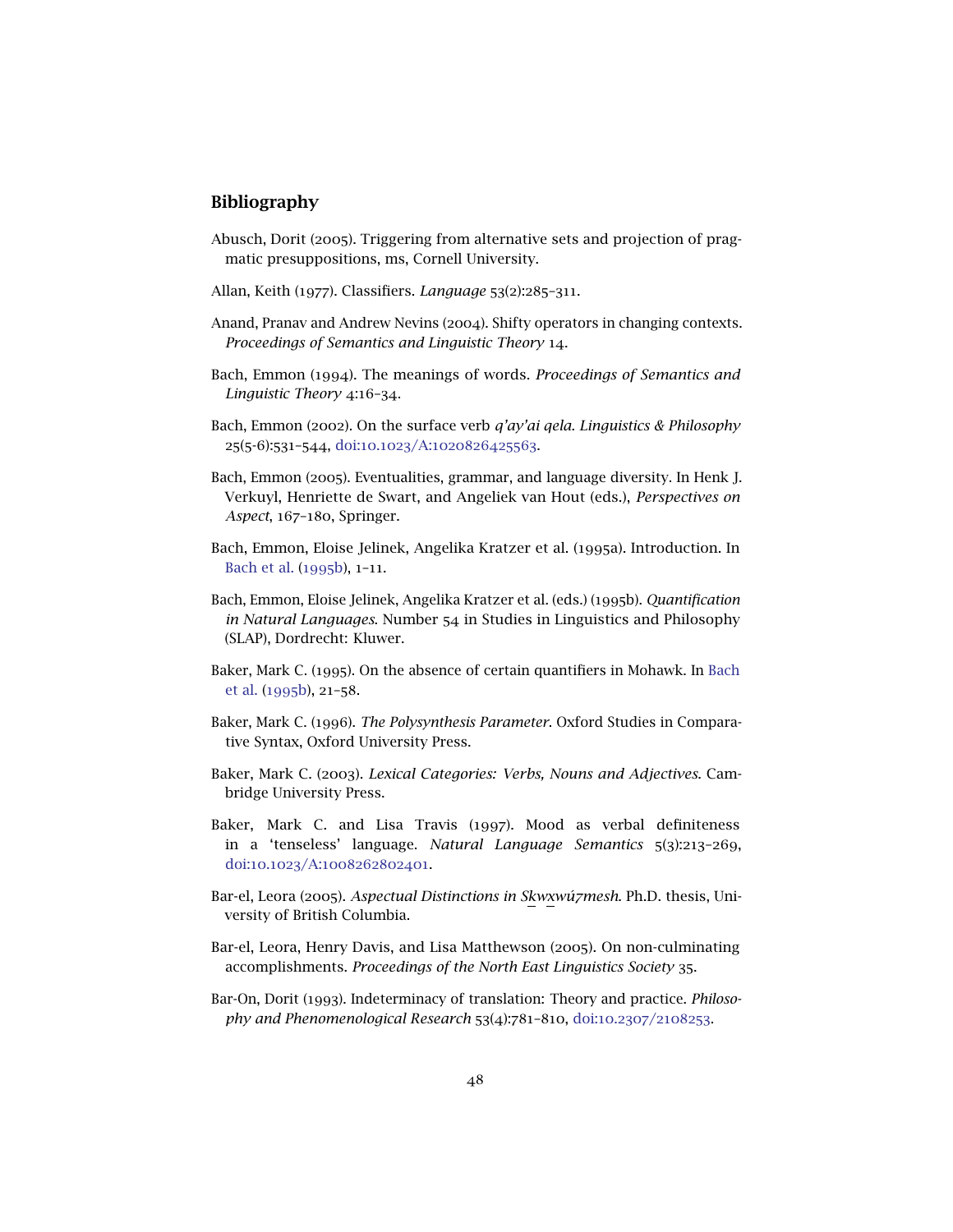- <span id="page-48-5"></span>Barker, Chris (2003). Paraphrase is not enough. *Theoretical Linguistics* 29(3):201– 209.
- <span id="page-48-12"></span>Barwise, John and Robin Cooper (1981). Generalized quantifiers and natural language. *Linguistics & Philosophy* 4(2):159–219, doi:10.1007/BF[00350139](http://dx.doi.org/10.1007/BF00350139).
- <span id="page-48-14"></span>Beaver, David (1997). Presupposition. In [van Benthem and ter Meulen](#page-48-15) ([1997](#page-48-15)), 939–1008.
- <span id="page-48-2"></span>van Benthem, Johan (1991). Linguistic universals in logical semantics. In [Zaef](#page-63-6)[ferer](#page-63-6) ([1991](#page-63-6)), 17–36.
- <span id="page-48-15"></span>van Benthem, Johan and Alice ter Meulen (eds.) (1997). *Handbook of Logic and Language*. Elsevier.
- <span id="page-48-4"></span>Berlin, Brent and Paul Kay (1969). *Basic Color Terms: Their Universality and Evolution*. Berkeley: University of California Press.
- <span id="page-48-7"></span>Bhat, D.N.S. (1994). *The Adjectival Category: Criteria for Differentiation and Identification*. Amsterdam: John Benjamins.
- <span id="page-48-1"></span>Bittner, Maria (1994). Cross-linguistic semantics. *Linguistics & Philosophy* 17(1):53–108, doi:10.1007/BF[00985041](http://dx.doi.org/10.1007/BF00985041).
- <span id="page-48-8"></span>Bittner, Maria (2003). Word order and incremental update. *Chicago Linguistic Society* 39:634–664.
- <span id="page-48-13"></span>Bittner, Maria (2005). Future discourse in a tenseless language. *Journal of Semantics* 22(4):339–387, doi:10.1093[/jos/ffh](http://dx.doi.org/10.1093/jos/ffh029)029.
- <span id="page-48-3"></span>Bittner, Maria (2007a). Aspectual universals of temporal anaphora, ms, to appear in Susan Rothstein, ed., *Theoretical and Crosslinguistic Approaches to the Semantics of Aspect*, John Benjamins, Amsterdam.
- <span id="page-48-9"></span>Bittner, Maria (2007b). Online update: Temporal, modal, and *de se* anaphora in polysynthetic discourse. In Chris Barker and Pauline Jacobson (eds.), *Direct Compositionality*, 363–404, Oxford University Press.
- <span id="page-48-6"></span>Bittner, Maria and Ken Hale (1995). Remarks on definiteness in Walpiri. In [Bach](#page-47-0) [et al.](#page-47-0) ([1995](#page-47-0)b), 81–105.
- <span id="page-48-10"></span>Bittner, Maria and Naja Trondheim (to appear). Quantification as reference: Kalaallisut Q-verbs. In [Matthewson](#page-58-14) [\(to appear\)](#page-58-14).
- <span id="page-48-0"></span>Bloom, Paul and Frank C. Keil (2001). Thinking through language. *Mind & Language* 16(4):351–367, doi:10.1111/1468-0017.[00175](http://dx.doi.org/10.1111/1468-0017.00175).
- <span id="page-48-11"></span>Bobaljik, Jonathan David (2007). Missing persons: A case study in morphological universals, ms, to appear in *The Linguistic Review*.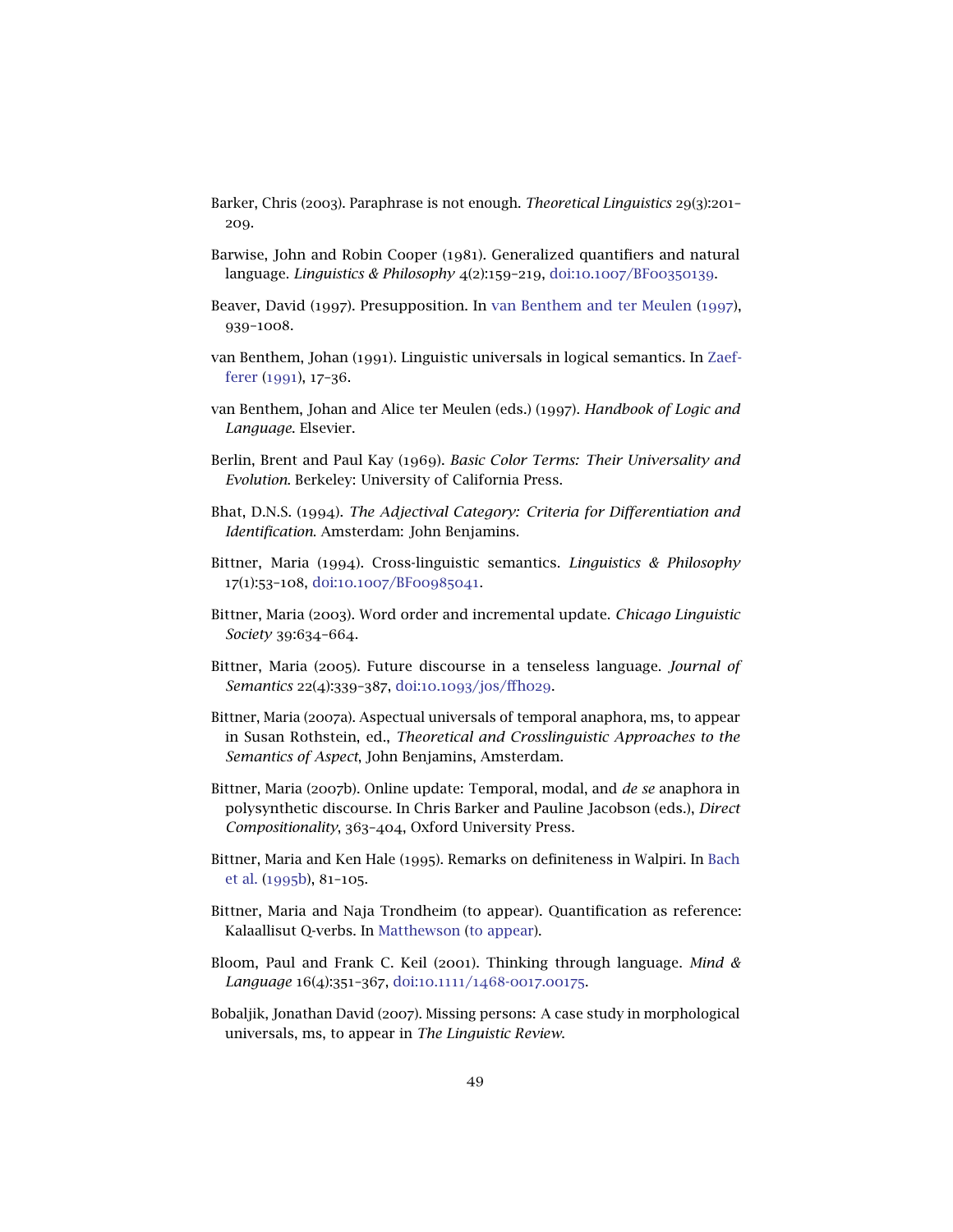- <span id="page-49-13"></span>Bohnemeyer, Jürgen (2002). *The Grammar of Time Reference in Yukatek Maya*. Lincom Europa.
- <span id="page-49-5"></span>Borer, Hagit (1983). *Parametric Syntax*. Dordrecht: Foris.
- <span id="page-49-3"></span>Borer, Hagit (2005). *Structuring Sense Volume I: In Name Only*. Oxford University Press.
- <span id="page-49-0"></span>Brown, Donald E. (1991). *Human Universals*. New York: McGraw-Hill.
- <span id="page-49-12"></span>Carlson, Gregory (1977). *Reference to Kinds in English*. Ph.D. thesis, University of Massachusetts at Amherst.
- <span id="page-49-7"></span>Carlson, Gregory N. (1983). Marking constituents. In Frank Heny and Barry Richards (eds.), *Linguistic Categories: Auxiliaries and Related Puzzles – Volume One: Categories*, 69–98, Dordrecht: Reidel.
- <span id="page-49-16"></span>Carlson, Gregory N. and Francis Jeffry Pelletier (eds.) (2005). *Reference and Quantification: The Partee Effect*. CSLI.
- <span id="page-49-1"></span>Catford, J.C. (1965). *A Linguistic Theory of Translation*. Oxford University Press.
- <span id="page-49-8"></span>Chierchia, Gennaro (1984). *Topics in the Syntax and Semantics of Infinitives and Gerunds*. Ph.D. thesis, University of Massachusetts at Amherst.
- <span id="page-49-4"></span>Chierchia, Gennaro (1998). Reference to kinds across language. *Natural Language Semantics* 6(4):339–405, doi:10.1023/A:[1008324218506](http://dx.doi.org/10.1023/A:1008324218506).
- <span id="page-49-9"></span>Chierchia, Gennaro and Sally McConnell-Ginet (1990). *Meaning and Grammar*. Cambridge, MA: MIT Press, 1 edition.
- <span id="page-49-6"></span>Chomsky, Noam (1991). Some notes on economy of derivation and representation. In Robert Freidin (ed.), *Principles and Parameters in Comparative Grammar*, 417–454, Cambridge, MA: MIT Press.
- <span id="page-49-2"></span>Chomsky, Noam (1997). Language and problems of knowledge. *Teorema* 16(2):5– 33.
- <span id="page-49-14"></span>Chung, Kyungsook (to appear). Spatial-deictic tense and evidentials in Korean, to appear in *Natural Language Semantics*.
- <span id="page-49-15"></span>Chung, Sandra and William A. Ladusaw (2004). *Restriction and Saturation*. Cambridge, MA: MIT Press.
- <span id="page-49-10"></span>Chung, Sandra and William A. Ladusaw (2006). Chamorro evidence for compositional asymmetry. *Natural Language Semantics* 14(4):325–357, doi:10.1007/s[11050](http://dx.doi.org/10.1007/s11050-007-9007-x)-007-9007-x.
- <span id="page-49-11"></span>Cohen, Ariel (2001). Relative readings of *Many*, *Often*, and generics. *Natural Language Semantics* 9(1):41–67, doi:10.1023/A:[1017913406219](http://dx.doi.org/10.1023/A:1017913406219).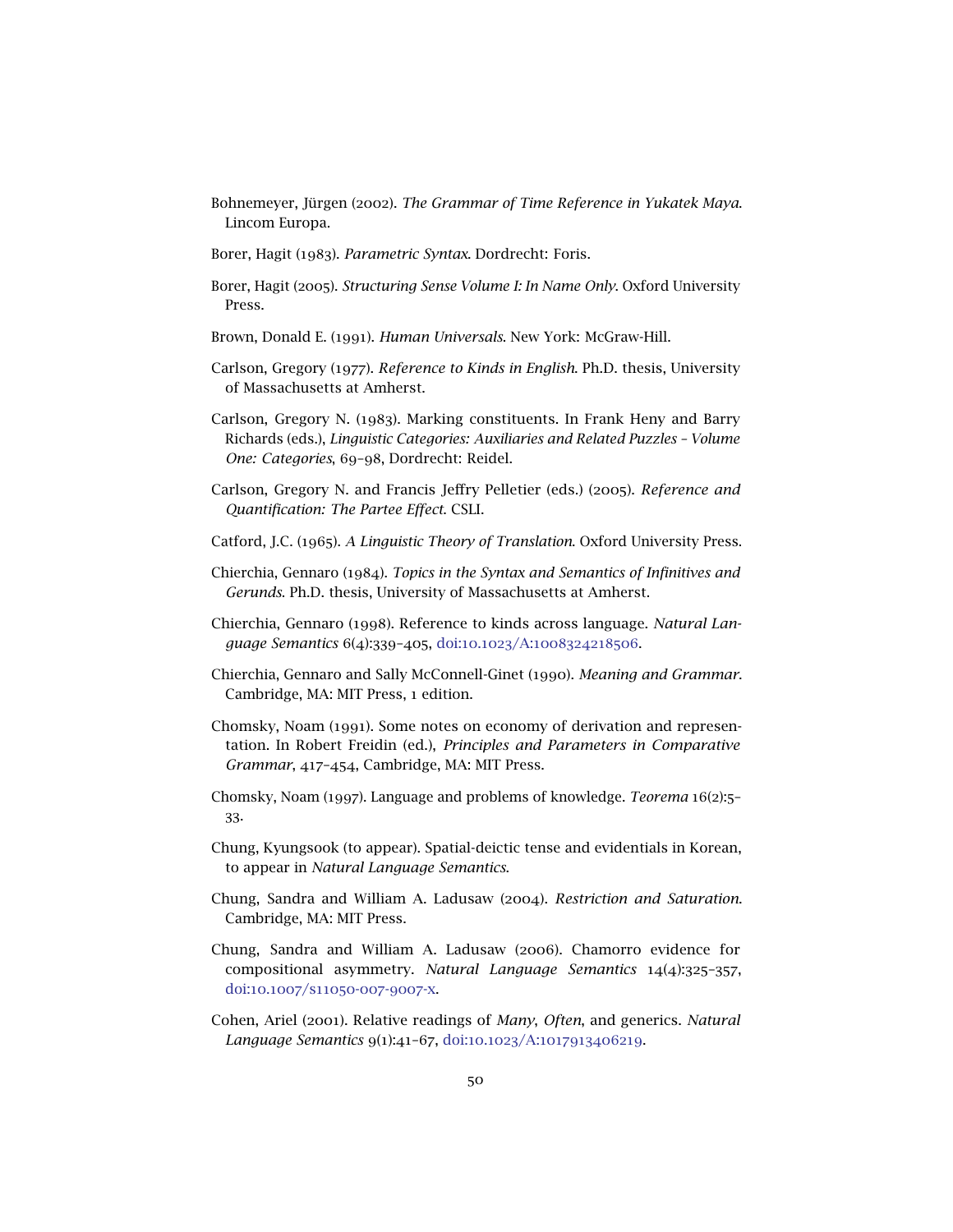- <span id="page-50-4"></span>Croft, William (1991). *Syntactic Categories and Grammatical Relations*. Chicago: University of Chicago Press.
- <span id="page-50-12"></span>Davis, Henry, Lisa Matthewson, and Scott Shank (2004). Clefts vs. nominal predicates in two Salish languages. In Donna Gerdts and Lisa Matthewson (eds.), *Studies in Salish Linguistics in Honor of M. Dale Kinkade*, Missoula, Montana: University of Montana Press.
- <span id="page-50-5"></span>Davis, John (1978). Pronominal paradigms in Sliammon. *Papers for the International Conference on Salish and Neighboring Languages* 13:208–236.
- <span id="page-50-1"></span>Dediu, Dan and D. Robert Ladd (2007). Linguistic tone is related to the population frequency of the adaptive haplogroups of two brain size genes, ASPM and Microcephalin. *Proceedings of the National Academy of Sciences of the United States of America* doi:10.1073/pnas.[0610848104](http://dx.doi.org/10.1073/pnas.0610848104).
- <span id="page-50-13"></span>Delin, Judy (1992). Properties of *it*-cleft presupposition. *Journal of Semantics* 9(4):289–306, doi:10.1093[/jos/](http://dx.doi.org/10.1093/jos/9.4.289)9.4.289.
- <span id="page-50-10"></span>Dever, Josh (2006). Compositionality. In Ernest Lepore and Barry C. Smith (eds.), *The Oxford Handbook of Philosophy of Language*, 633–666, Oxford University Press.
- <span id="page-50-6"></span>Dixon, Robert M. W. (1972). *The Dyirbal language of North Queensland*. Cambridge University Press.
- <span id="page-50-3"></span>Durst, Uwe (2003). The natural semantic metalanguage approach to linguistic meaning. *Theoretical Linguistics* 29(3):157–200.
- <span id="page-50-2"></span>van Eijk, Jan and Lorna Williams (1981). *Cuystwí Malh Ucwalmícwts*. Mount Currie, BC: Ts'zil Publishing House.
- <span id="page-50-0"></span>Everett, Daniel L. (2005). Cultural constraints on grammar and cognition in Pirahã: Another look at the design features of human language. *Current Anthropology* 46(4):621–646, doi:10.1086/[431525](http://dx.doi.org/10.1086/431525).
- <span id="page-50-11"></span>Everett, Daniel L. (2007). Cultural constraints on grammar in Pirahã: A reply to Nevins, Pesetsky, and Rodrigues (2007), ms.
- <span id="page-50-9"></span>Faller, Martina (2002a). Remarks on evidential hierarchies. In David I. Beaver, Luis D. Casillas Martínez, Bardy Z. Clark, and Stefan Kaufmann (eds.), *The Construction of Meaning*, 89–111, Stanford: CSLI.
- <span id="page-50-7"></span>Faller, Martina (2002b). *Semantics and Pragmatics of Evidentials in Cuzco Quechua*. Ph.D. thesis, Stanford University.
- <span id="page-50-8"></span>Faller, Martina (2004). The deictic core of 'non-experienced past' in Cuzco Quechua. *Journal of Semantics* 21(1):45–85, doi:10.1093[/jos/](http://dx.doi.org/10.1093/jos/21.1.45)21.1.45.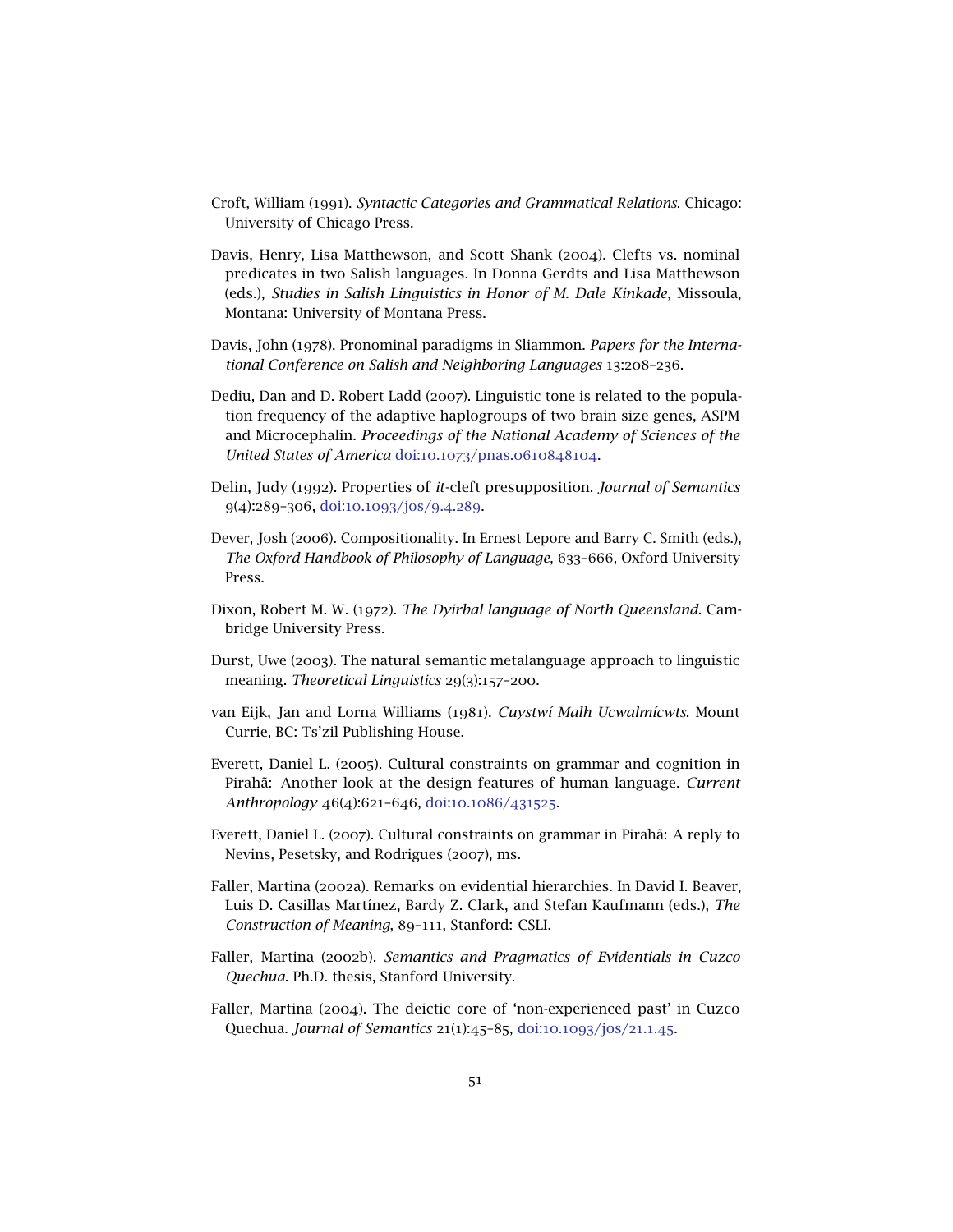- <span id="page-51-7"></span>Faller, Martina (2006). Evidentiality below and above speech acts, submitted to a special volume of *Functions of Language* on evidentiality, edited by Carita Paradis and Lena Egberg.
- <span id="page-51-5"></span>Faltz, Leonard (1995). Towards a typology of natural logic. In [Bach et al.](#page-47-0) ([1995](#page-47-0)b), 271–319.
- <span id="page-51-6"></span>Fernald, Theodore B., Lorene B. Legah, Alyse Neundorf et al. (2000). Definite and indefinite descriptions in Navajo. In Theodore B. Fernald and Kenneth L. Hale (eds.), *Working Papers on Endangered and Less Familiar Languages*, volume 3, 31–54.
- <span id="page-51-10"></span>von Fintel, Kai (1989). Theticity in generative grammar. In Emmon Bach, Angelika Kratzer, and Barbara H. Partee (eds.), *Papers on Quantification: NSFin Papers on Quantification: NSF Grant BNS 8719999*, Department of Linguistics, University of Massachusetts at Amherst.
- <span id="page-51-3"></span>von Fintel, Kai (1995). The formal semantics of grammaticalization. *Proceedings of the North East Linguistics Society* 25(2):175–189.
- <span id="page-51-4"></span>von Fintel, Kai (1997). Bare plurals, bare conditionals, and *Only*. *Journal of Semantics* 14(1):1–56, doi:10.1093[/jos/](http://dx.doi.org/10.1093/jos/14.1.1)14.1.1.
- <span id="page-51-11"></span>von Fintel, Kai (2000). What is presupposition accommodation?, ms, MIT.
- <span id="page-51-12"></span>von Fintel, Kai (2004). Would you believe it? The king of France is back! Presuppositions and truth-value intuitions. In Marga Reimer and Anne Bezuidenhout (eds.), *Descriptions and Beyond*, Oxford University Press.
- <span id="page-51-9"></span>Fischer, Eugen (2003). Bogus mystery about linguistic competence. *Synthese* 135(1):49–75, doi:10.1023/A:[1022945916989](http://dx.doi.org/10.1023/A:1022945916989).
- <span id="page-51-2"></span>Fukui, Naoki (1986). *A Theory of Category Projection and Its Application*. Ph.D. thesis, Massachusetts Institute of Technology.
- <span id="page-51-8"></span>Garrett, Edward John (2000). *Evidentiality and Assertion in Tibetan*. Ph.D. thesis, UCLA.
- <span id="page-51-13"></span>Gauker, Christopher (1998). What is a context of utterance? *Philosophical Studies* 91(2):149–172, doi:10.1023/A:[1004247202476](http://dx.doi.org/10.1023/A:1004247202476).
- <span id="page-51-14"></span>Gauker, Christopher (2003). *Words Without Meaning*. Cambridge, MA: MIT Press.
- <span id="page-51-1"></span>Geach, Peter (1962). *Reference and Generality*. Ithaca, NY: Cornell University Press.
- <span id="page-51-0"></span>Gentner, Dedre and Susan Goldin-Meadow (eds.) (2003). *Language in Mind: Advances in the Study of Language and Thought*. Cambridge, MA: MIT Press.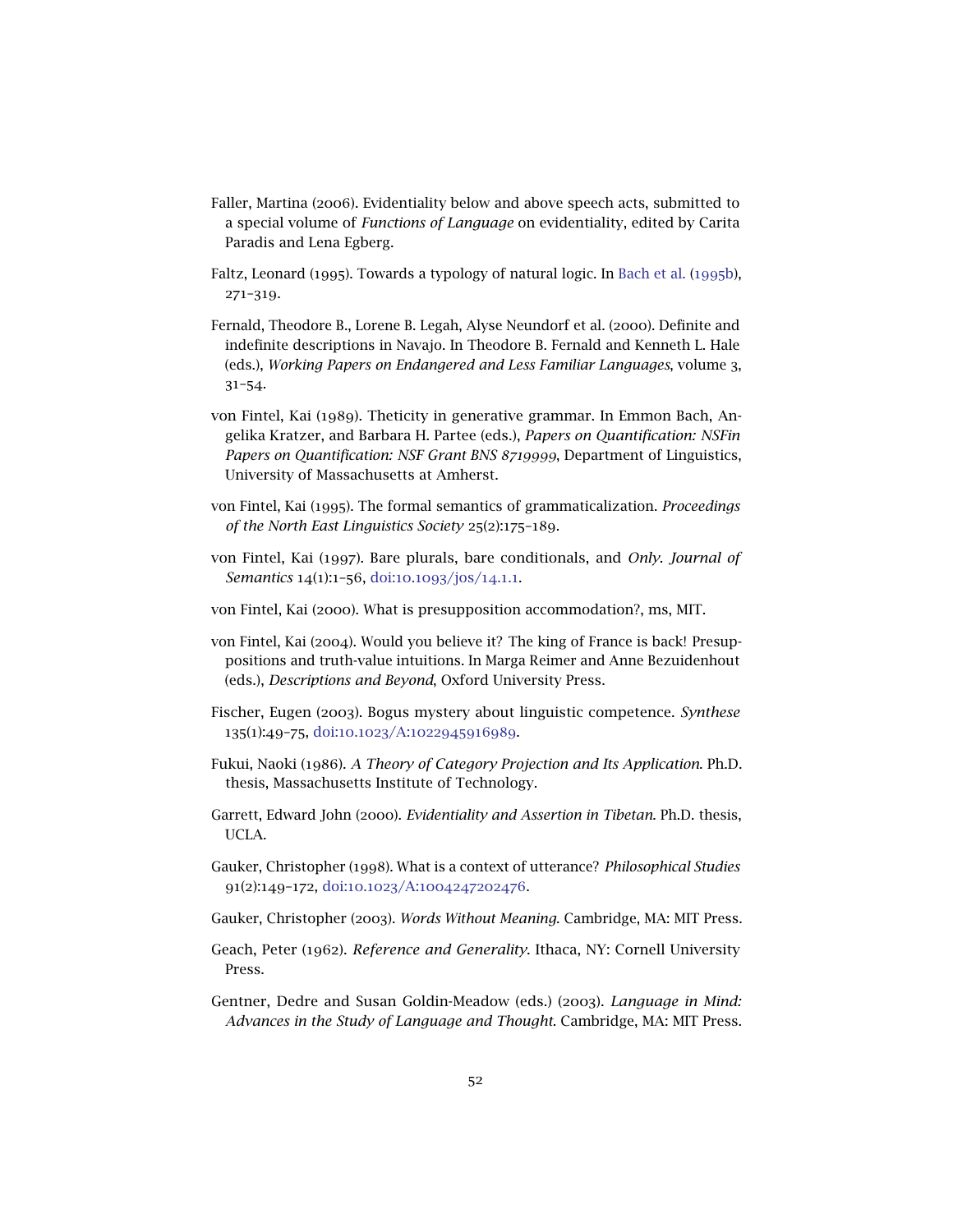- <span id="page-52-2"></span>Geurts, Bart (2003). Semantics as lexicography. *Theoretical Linguistics* 29(3):223– 226.
- <span id="page-52-5"></span>Giannakidou, Anastasia (2004). Domain restriction and the arguments of quantificational determiners. *Proceedings of Semantics and Linguistic Theory* 14:110–128.
- <span id="page-52-6"></span>Gil, David (1991). Aristotle goes to Arizona, and finds a language without *and*. In [Zaefferer](#page-63-6) ([1991](#page-63-6)), 96–130.
- <span id="page-52-1"></span>Goddard, Cliff (2001). Lexico-semantic universals: A critical overview. *Linguistic Typology* 5(1):1–65.
- <span id="page-52-8"></span>Goddard, Cliff and Anna Wierzbicka (eds.) (1994). *Semantic and Lexical Universals – Theory and Empirical Findings*. Benjamins.
- <span id="page-52-13"></span>Green, Georgia M. (1990). The universality of Gricean interpretation. *Berkeley Linguistics Society* 16, Parasession on the Legacy of Grice:411+428.
- <span id="page-52-12"></span>Grice, Paul (1967). Logic and conversation, Lecture Notes for William James lectures at Harvard University, published in slightly revised form in [Grice](#page-52-14) ([1989](#page-52-14): 1–143).
- <span id="page-52-14"></span>Grice, Paul (1989). *Studies in the Way of Words*. Cambridge, MA: Harvard University Press.
- <span id="page-52-3"></span>Grimshaw, Jane (1981). Form, function, and the language acquisition device. In C.L. Baker and John McCarthy (eds.), *The Logical Problem of Language Acquisition*, Cambridge, MA: MIT Press.
- <span id="page-52-10"></span>Groenendijk, Jeroen and Martin Stokhof (2005). Why compositionality? In [Carlson and Pelletier](#page-49-16) ([2005](#page-49-16)), 83–106.
- <span id="page-52-0"></span>Gumperz, John J. and Stephen C. Levinson (eds.) (1996). *Rethinking Linguistic Relativity*, volume 17 of *Studies in the Social and Cultural Foundations of Language*. Cambridge University Press.
- <span id="page-52-9"></span>de Haan, Ferdinand (1998). The category of evidentiality, ms, University of New Mexico.
- <span id="page-52-11"></span>Hale, Ken (1983). Warlpiri and the grammar of non-configurational languages. *Natural Language & Linguistic Theory* 1(1):5–47, doi:10.1007/BF[00210374](http://dx.doi.org/10.1007/BF00210374).
- <span id="page-52-4"></span>Hamann, Cornelia (1991). Adjectives. In [von Stechow and Wunderlich](#page-61-15) ([1991](#page-61-15)), 657–673.
- <span id="page-52-7"></span>Haspelmath, Martin (2000). Coordination, to appear in Shopen, Timothy (ed.) *Language Typology and Syntactic Description*. 2nd ed. Cambridge: Cambridge University Press.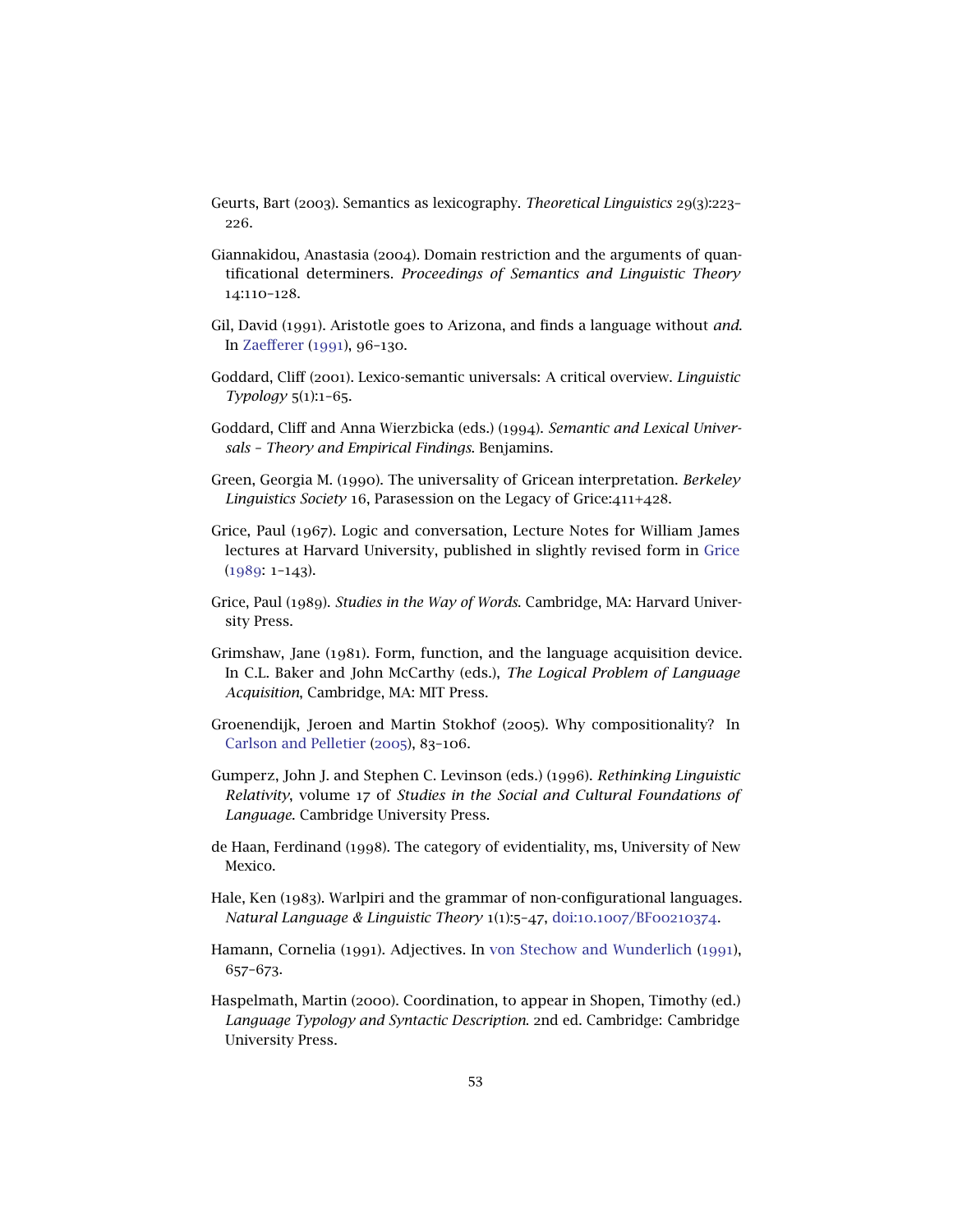- <span id="page-53-7"></span>Hayashi, Midori (2006). Syntax of tense in Inuktitut, paper presented at the 11th Workshop on Structure and Constituency in Languages of the Americas, University of British Columbia.
- <span id="page-53-6"></span>Hayashi, Midori and Bettina Spreng (2005). Is Inuktitut tenseless? *Proceedings of the Annual Meeting of the Canadian Linguistic Association* .
- <span id="page-53-2"></span>Head, Brian F. (1978). Respect degrees in pronominal reference. In Joseph Greenberg (ed.), *Universals of Human Language, Volume 3*, 151–212, Stanford: Stanford University Press.
- <span id="page-53-14"></span>Hedberg, Nancy (2000). The referential status of clefts. *Language* 76(4):891–920.
- <span id="page-53-13"></span>Heim, Irene (1999). Lecture notes on adjectives, ms, MIT.
- <span id="page-53-0"></span>Heim, Irene and Angelika Kratzer (1998). *Semantics in Generative Grammar*. Oxford: Blackwell.
- <span id="page-53-5"></span>Heim, Irene, Howard Lasnik, and Robert May (1991). Reciprocity and plurality. *Linguistic Inquiry* 22:63–101.
- <span id="page-53-3"></span>Heine, Bernd, Ulrike Claudi, and Friederike Hünnemeyer (1991). *Grammaticalization: A Conceptual Framework*. Chicago: University of Chicago Press.
- <span id="page-53-4"></span>Herburger, Elena (1997). Focus and weak noun phrases. *Natural Language Semantics* 5(1):53–78, doi:10.1023/A:[1008222204053](http://dx.doi.org/10.1023/A:1008222204053).
- <span id="page-53-8"></span>Hintikka, Jaakko (1983). *The Game of Language: Studies in Game-Theoretical Semantics and Its Applications*, volume 22 of *Synthese Language Library*. Dordrecht: Reidel.
- <span id="page-53-1"></span>Hjelmslev, Louis (1943). *Omkring Sprogteoriens Grundlæggelse*. København: B. Lunos bogtrykkeri a/s.
- <span id="page-53-9"></span>Hobbs, Jerry R. (1983). An improper treatment of quantification in ordinary English. In *Proceedings of the 21st Annual Meeting of the Association for Computational Linguistics*, 57–63.
- <span id="page-53-10"></span>Hobbs, Jerry R. (1985). Ontological promiscuity. In *Proceedings of the 23rd Annual Meeting of the Association for Computational Linguistics*, 61–69.
- <span id="page-53-11"></span>Hobbs, Jerry R. (1995). Monotone decreasing quantifiers in a scope-free logical form. In Kees van Deemter and Stanley Peters (eds.), *Semantic Ambiguity and Underspecification*, 55–76, Stanford, CA: CSLI.
- <span id="page-53-12"></span>Hobbs, Jerry R. (2003). The logical notation: Ontological promiscuity, draft chapter of an unpublished manuscript *Discourse and Inference*.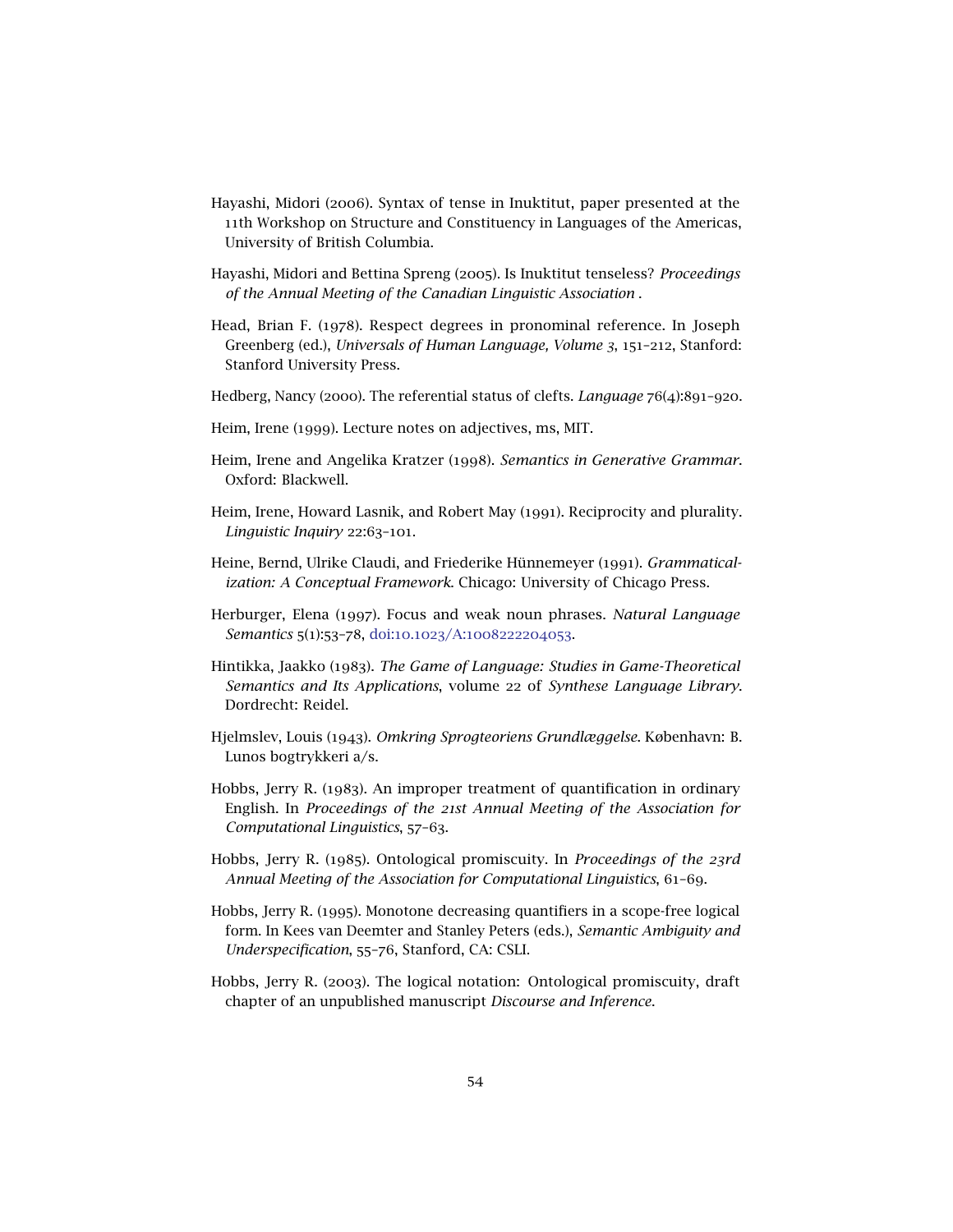- <span id="page-54-8"></span>Hoeksema, Jack (1999). Blocking effects and polarity sensitivity. In Jelle Gerbrandy, Maarten Marx, Maarten de Rijke, and Yde Venema (eds.), *JFAK: Essays Dedicated to Johan van Benthem on the Occasion of his 50th Birthday*, Vossiuspers, Amsterdam: Amsterdam University Press.
- <span id="page-54-4"></span>Hopper, Paul J. and Sandra A. Thompson (1994). The discourse basis for lexical categories in universal grammar. *Language* 60(4):703–752.
- <span id="page-54-6"></span>Horn, Laurence R. (1972). *On the Semantic Properties of the Logical Operators in English*. Ph.D. thesis, UCLA.
- <span id="page-54-7"></span>Horn, Laurence R. (1989). *A Natural History of Negation*. University of Chicago Press.
- <span id="page-54-11"></span>Ifantidou, Elly (2001). *Evidentials and Relevance*. Amsterdam: John Benjamins.
- <span id="page-54-1"></span>Immler, Manfred (1974). *Generative Syntax – Generative Semantik: Darstellung und Kritik*. München: Fink.
- <span id="page-54-2"></span>Immler, Manfred (1991). Is semantics universal, or isn't it? On the relation of language, thought and semantic structure. In [Zaefferer](#page-63-6) ([1991](#page-63-6)), 37–59.
- <span id="page-54-10"></span>Izvorski, Roumyana (1997). The present perfect as an epistemic modal. *Proceedings of Semantics and Linguistic Theory* 7:222–239.
- <span id="page-54-14"></span>Jacobson, Pauline (1990). Raising as function composition. *Linguistics & Philosophy* 13(4):423–475, doi:10.1007/BF[00630750](http://dx.doi.org/10.1007/BF00630750).
- <span id="page-54-0"></span>Jakobson, Roman (1959). Boas' view of grammatical meaning. In *Selected Writings II*, 489–496.
- <span id="page-54-12"></span>Janssen, Theo M.V. (1997). Compositionality. In [van Benthem and ter Meulen](#page-48-15) ([1997](#page-48-15)), 417–473.
- <span id="page-54-13"></span>Jelinek, Eloise (1984). Empty categories, case, and configurationality. *Natural Language & Linguistic Theory* 2(1):39–76, doi:10.1007/BF[00233713](http://dx.doi.org/10.1007/BF00233713).
- <span id="page-54-9"></span>Jelinek, Eloise (1995). Quantification in Straits Salish. In [Bach et al.](#page-47-0) ([1995](#page-47-0)b), 487–540.
- <span id="page-54-5"></span>Jespersen, Otto (1924). *The Philosophy of Grammar*. London: Allen and Unwin.
- <span id="page-54-3"></span>Kamp, Hans (1975). Two theories about adjectives. In Edward Keenan (ed.), *Formal Semantics of Natural Language*, 123–155, Cambridge University Press.
- <span id="page-54-15"></span>Kaplan, David (1989). Demonstratives: An essay on the semantics, logic, metaphysics, and epistemology of demonstratives and other indexicals. In Perry John Almog, Joseph and Howard Wettstein (eds.), *Themes from Kaplan*, 481–563, Oxford University Press.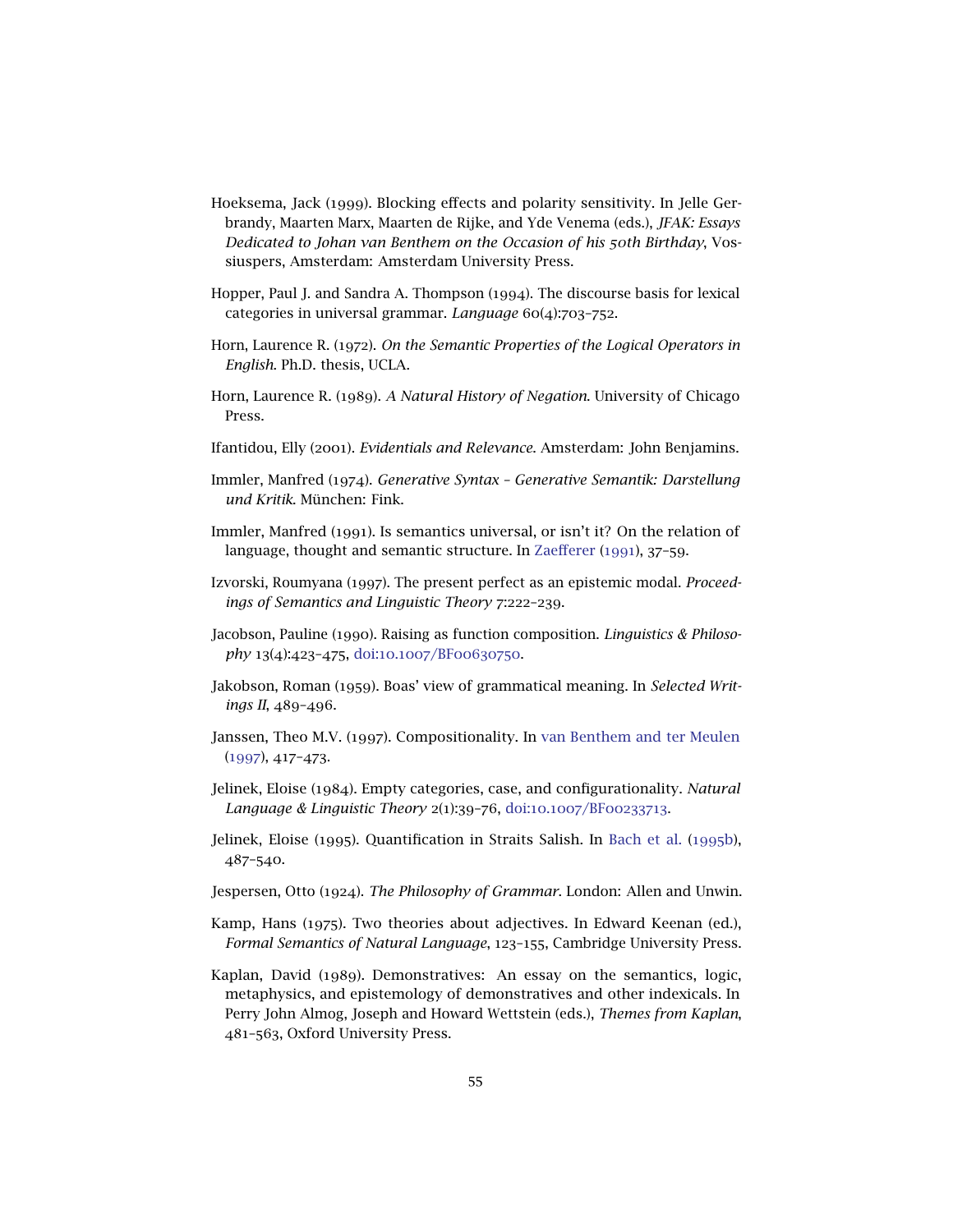- <span id="page-55-0"></span>Katz, Jerrold J. (1976). A hypothesis about the uniqueness of natural language. In Stevan R. Harnad, Horst D. Steklis, and Jane Lancaster (eds.), *Origins and Evolution of Language and Speech*, number 280 in Annals of the New York Academy of Sciences, 33–41, New York.
- <span id="page-55-2"></span>Kay, Paul (2005). Color categories are not arbitrary. *Cross-Cultural Research* 39(1):39–55, doi:10.1177/[1069397104267889](http://dx.doi.org/10.1177/1069397104267889).
- <span id="page-55-1"></span>Keenan, Edward L. (1974a). Logic and language. In Morton Bloomfield and Einar Haugen (eds.), *Language as a Human Problem*, 187–196, New York: W.W. Norton and Company.
- <span id="page-55-5"></span>Keenan, Edward L. (1996). The semantics of determiners. In Shalom Lappin (ed.), *Handbook of Contemporary Semantic Theory*, Blackwell.
- <span id="page-55-6"></span>Keenan, Edward L. (2002). Some properties of natural language quantifiers: Generalized quantifier theory. *Linguistics & Philosophy* 25(5-6):627–654, doi:10.1023/A:[1020803514176](http://dx.doi.org/10.1023/A:1020803514176).
- <span id="page-55-7"></span>Keenan, Edward L. (to appear). Quantification in Malagasy. In [Matthewson](#page-58-14) [\(to](#page-58-14) [appear\)](#page-58-14).
- <span id="page-55-4"></span>Keenan, Edward L. and Jonathan Stavi (1986). A semantic characterization of natural language determiners. *Linguistics & Philosophy* 9(3):253–326, doi:10.1007/BF[00630273](http://dx.doi.org/10.1007/BF00630273).
- <span id="page-55-13"></span>Keenan, Elinor O. (1974b). The universality of conversational implicatures. In Ralph W. Fasold and Roger W. Shuy (eds.), *Studies in Linguistic Variation: Semantics, Syntax, Phonology, Pragmatics, Social Situations, Ethnographic Approaches*, 255–268, Georgetown University Press.
- <span id="page-55-8"></span>Kennedy, Chris (2007). Modes of composition, ms, University of Chicago.
- <span id="page-55-3"></span>Kiyota, Masaru (2007). *Situation aspect and viewpoint aspect: From Japanese to Salish*. Ph.D. thesis, University of British Columbia.
- <span id="page-55-12"></span>Klein, Ewan and Ivan A. Sag (1985). Type-driven translation. *Linguistics & Philosophy* 8(2):163–201, doi:10.1007/BF[00632365](http://dx.doi.org/10.1007/BF00632365).
- <span id="page-55-11"></span>Koenig, Jean-Pierre and Nuttannart Muansuwan (2000). How to end without ever finishing: Thai semi-perfectivity. *Journal of Semantics* 17(2):147–182, doi:10.1093[/jos/](http://dx.doi.org/10.1093/jos/17.2.147)17.2.147.
- <span id="page-55-9"></span>Kratzer, Angelika (1986). Conditionals. *Chicago Linguistics Society* 22(2):1–15.
- <span id="page-55-10"></span>Kratzer, Angelika (1991). Modality. In [von Stechow and Wunderlich](#page-61-15) ([1991](#page-61-15)), 639– 650.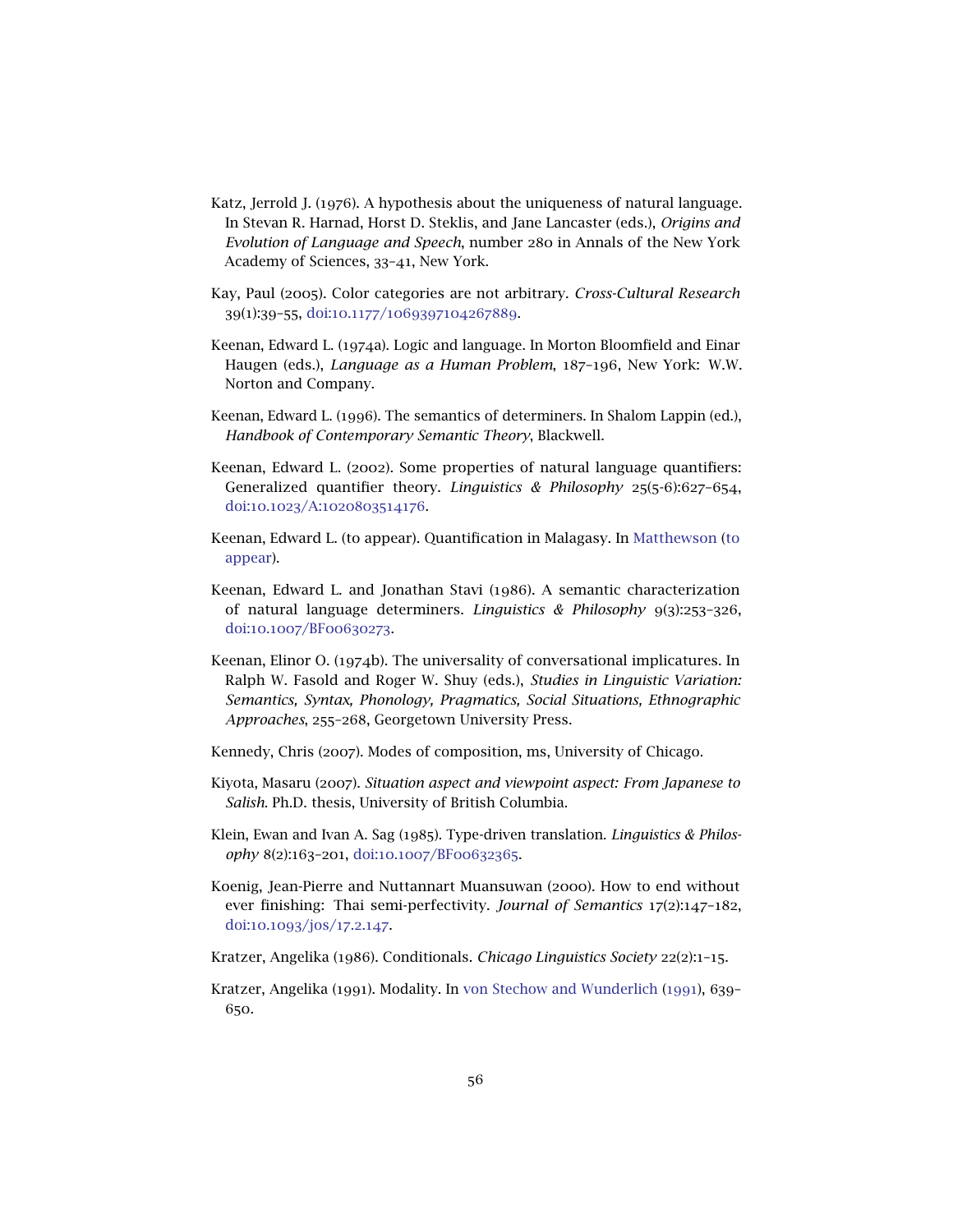- <span id="page-56-10"></span>Kratzer, Angelika (1994). On external arguments. In Jeffrey Runner and Elena Benedicto (eds.), *Functional Projections*, 103–129, Amherst, MA: GLSA.
- <span id="page-56-0"></span>Kratzer, Angelika (2006). Minimal pronouns: Fake indexicals as windows into the properties of bound variable pronouns, ms, UMass Amherst, to appear in *Linguistic Inquiry*.
- <span id="page-56-5"></span>Kratzer, Angelika (2007). On the plurality of verbs. In Tatjana Heyde-Zybatow and Johannes Dölling (eds.), *Event Structures in Linguistic Form and Interpretation*, Berlin: Mouton Walter de Gruyter.
- <span id="page-56-4"></span>Krifka, Manfred (1995). Common nouns: A contrastive analysis of Chinese and English. In Gregory N. Carlson and Francis Jeffry Pelletier (eds.), *The Generic Book*, 398–411, University of Chicago Press.
- <span id="page-56-6"></span>Krifka, Manfred (1998). The origins of telicity. In [Rothstein](#page-60-15) ([1998](#page-60-15)), 197–235.
- <span id="page-56-13"></span>Krifka, Manfred (2006). Functional similarities between bimanual coordination and topic/comment structure, ms, to appear in a collection edited by Regine Eckardt, Gerhard Jäger and Tonjes Veenstra, *Language Evolution: Cognitive and Cultural Factors*.
- <span id="page-56-11"></span>Kuroda, S.Y. (1972). The categorical and the thetic judgment: Evidence from Japanese syntax. *Foundations of Language* 9(2):153–185.
- <span id="page-56-12"></span>Ladusaw, William A. (1994). Thetic and categorical, stage and individual, weak and strong. *Proceedings of Semantics and Linguistic Theory* 4:220–229.
- <span id="page-56-7"></span>Landman, Meredith L (2006). *Variables in Natural Language*. Ph.D. thesis, University of Massachusetts at Amherst.
- <span id="page-56-3"></span>Larson, Richard and Gabriel Segal (1995). *Knowledge of Meaning: An Introduction to Semantic Theory*. Cambridge, MA: MIT Press.
- <span id="page-56-1"></span>Laurence, Stephen and Eric Margolis (2002). Radical concept nativism. *Cognition* 86(1):25–55, doi:10.1016/S0010-0277(02)[00127](http://dx.doi.org/10.1016/S0010-0277(02)00127-0)-0.
- <span id="page-56-9"></span>Lee, Felicia (1999). Evidence for tense in a 'tenseless' language. *Proceedings of the North East Linguistics Society* 29:229–246.
- <span id="page-56-8"></span>Lee, Felicia (to appear). On the absence of quantificational determiners in San Lucas Quiaviní Zapotec. In [Matthewson](#page-58-14) [\(to appear\)](#page-58-14).
- <span id="page-56-14"></span>Levinson, Stephen C. (2000). Grice on location in Rossel Island. *Berkeley Linguistics Society* 25:210–224.
- <span id="page-56-2"></span>Levinson, Stephen C. (2001). Yélî Dnye and the theory of basic color terms. *Journal of Linguistic Anthropology* 10(1):3–55, doi:10.1525[/jlin.](http://dx.doi.org/10.1525/jlin.2000.10.1.3)2000.10.1.3.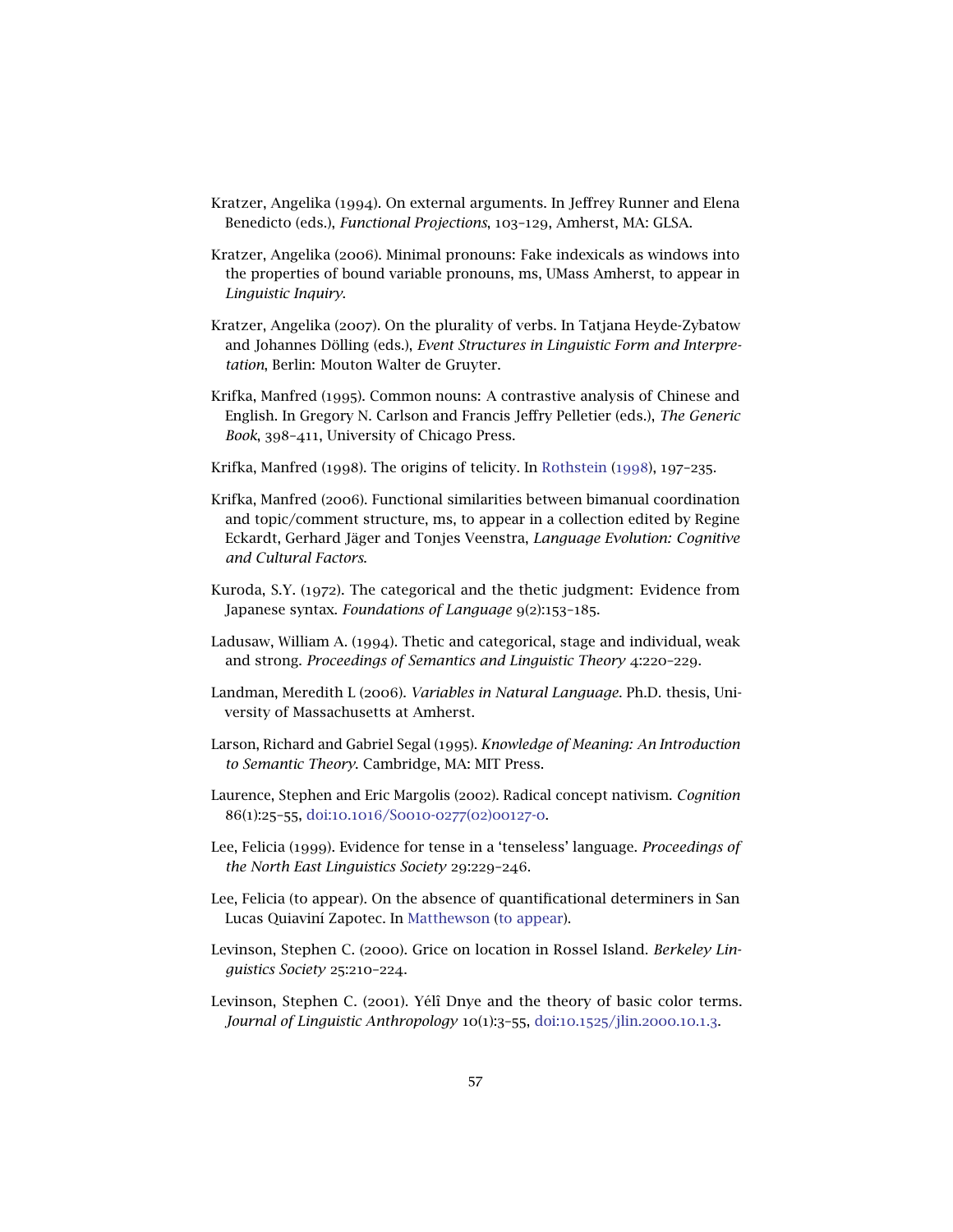- <span id="page-57-5"></span>Levinson, Stephen C. (2003). Language and mind: Let's get the issues straight! In [Gentner and Goldin-Meadow](#page-51-0) ([2003](#page-51-0)), 25–46.
- <span id="page-57-13"></span>Levinson, Stephen C. and E. Annamalai (1992). Why presuppositions aren't conventional. In R.N. Srivastava et.al. (ed.), *Language and Text: Studies in Honour of Ashok R. Kelkar*, 227–242, Delhi: Kalinga Publications.
- <span id="page-57-2"></span>Li, Peggi and Lila Gleitman (2002). Turning the tables: Language and spatial reasoning. *Cognition* 83(3):265–294, doi:10.1016/S0010-0277(02)[00009](http://dx.doi.org/10.1016/S0010-0277(02)00009-4)-4.
- <span id="page-57-12"></span>Lin, Jo-Wang (2006). Time in a language without tense: The case of Chinese. *Journal of Semantics* 23(1):1–53, doi:10.1093[/jos/ffh](http://dx.doi.org/10.1093/jos/ffh033)033.
- <span id="page-57-9"></span>Longobardi, Giuseppe (1994). Reference and proper names. *Linguistic Inquiry* 25:609–666.
- <span id="page-57-7"></span>Lyons, John (1977). *Semantics*. Cambridge: Cambridge University Press.
- <span id="page-57-0"></span>Mairal, Ricardo and Juana Gil (eds.) (2006). *Linguistic Universals*. Cambridge University Press.
- <span id="page-57-8"></span>Marantz, Alec (1997). No escape from syntax: don't try morphological analysis in the privacy of your own lexicon. In Clarissa Surek-Clark Alexis Dimitriadis, Laura Siegel and Alexander Williams (eds.), *University of Pennsylvania Working papers in Linguistics*, volume 4, 201–225.
- <span id="page-57-1"></span>Martin, Laura (1986). 'Eskimo words for snow': A case study in the genesis and decay of an anthropological example. *American Anthropologist* 88(2):418–423.
- <span id="page-57-3"></span>Masharov, Mikhail and Martin H. Fischer (2006). Linguistic relativity: Does language help or hinder perception? *Current Biology* 16(8):289–291, doi:10.1016[/j.cub.](http://dx.doi.org/10.1016/j.cub.2006.03.039)2006.03.039.
- <span id="page-57-14"></span>Matsumoto, Yo (1995). The conversational condition on Horn scales. *Linguistics & Philosophy* 18:21–60.
- <span id="page-57-10"></span>Matthewson, Lisa (1998). *Determiner Systems and Quantificational Strategies: Evidence from Salish*. The Hague: Holland Academic Graphics.
- <span id="page-57-11"></span>Matthewson, Lisa (1999). On the interpretation of wide-scope indefinites. *Natural Language Semantics* 7(1):79–134, doi:10.1023/A:[1008376601708](http://dx.doi.org/10.1023/A:1008376601708).
- <span id="page-57-4"></span>Matthewson, Lisa (2001). Quantification and the nature of crosslinguistic variation. *Natural Language Semantics* 9(2):145–189, doi:10.1023/A:[1012492911285](http://dx.doi.org/10.1023/A:1012492911285).
- <span id="page-57-6"></span>Matthewson, Lisa (2003). Is the meta-language really natural? *Theoretical Linguistics* 29(3):263–274.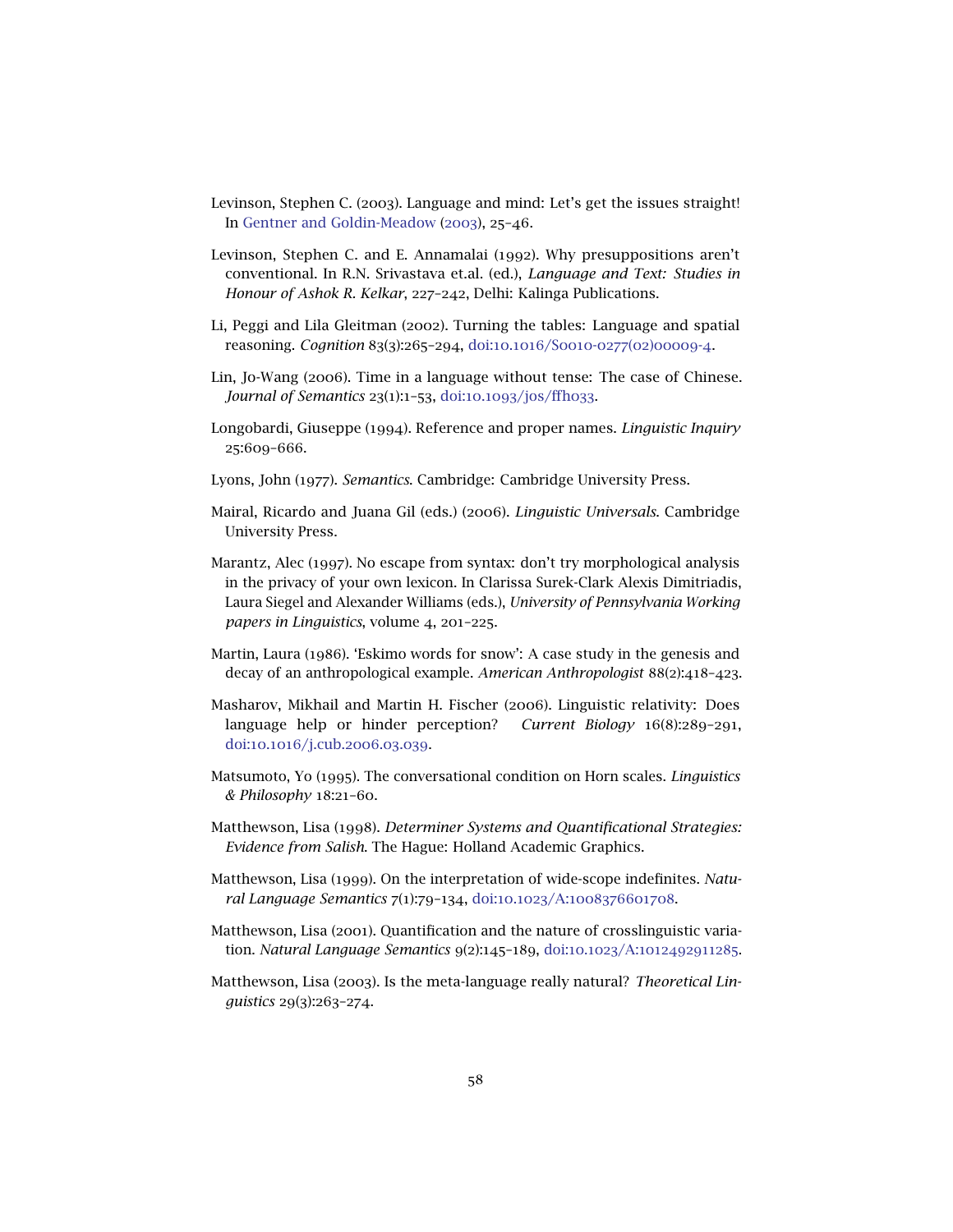- <span id="page-58-4"></span>Matthewson, Lisa (2004). Strategies of quantification: Evidence from the world, paper presented at the Strategies of Quantification conference, York, England. To appear in a volume edited by Kook-hee Gil and George Tsoulas.
- <span id="page-58-10"></span>Matthewson, Lisa (2005). On the absence of tense on determiners. *Lingua* 115(12):1697–1735, doi:10.1016[/j.lingua.](http://dx.doi.org/10.1016/j.lingua.2004.08.001)2004.08.001.
- <span id="page-58-13"></span>Matthewson, Lisa (2006). Presupposition and cross-linguistic variation. *Proceedings of the North East Linguistics Society* 36.
- <span id="page-58-0"></span>Matthewson, Lisa (2007a). Methods in cross-linguistic semantics, ms, University of British Columbia.
- <span id="page-58-12"></span>Matthewson, Lisa (2007b). Review of *Restriction and Saturation*, by Sandra Chung and William Ladusaw, to appear in *Language*.
- <span id="page-58-6"></span>Matthewson, Lisa (2007c). Temporal semantics in a superficially tenseless language. *Linguistics & Philosophy* doi:10.1007/s[10988](http://dx.doi.org/10.1007/s10988-006-9010-6)-006-9010-6.
- <span id="page-58-14"></span>Matthewson, Lisa (ed.) (to appear). *Quantification: Universals and Variation*. Elsevier.
- <span id="page-58-5"></span>Matthewson, Lisa and Amelia Reis Silva (2007). An instantaneous present tense in Blackfoot, paper presented at SULA 4, University of Sao Paulo.
- <span id="page-58-9"></span>Matthewson, Lisa, Hotze Rullmann, and Henry Davis (2006). Evidentials as epistemic modals: Evidence from St'a?t'imcets, ms, University of British Columbia.
- <span id="page-58-3"></span>May, Robert (1991). Syntax, semantics, and logical form. In Asa Kasher (ed.), *The Chomskyan Turn*, Oxford: Blackwell.
- <span id="page-58-7"></span>McCready, Eric and Nicholas Asher (2005). Modal subordination in Japanese: Dynamics and evidentiality. *U. Penn. Working Papers in Linguistics* 10.
- <span id="page-58-8"></span>McCready, Eric and Norry Ogata (2006). Evidentiality, modality and probability, ms, to appear in *Linguistics & Philosophy*.
- <span id="page-58-11"></span>McNally, Louise (1998). Stativity and theticity. In [Rothstein](#page-60-15) ([1998](#page-60-15)), 293–307.
- <span id="page-58-2"></span>Montague, Richard (1973). The proper treatment of quantification in ordinary English. In Jaako Hintikka, Julius Moravcsik, and Patrick Suppes (eds.), *Approaches to Natural Language*, 221–242, Dordrecht: Reidel, reprinted in [Portner and Partee](#page-60-16) ([2002](#page-60-16)), pp. 17–34.
- <span id="page-58-1"></span>Nedjalkov, Vladimir P. and Georgij G. Sil'nickij (1969). Tipologija morfologiceskogo i leksiceskogo kauzativov [the typology of morphological and lexical causatives.]. In Alexandr A. Xolodovic (ed.), *Tipologija kauzativnyx konstrukcij: morfologiceskij kauzativ*, 20–50, Leningrad: Nauka.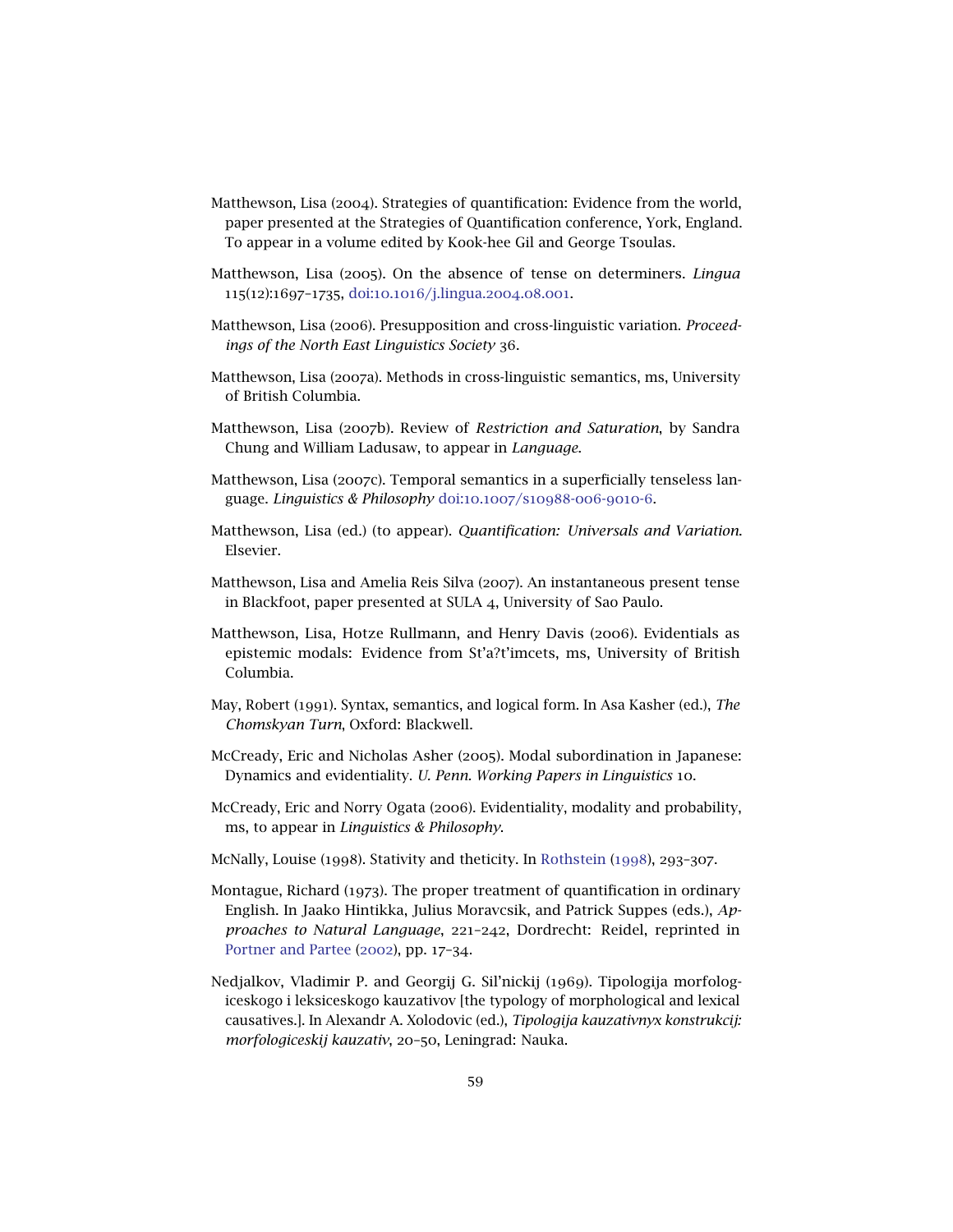- <span id="page-59-1"></span>Nevins, Andrew Ira, David Pesetsky, and Cilene Rodriguez (2007). Pirahã exceptionality: A reassessment, ms.
- <span id="page-59-6"></span>Partee, Barbara H. (1984). Compositionality. In Fred Landman and Frank Veltman (eds.), *Varieties of Formal Semantics*, volume 3 of *Groningen-Amsterdam Studies in Semantics (GRASS)*, 281–311, Dordrecht: Foris.
- <span id="page-59-5"></span>Partee, Barbara H. (1986). Ambiguous pseudoclefts with unambiguous *be*. *Proceedings of the North East Linguistics Society* 16:354–366.
- <span id="page-59-3"></span>Partee, Barbara H. (1987). Noun phrase interpretation and type-shifting principles. In Jeroen Groenendijk, Dick de Jongh, and Martin Stokhof (eds.), *Studies in Discourse Representation Theory and the Theory of Generalized Quantifiers*, volume 8 of *Groningen-Amsterdam Studies in Semantics (GRASS)*, 115–143, Dordrecht: Reidel.
- <span id="page-59-10"></span>Partee, Barbara H. (1988). Semantic facts and psychological facts. *Mind & Language* 3(1):43–52, doi:10.1111/j.1468-0017.1988.tb[00132](http://dx.doi.org/10.1111/j.1468-0017.1988.tb00132.x).x.
- <span id="page-59-7"></span>Partee, Barbara H. (1992). Syntactic categories and semantic type. In Michael Rosner and Roderick Johnson (eds.), *Computational Linguistics and Formal Semantics*, 97–126, Cambridge University Press.
- <span id="page-59-4"></span>Partee, Barbara H. (1998). Copula inversion puzzles in English and Russian. In Katarzyna Dziwirek, Herbert Coats, and Cynthia Vakareliyska (eds.), *Formal Approaches to Slavic Linguistics: The Seattle Meeting 1998*, 361–395, Ann Arbor: Michigan Slavic Publications.
- <span id="page-59-2"></span>Partee, Barbara H. (2000). 'Null' determiners vs. no determiners, lecture read at the 2nd Winter Typology School, 31 January – 5 February 2000, Moscow.
- <span id="page-59-0"></span>Partee, Barbara H. (2005). Reflections of a formal semanticist as of Feb 2005, ms. (longer version of introductory essay in 2004 book).
- <span id="page-59-9"></span>Partee, Barbara H., Alice ter Meulen, and Robert E. Wall (1990). *Mathematical Methods in Linguistics*. Kluwer Academic Publishers.
- <span id="page-59-8"></span>Payne, John R. (1985). Complex phrases and complex sentences. In Timothy Shopen (ed.), *Language Typology and Syntactic Description: Complex Constructions – Volume 2*, 3–41, Cambridge University Press.
- <span id="page-59-11"></span>Pelletier, Francis Jeffry (1994). The principle of semantic compositionality. *Topoi* 13:11–24.
- <span id="page-59-13"></span>Percus, Orin (1997). Prying open the cleft. *Proceedings of the North East Linguistics Society* 27:337–351.
- <span id="page-59-12"></span>Pietroski, Paul (2005). *Events and Semantic Architecture*. Oxford University Press.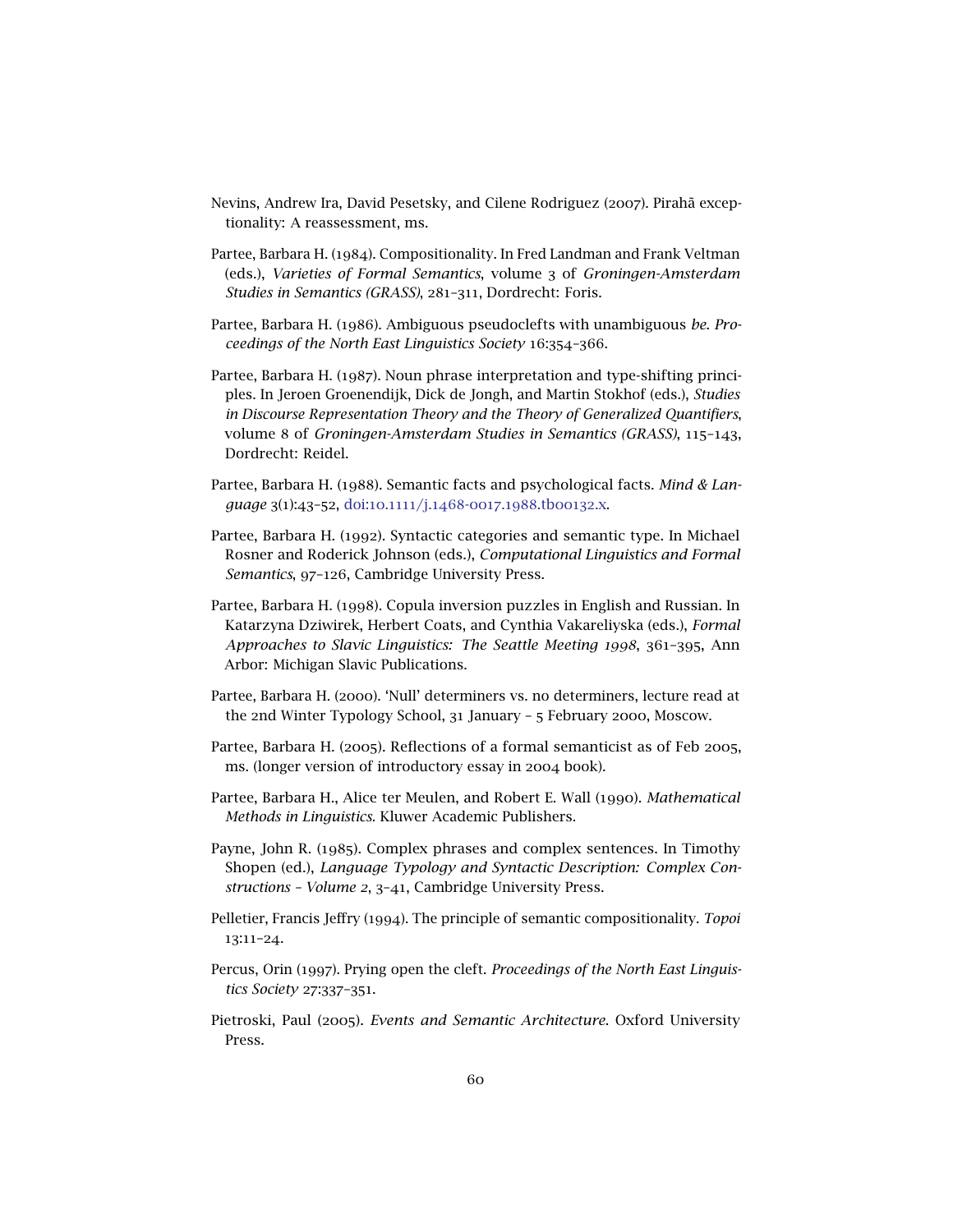- <span id="page-60-11"></span>Pietroski, Paul (2006). Interpreting concatenation and concatenates. *Philosophical Issues* 16:221–245, doi:10.1111/j.1533-6077.2006.[00111](http://dx.doi.org/10.1111/j.1533-6077.2006.00111.x).x.
- <span id="page-60-16"></span>Portner, Paul and Barbara H. Partee (eds.) (2002). *Formal Semantics: The Essential Readings*. Oxford: Blackwell.
- <span id="page-60-0"></span>Poser, William J. (2004). The solid phase of water in Carrier, ms.
- <span id="page-60-14"></span>Prince, Ellen F. (1982). Grice and universality: A reappraisal, ms, University of Pennsylvania.
- <span id="page-60-1"></span>Pullum, Geoffrey K. (1989). The great Eskimo vocabulary hoax. *Natural Language & Linguistic Theory* 7(2):275–281, doi:10.1007/BF[00138079](http://dx.doi.org/10.1007/BF00138079).
- <span id="page-60-3"></span>Quine, Willard Van Orman (1960). *Word and Object*. Cambridge, MA: MIT Press.
- <span id="page-60-5"></span>Rakotondranaivo, Andre (1986). Fiarahamonina, taona 3. (Third Year Reader) T.P.F.L.M.
- <span id="page-60-6"></span>Ritter, Elizabeth and Martina Wiltschko (2004). The lack of tense as a syntactic category: Evidence from Blackfoot and Halkomelem. In *Papers for the 39th International Conference on Salish and Neighbouring Languages*, volume 14 of *UBC Working Papers in Linguistics*, Vancouver, BC.
- <span id="page-60-7"></span>Ritter, Elizabeth and Martina Wiltschko (2005). Anchoring events to utterances without tense. *West Coast Conference on Formal Linguistics* .
- <span id="page-60-8"></span>Rooryck, Johan (2001a). Evidentiality, part 1. *GLOT International* 5:125–133.
- <span id="page-60-9"></span>Rooryck, Johan (2001b). Evidentiality, part 2. *GLOT International* 5:161–168.
- <span id="page-60-12"></span>Rosengren, Inger (1997). The thetic/categorical distinction revisited once more. *Linguistics* 35(3):439–479.
- <span id="page-60-15"></span>Rothstein, Susan (ed.) (1998). *Events in Grammar*. Dordrecht: Kluwer.
- <span id="page-60-10"></span>Rullmann, Hotze, Lisa Matthewson, and Henry Davis (2006). Modals as distributive indefinites, ms, University of British Columbia, to appear in *Natural Language Semantics*.
- <span id="page-60-13"></span>Sæbø, Kjell Johan (2007). Focus interpretation in thetic statements: Alternative semantics and optimality theory pragmatics. *Journal of Logic, Language and Information* 16(1):15–33, doi:10.1007/s[10849](http://dx.doi.org/10.1007/s10849-006-9021-2)-006-9021-2.
- <span id="page-60-4"></span>Sapir, Edward (1921). *Language: An Introduction to the Study of Speech*. Harcourt, Brace *&* World.
- <span id="page-60-2"></span>Sapir, Edward (1949). *Selected Writings of Edward Sapir in Language, Culture, and Personality*. Berkeley: University of California Press.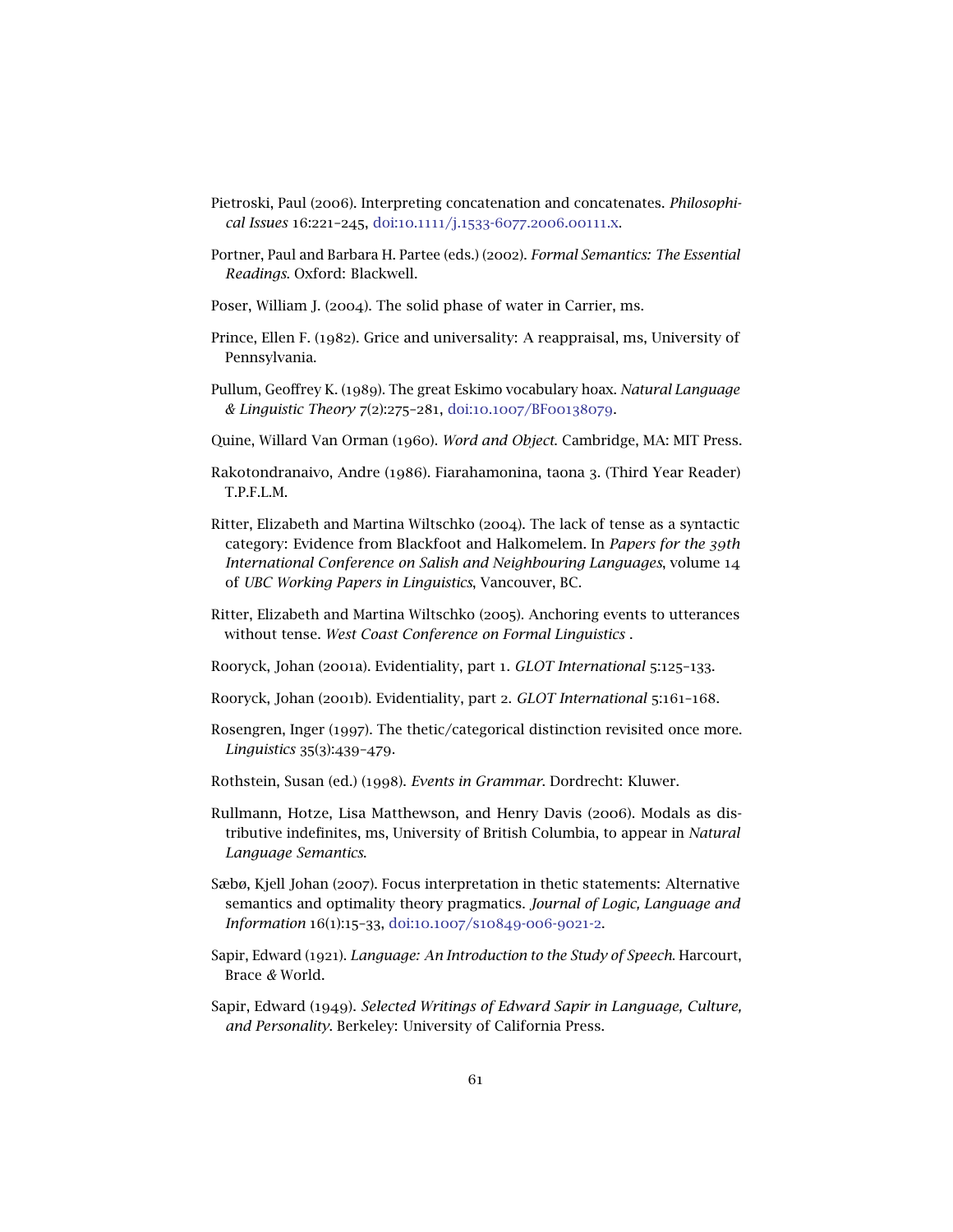- <span id="page-61-12"></span>Sasse, Hans-Jürgen (1987). The thetic/categorical distinction revisited. *Linguistics* 25(3):511–580.
- <span id="page-61-9"></span>Schiffer, Stephen (1987). *Remnants of Meaning*. Cambridge, MA: MIT Press.
- <span id="page-61-10"></span>Schlenker, Philippe (2003). A plea for monsters. *Linguistics & Philosophy* 26(1):29– 120, doi:10.1023/A:[1022225203544](http://dx.doi.org/10.1023/A:1022225203544).
- <span id="page-61-7"></span>Selkirk, Elisabeth (1980a). Prosodic domains in phonology: Sanskrit revisited. In Mark Aronoff and Mary-Louise Kean (eds.), *Juncture*, 107–129, Saratoga, CA: Anma Libri.
- <span id="page-61-8"></span>Selkirk, Elisabeth (1980b). The role of prosodic categories in English word stress. *Linguistic Inquiry* 11:563–605.
- <span id="page-61-3"></span>Shaer, Benjamin (2003). Toward the tenseless analysis of a tenseless language. *Proceedings of SULA 2* 139–156.
- <span id="page-61-14"></span>Simons, Mandy (2001). On the conversational basis of some presuppositions. *Proceedings of Semantics and Linguistic Theory* 11.
- <span id="page-61-13"></span>Simons, Mandy (2006). Presupposition without common ground, ms, Carnegie Mellon.
- <span id="page-61-5"></span>Singh, Mona (1998). On the semantics of the perfective aspect. *Natural Language Semantics* 6(2):171–199, doi:10.1023/A:[1008208311200](http://dx.doi.org/10.1023/A:1008208311200).
- <span id="page-61-6"></span>Smith, Carlota (1997). *The Parameter of Aspect*. Dordrecht: Kluwer.
- <span id="page-61-2"></span>Smith, Carlota, Theodore Fernald, and Ellavina Perkins (2003). Temporal interpretation in Navajo. *Proceedings of SULA* 2:175–192.
- <span id="page-61-4"></span>Smith, Carlota S. and Mary S. Erbaugh (2005). Temporal interpretation in Mandarin Chinese. *Linguistics* 43(4):713–756, doi:10.1515[/ling.](http://dx.doi.org/10.1515/ling.2005.43.4.713)2005.43.4.713.
- <span id="page-61-1"></span>Speas, Margaret and Evangeline Parsons Yazzie (1996). Quantifiers and the position of noun phrases in Navajo. In Eloise Jelinek, Sally Midgette, Keren Rice, and Leslie Saxon (eds.), *Athapaskan Language Studies: Essays in Honor of Robert W. Young*, 35–80, Albuquerque: University of New Mexico Press.
- <span id="page-61-15"></span>von Stechow, Arnim and Dieter Wunderlich (eds.) (1991). *Semantics: An International Handbook of Contemporary Research*. Berlin: de Gruyter.
- <span id="page-61-11"></span>von Stechow, Arnim and Thomas Ede Zimmermann (2005). A problem for a compositional treatment of *De Re* attitudes. In [Carlson and Pelletier](#page-49-16) ([2005](#page-49-16)), 207–228.
- <span id="page-61-0"></span>Stump, Gregory T. (1985). *The Semantic Variability of Absolute Constructions*. Dordrecht: Reidel.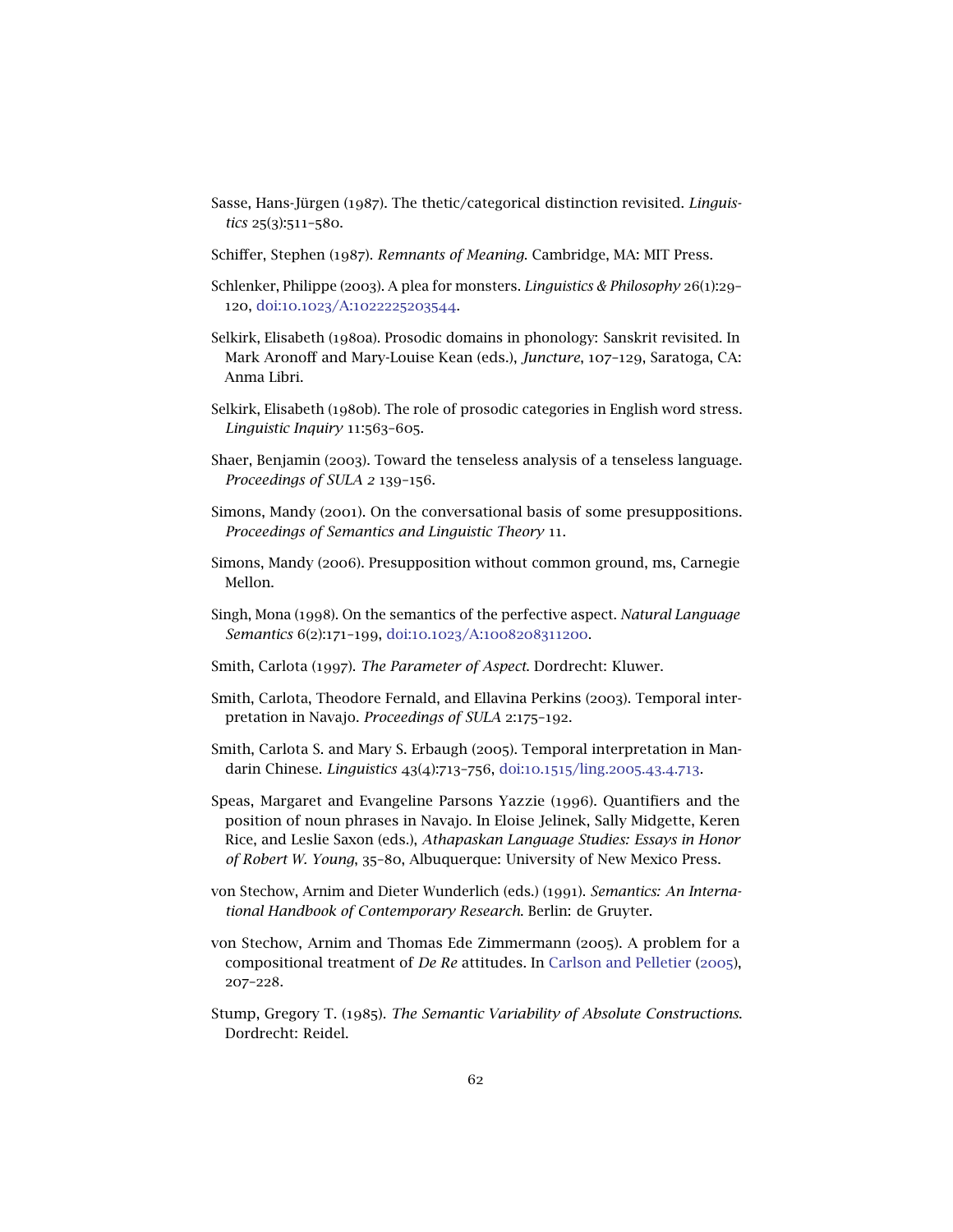- <span id="page-62-3"></span>Suzuki, Takao (1978). *Japanese and the Japanese: Words in Culture*. Tokyo: Kodansha International.
- <span id="page-62-1"></span>Swadesh, Morris (1952). Lexico-statistic dating of prehistoric ethnic contacts: With special reference to north american indians and eskimos. *Proceedings of the American Philosophical Society* 96(4):452–463.
- <span id="page-62-12"></span>Sybesma, Rint (2003). The expression of tense in Chinese languages. *International Institute for Asian Studies (IIAS) Newsletter* 31:47.
- <span id="page-62-15"></span>Szabó, Zoltán Gendler (2000). Compositionality as supervenience. *Linguistics & Philosophy* 23(5):475–505, doi:10.1023/A:[1005657817893](http://dx.doi.org/10.1023/A:1005657817893).
- <span id="page-62-8"></span>Travis, Lisa DeMena (2005). Passives, states, and roots and Malagasy. *UCLA Working Papers in Linguistics* 12:395–409.
- <span id="page-62-0"></span>van Valin, Robert D. Jr. (2006). Some universals of verb semantics. In [Mairal and](#page-57-0) [Gil](#page-57-0) ([2006](#page-57-0)), 155–178.
- <span id="page-62-4"></span>Vardul', Ivan F. (ed.) (1969). *Jazykovye universalii i lingvisticeskaya tipologia [Language Universals and Linguistic Typology.]*. Moskva: Nauka.
- <span id="page-62-6"></span>Vendler, Zeno (1967). *Linguistics in Philosophy*, chapter "Verbs and Times", 97–121. Cornell University Press.
- <span id="page-62-10"></span>Vieira, Marcia Damaso (1995). The expression of quantificational notions in Asurini Do Trocará: Evidence against the universality of determiner quantification. In [Bach et al.](#page-47-0) ([1995](#page-47-0)b).
- <span id="page-62-7"></span>Watanabe, Honore (2003). *A Morphological Description of Sliammon, Mainland Comox Salish*. Osaka: Endangered Languages of the Pacific Rim Publications.
- <span id="page-62-9"></span>Westerståhl, Dag (1985). Logical constants in quantifier languages. *Linguistics & Philosophy* 8(4):387–413, doi:10.1007/BF[00637410](http://dx.doi.org/10.1007/BF00637410).
- <span id="page-62-5"></span>Wierzbicka, Anna (1988). *Semantics of Grammar*. Amsterdam: John Benjamins.
- <span id="page-62-2"></span>Wierzbicka, Anna (1996). *Semantics: Primes and Universals*. Oxford University Press.
- <span id="page-62-14"></span>Wilhelm, Andrea (2003). *The Grammaticization of Telicity and Durativity in Dëne (Chipewyan) and German*. Ph.D. thesis, University of Calgary.
- <span id="page-62-13"></span>Wiltschko, Martina (2003). On the interpretability of tense on D and its consequences for case theory. *Lingua* 113(7):659–696, doi:10.1016/S[0024](http://dx.doi.org/10.1016/S0024-3841(02)00116-X)- 3841(02)[00116](http://dx.doi.org/10.1016/S0024-3841(02)00116-X)-X.
- <span id="page-62-11"></span>Winter, Yoad (1995). Syncategorematic conjunction and structured meanings. *Proceedings of Semantics and Linguistic Theory* 5.